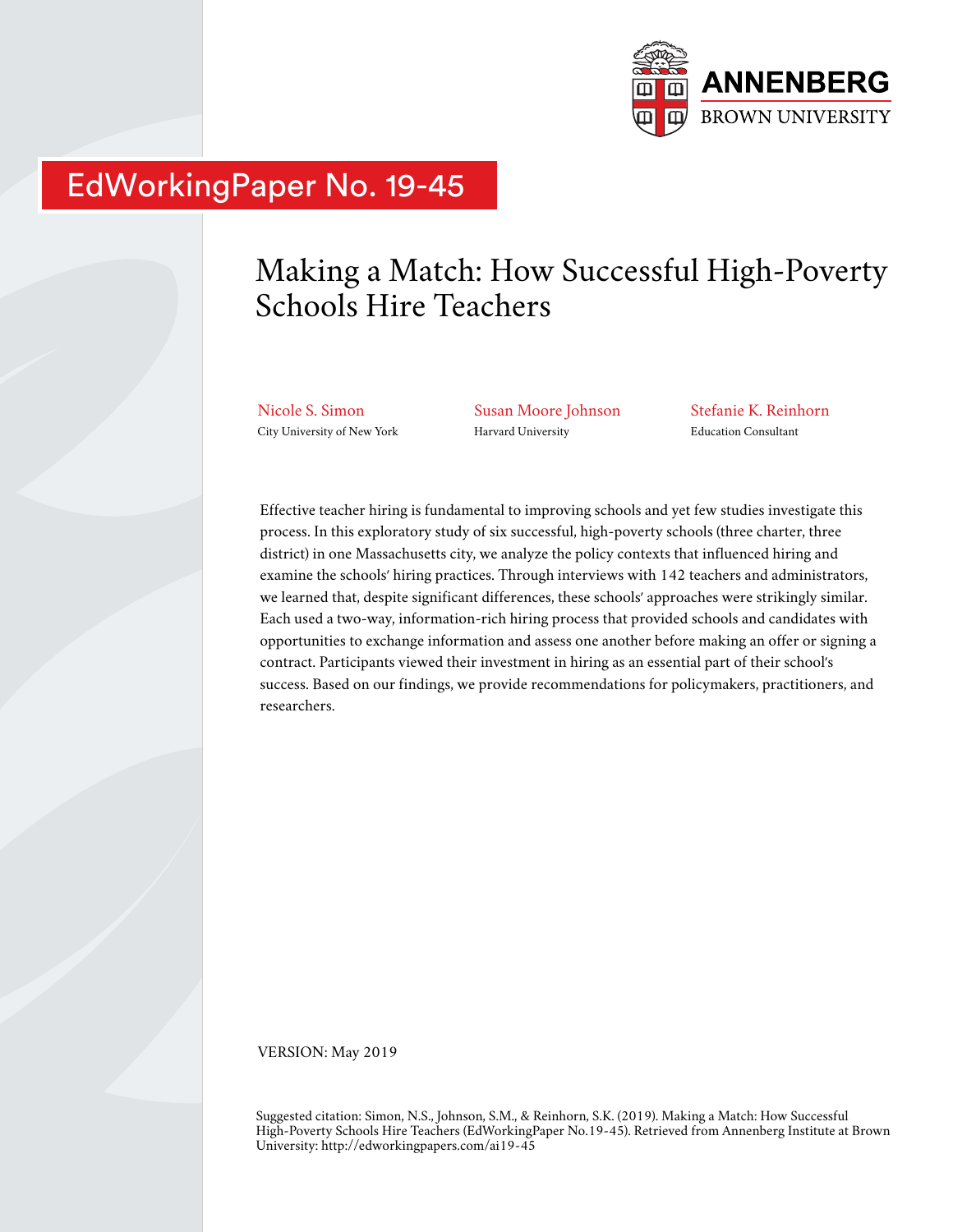#### **Making a Match: How Successful High-Poverty Schools Hire Teachers**

# May 2019 **UNPUBLISHED WORKING PAPER**

**Nicole S. Simon, Ed.D.** City University of New York

**Susan Moore Johnson, Ed.D.** Harvard University

**Stefanie K. Reinhorn, Ed.D.** Education Consultant

#### **Abstract**

Effective teacher hiring is fundamental to improving schools and yet few studies investigate this process. In this exploratory study of six successful, high-poverty schools (three charter, three district) in one Massachusetts city, we analyze the policy contexts that influenced hiring and examine the schools' hiring practices. Through interviews with 142 teachers and administrators, we learned that, despite significant differences, these schools' approaches were strikingly similar. Each used a two-way, information-rich hiring process that provided schools and candidates with opportunities to exchange information and assess one another before making an offer or signing a contract. Participants viewed their investment in hiring as an essential part of their school's success. Based on our findings, we provide recommendations for policymakers, practitioners, and researchers.

Keywords: teacher quality, hiring, implementation, principals, school improvement, high poverty schools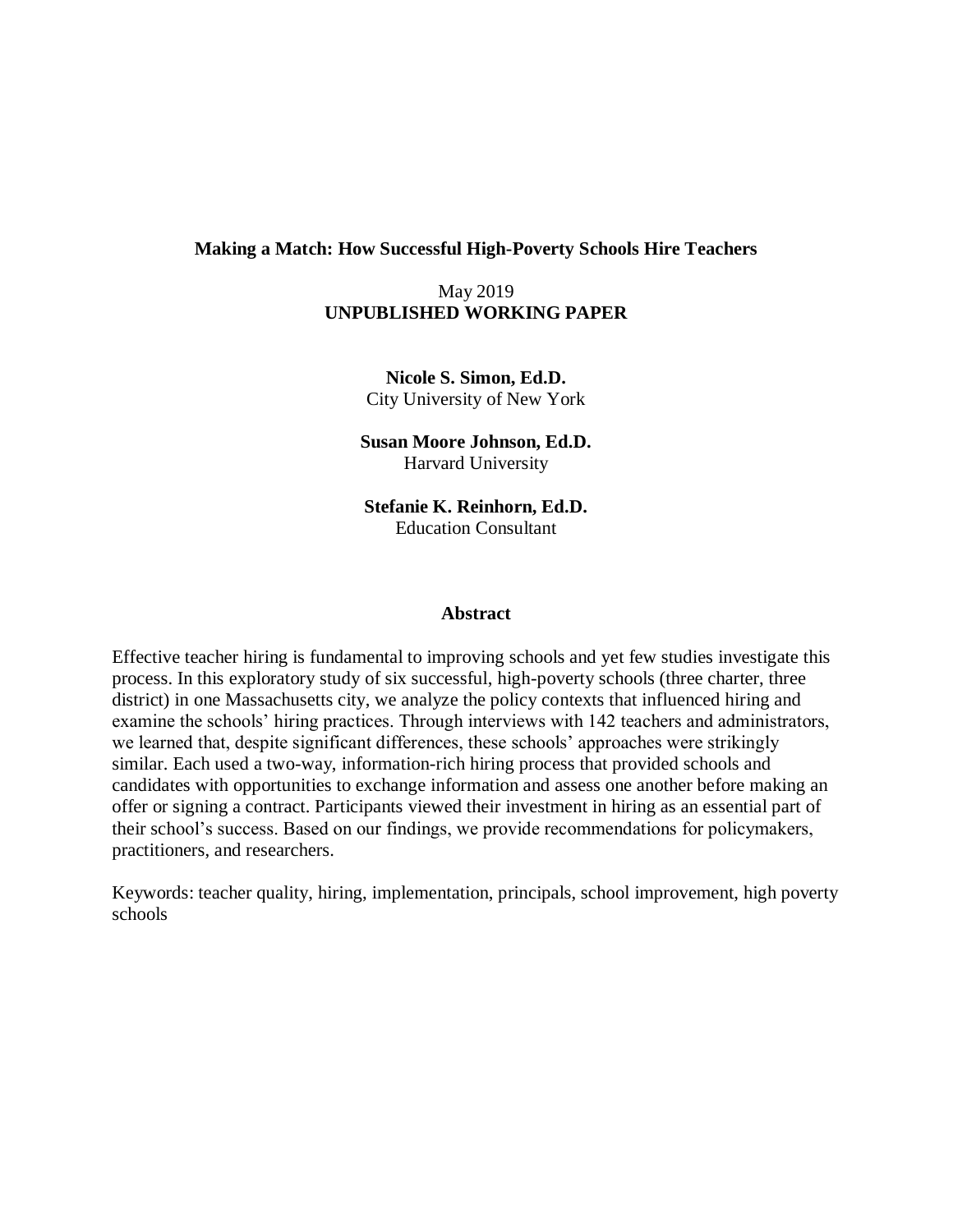#### **Introduction**

In the early 2000s, economists determined that teachers are the most important schoollevel factor in students' learning (Rivkin, Hanushek, & Kain, 2005; Rockoff, 2004). In response, policymakers and practitioners seized on a strategy of improving schools by improving teacher quality. Their reforms introduced a range of related initiatives intended to augment the human capital in schools and, in turn, increase students' learning.

Those initiatives focused intensively on urban schools serving low-income communities, where students most depend on their teachers (Downey, Hippel, & Broh, 2004). To attract the "best and brightest" into the field, some states reduced licensing requirements, perceived by many as barriers to entry, and created financial incentives to attract teachers in hard-to-staff subjects and schools. Meanwhile, many states and districts launched large-scale mentoring and induction supports for new teachers. Through its Race to the Top competition, federal policymakers incentivized states to adopt standards-based teacher evaluations that factored student test scores into teachers' ratings. These ratings then were expected to inform subsequent staffing decisions about teachers' assignment, re-employment, tenure, dismissal, and pay.

As these wide-ranging efforts to increase human capital unfolded, analysts also identified certain school district staffing policies that impeded progress. In a series of high-profile reports, The New Teacher Project (TNTP) argued that the centralized, bureaucratic staffing policies and practices of urban districts encumbered efforts to attract and hire first-rate teachers (Daly, Keeling, Grainger, & Grundies, 2008; Levin, Mulhern, & Schunck, 2005; Levin & Quinn, 2003). They called for accelerating hiring timetables so that urban districts could compete with their suburban counterparts for strong candidates (Levin & Quinn, 2003) and they urged curtailing senior teachers' contractual rights to claim positions of junior teachers (Levin et al., 2005).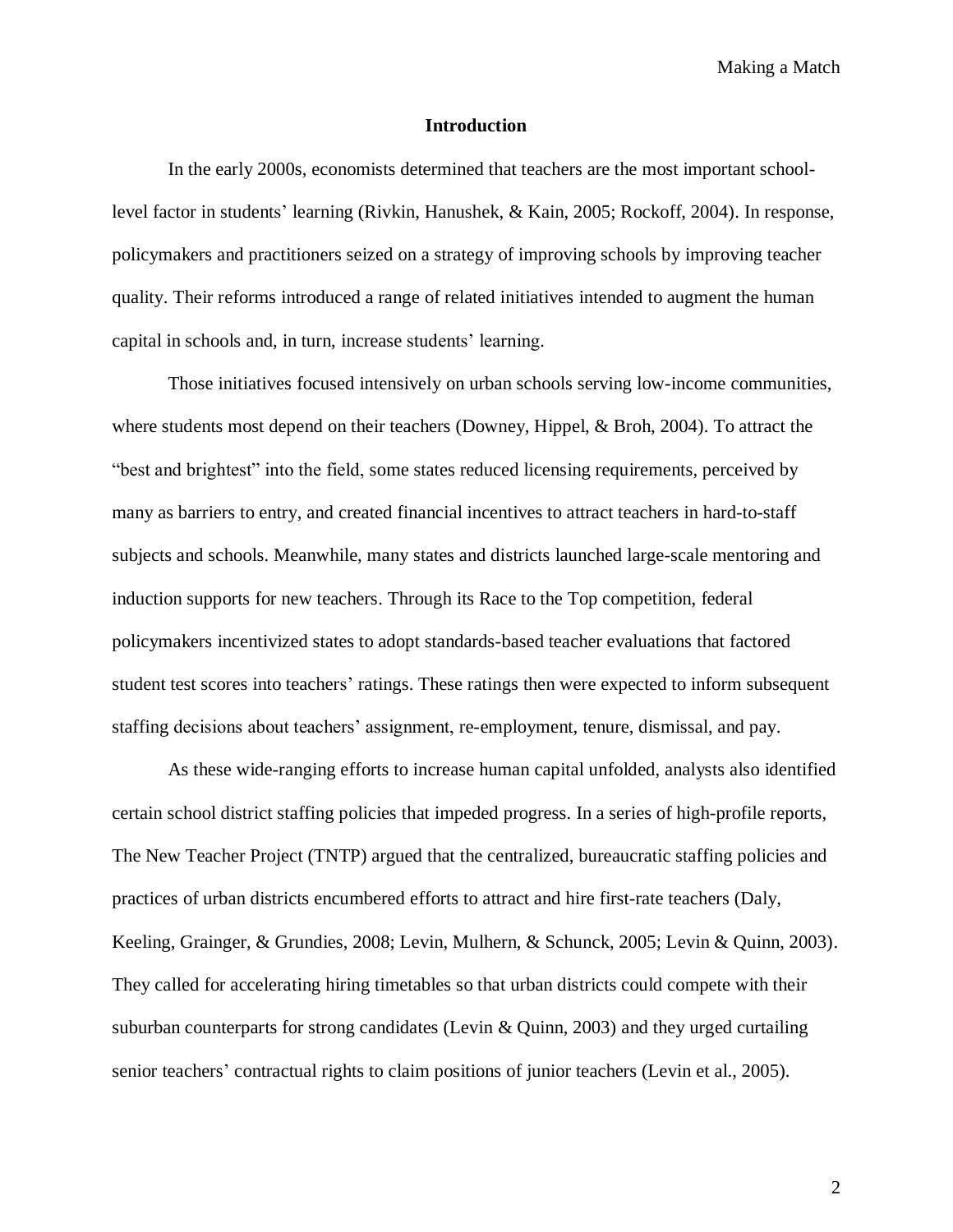TNTP also recommended that schools should be granted more influence in hiring through "mutual consent," a process that empowers the principal and the teacher—not only district officials—to make hiring decisions (Daly et al., 2008).

Gradually, hiring that once was controlled solely by central administrators began to shift toward the schools (Engel, Cannata, & Curran, 2018). Liu's 2002 survey of hiring in four states found that 77% of new teachers reported that some or all of the process through which they were hired was school-based (Liu, 2004). By 2012, Cannata and Engel found that 90% of principals nationally reported they had "extensive autonomy" to select teachers (p. 459). Meanwhile, some urban districts eliminated the right of senior teachers to "bump" junior teachers from their positions and thus ensured more stable staffing for schools. Such changes enhanced the odds that principals could hire the teachers they thought best fit their school's needs.

Despite clear recommendations about the importance of granting schools more autonomy in hiring, few models exist for schools to consult as they exercise that right. Arguably, effective hiring is the first, essential step in all subsequent efforts to build human capital within schools, but with a few notable exceptions discussed below (Cannata et al., 2017; DeArmond, Gross, & Goldhaber, 2010; Engel & Curran, 2016; Jabbar, 2018), researchers have largely ignored how school-based hiring is enacted.

Instead, scholars have focused on the criteria principals use in choosing teachers (Cannata & Engel, 2012; Harris, Rutledge, Ingle, & Thompson, 2010; Rutledge, Harris, & Ingle, 2010); what teachers seek in schools (Boyd, Lankford, Loeb, & Wyckoff, 2005; Cannata, 2010; Engel, Jacob, & Curran, 2014; S. M. Johnson & Birkeland, 2003); the timing of hiring (Gross & DeArmond, 2010; Liu & S. M. Johnson, 2006; Papay & Kraft, 2016); and whether districts and schools utilize data to predict teacher efficacy (Cannata et al., 2017; Goldhaber, Cowan, &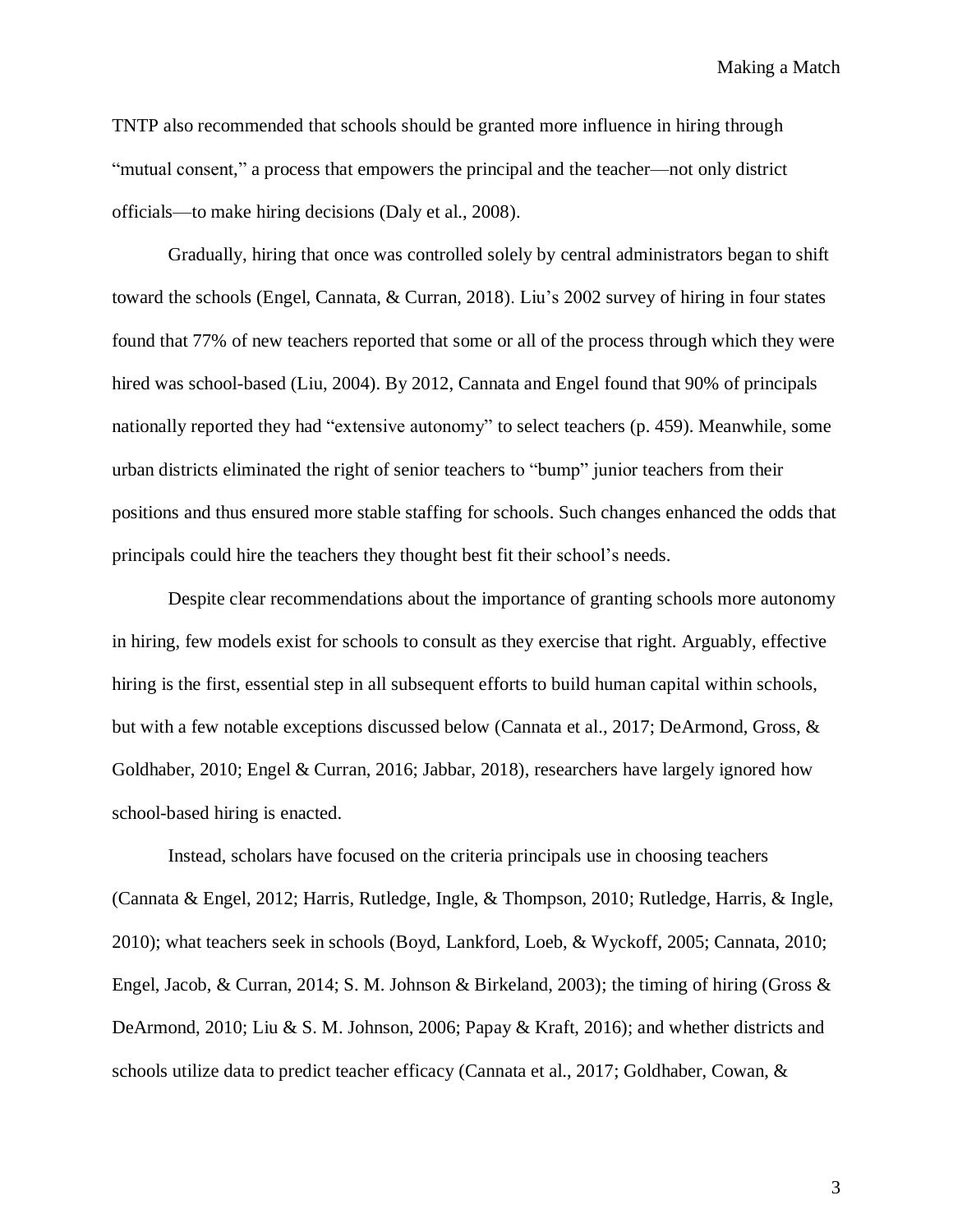Theobald, 2017; Goldring et al., 2015; Jacob, Rockoff, Taylor, Lindy, & Rosen, 2018; Rutledge, Harris, Thompson, & Ingle, 2008).

This scant attention to school-based hiring is apparent in RAND's 2018 evaluation of the ambitious Intensive Partnership for Effective Teaching, a \$575 million experiment by the Bill and Melinda Gates Foundation (Stecher et al., 2018). That intervention was designed to improve human capital in three public school districts and four charter management organizations (CMOs)—all viewed as "'fertile soil'" for implementing new reforms (p. 4). Using four levers of change, school officials were expected "to bring about dramatic gains in the achievement of lowincome minority students by improving teacher workforces" (p. 2): (1) standardized test scores and Measures of Effective Teaching (Kane & Staiger, 2012) were to be used to assess teachers' effectiveness; (2) staffing decisions (recruitment and hiring, placement and transfer, tenure and dismissal) would then be based on those assessments; (3) teachers' professional development would be geared to their individual needs; and (4) new pay structures and career ladders would reward effective teachers. After 6 years of evaluating this intervention, however, RAND researchers found "no evidence of widespread positive impact on student outcomes" (p. xl).

There are various, related explanations for this stark finding. First, despite serious efforts to adopt the initiative, all its elements were not fully implemented (Stecher et al., 2018). Second, reformers focused on ways to improve the practice of individual teachers, but ignored shortcomings in the schools where those teachers worked (S. M. Johnson, 2019). Third, as the evaluators observe, the intervention "lack[ed] successful models on which sites could draw" in implementing the experiment's components (Stecher et al., 2018, p. 488). With regard to hiring—the focus of this study—the participating districts and CMOs took important steps by expanding their recruitment efforts, creating new local teacher preparation pipelines, accelerating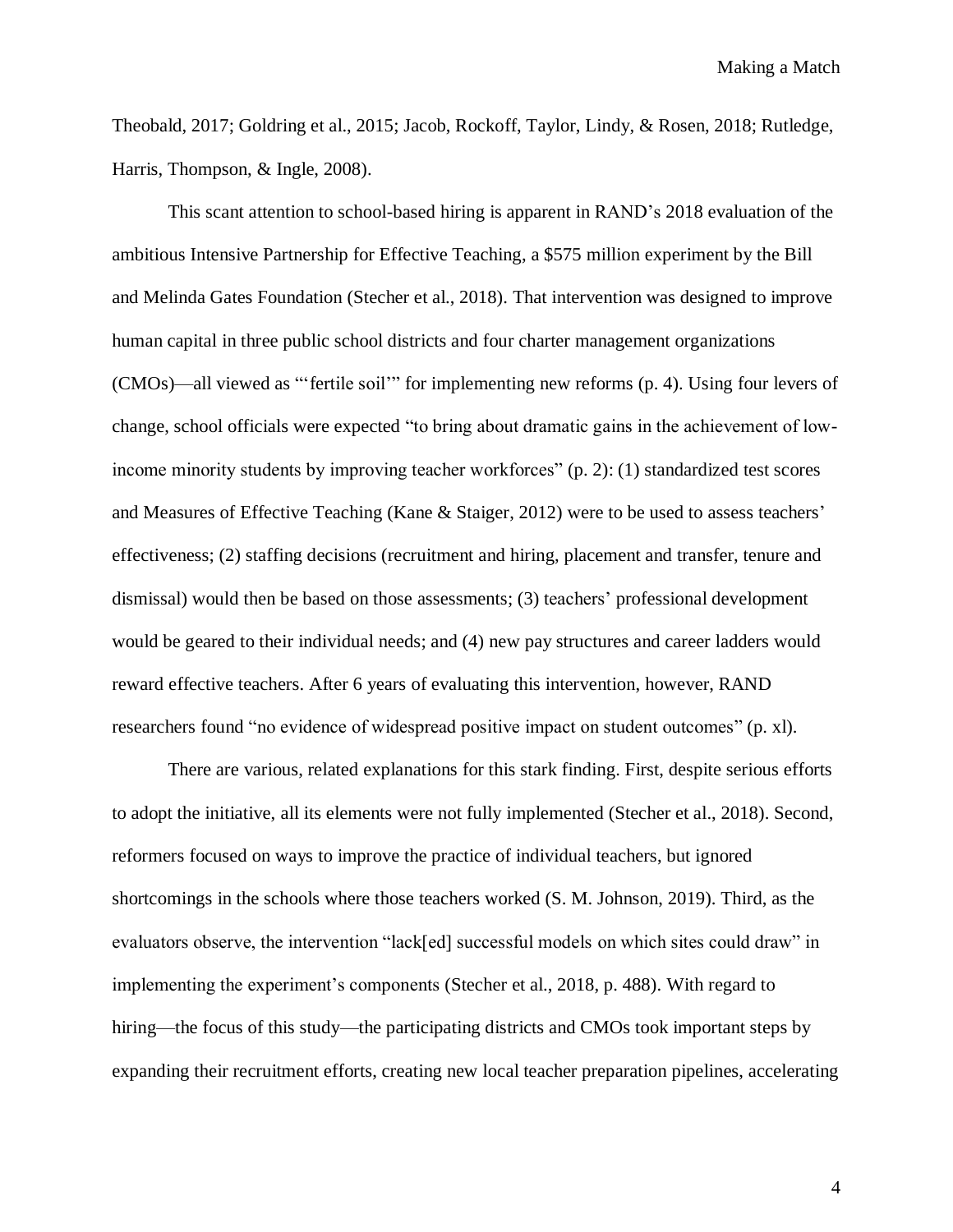the hiring schedule, and increasing the principal's authority to select teachers—all efforts both to enhance and decentralize hiring. However, principals continued to hire teachers much as they had before, often relying on a one-sided transaction in which they based job offers on a single interview. The Gates experiment may have successfully helped sites set the stage for schoolbased hiring, but it did not provide a new way to conduct that work. Given that all subsequent efforts to augment human capital in the schools rested on effective hiring, it is not surprising that the initiative fell short of its ambitious goals.

Here we focus on the opportunities and challenges of school-based hiring in six successful district and charter schools located in one Massachusetts city, each of which operated in a distinct policy context. Because these schools also differed markedly in academic programs, professional practices, and organizational cultures, we expected their hiring practices to vary widely as well. Instead, we found remarkable similarity in how they hired teachers.

Together, their priorities and practices further our understanding of how policy shapes what is possible in hiring as well as how effective school-based hiring works. In the sections that follow, we review key findings from the literature on hiring and introduce our conceptual framework. After presenting our research questions and methods, we report our findings. We conclude with the implications of this work for policymakers, practitioners, and scholars.

#### **Literature Review**

For decades, policies rooted in principles of efficiency and centralized management defined hiring and staffing systems (Levin et al., 2005). Steeped in the bureaucratic assumption that all schools are similar and all teachers are competent—what TNTP dub the "Widget Effect" (Weisberg et al., 2009)— hiring was seldom more than an employment transaction through which a district office hired an appropriately credentialed teacher. Hiring typically moved slowly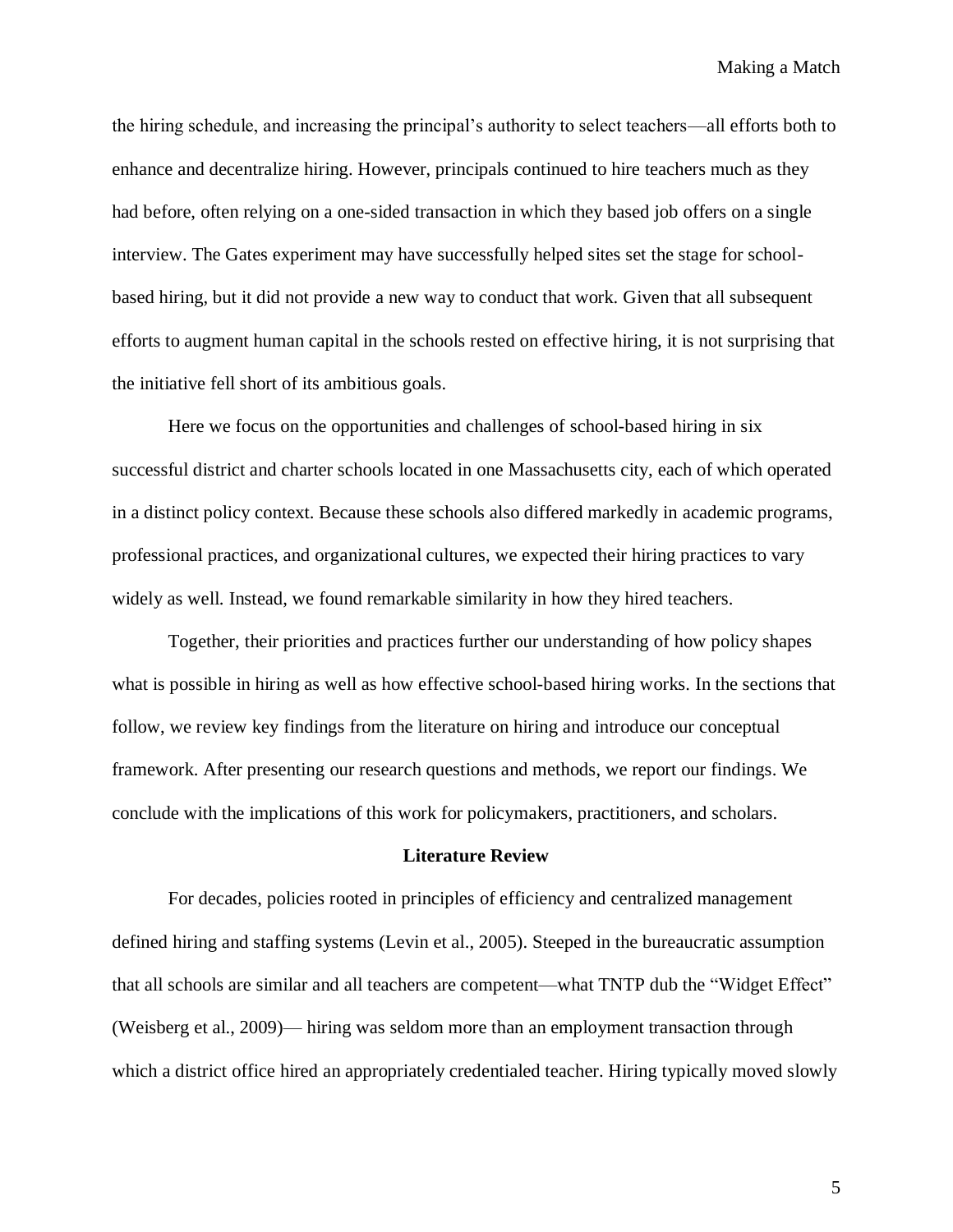in large, urban districts for several reasons—the sheer scope of the task, engrained procedures, delays in municipal budget approvals, and the sequence of rule-based layoffs and transfers set forth in teachers' contracts. These systems prevented both new and experienced teachers from finding positions that matched their knowledge, skills, and interests, and they made it difficult for schools to plan for instructional improvement (Engel et al., 2018; S. M. Johnson & PNGT, 2004). Consequently, teachers in urban schools frequently reported being dissatisfied with their jobs, and many left within a few years (Ingersoll, 2001; S. M. Johnson & Birkeland, 2003; Simon & S. M. Johnson, 2015).

Although bureaucratic requirements were slow to change, schools, themselves, began to adopt distinctive missions and academic programs that called for teachers who could advance their goals. For example, in New York City, where this transformation proceeded at an unprecedented scale and pace, the district opened over 200 new, small, non-selective public high schools between 2002 and 2008—each with its own mission and theme (Bloom & Unterman, 2014). Concurrently, public charter schools burgeoned across the nation and their enrollment grew six-fold between 2000 and 2015. Such changes highlighted the needs of many schools for teachers with distinctive expertise and interests—needs that could not be met by centralized, standardized, and often sluggish, district staffing systems. These new demands fueled efforts to decentralize hiring in many districts by enacting mutual consent processes that allowed both the candidate and the school to participate in a hiring decision.

#### **The Importance of Match**

Research in both industry and education affirms the wisdom of a hiring process designed to achieve a good match between a new employee and the organization where she works (Chatman, 1989; Jacob, Rockoff, Taylor, Lindy, & Rosen, 2018; Kristof, 1996; Liu & S. M.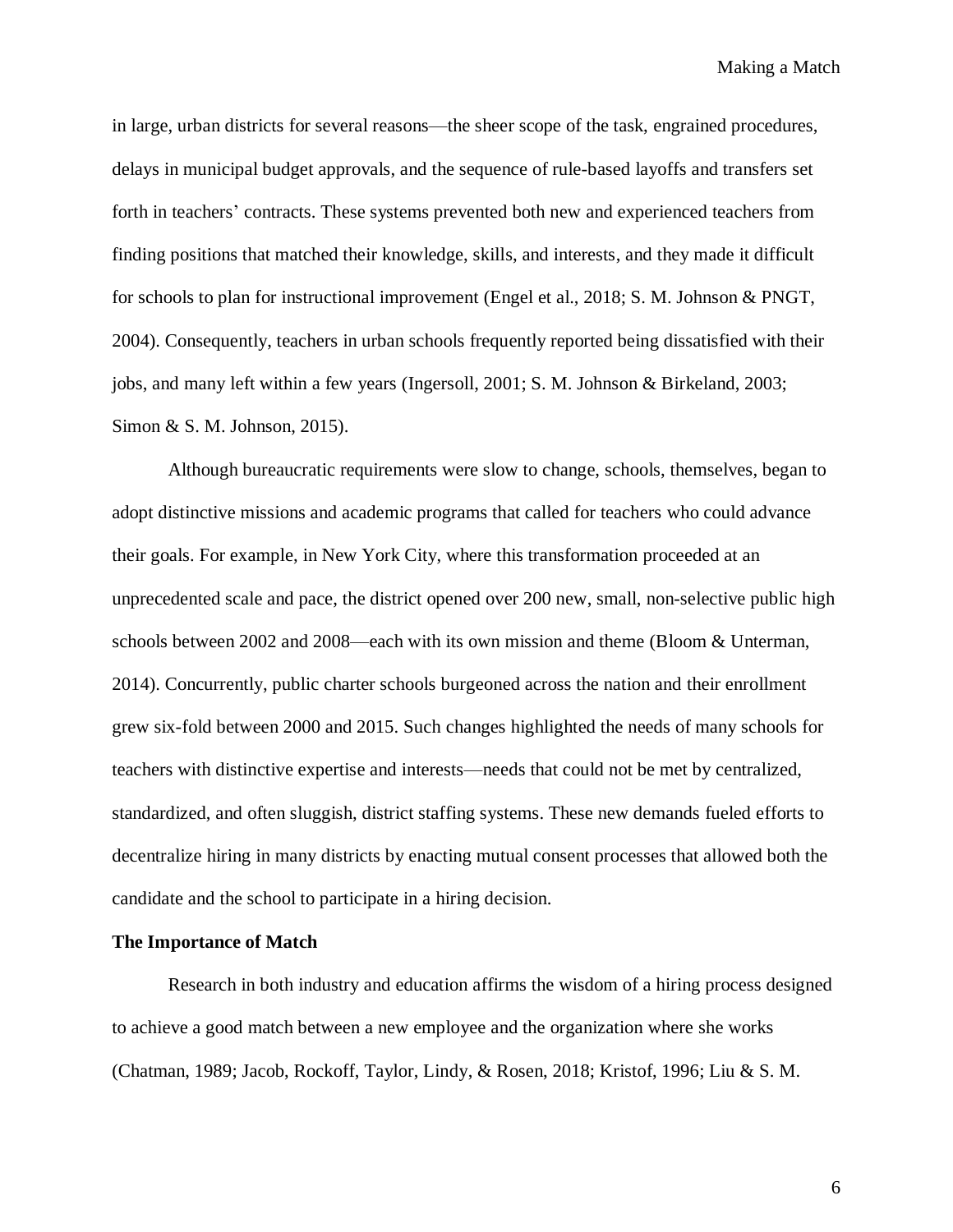Johnson, 2006). Organizational studies find a positive correlation between person-organization or person-job "fit" and employees' overall satisfaction, effectiveness, and plans to stay (Chatman, 1989; Kristof, 1996). Similarly, teachers who were hired through a process that provided a realistic preview of the job reported that they are more satisfied with their school than those who were not (Liu & S. M. Johnson, 2006; Loeb et al., 2012).

When a school's hiring process conveys its distinctive "organizational identity" through hiring (Albert & Whetten, 1985)—its purpose, norms, and practices—both parties can explore whether a good "fit" might exist between them. A prospective teacher can assess whether the organization embodies her values and if the open position aligns with her skills and experiences. Simultaneously, an organization can select candidates who are committed to its mission, have the knowledge and skills to advance its initiatives, and are prepared to adopt the norms and practices of its staff. Credentials, such as degrees, licenses, and test scores might inform selection, but they complement other criteria, rather than serving as exclusive predictors of on-the-job performance. Harris et al. (2010) interviewed 30 Florida principals about their approaches to hiring and found that they sought to "mix and match" (p. 228) the teachers they hired with their current teachers, who differed in skill, experience, and demographics. They explained that their approach to hiring enabled them to form collaborative teams that were diverse and productive.

Several studies explore how schools that are granted hiring autonomy use it. DeArmond and colleagues (2010) studied 10 schools in a large, urban district that required them to use a common set of hiring procedures. Although they found wide support for the policy, they also found great disparities in how schools implemented the process. Some schools actively engaged, with the principal articulating a clear description of the kind of teacher they sought and others in the school endorsing that description. In schools where hiring was a passive process, a shifting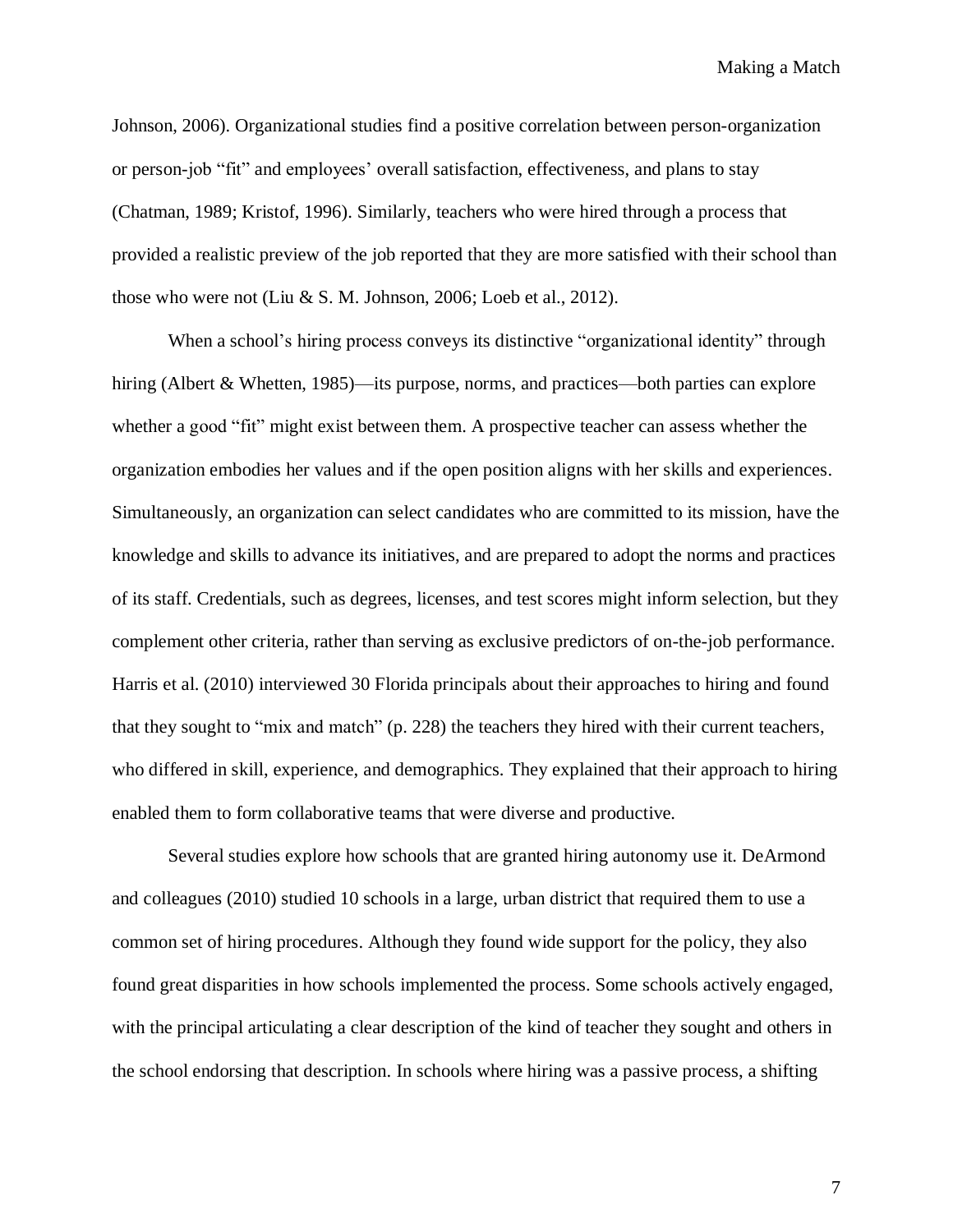group of participants held vague priorities and implemented inconsistent approaches. Engel and Curran (2016) found similar variation in their study of Chicago Public School principals. They interviewed 31 principals who had hiring autonomy in order to determine whether and how they used 10 strategic hiring practices drawn from the literature, such as having applicants teach demonstration lessons or contacting references. Few did. Jabbar (2018) found similar disparities in the practices of 94 principals, district leaders, and CMO leaders in New Orleans. Authors of all three studies concluded that policies granting hiring autonomy to principals fall short of their aims because they assume that schools have both capacity and technical expertise to implement them well, when they often do not.

To provide a more comprehensive view of school-based hiring, Cannata and colleagues (2017) interviewed over 100 central office staff and 76 principals in six urban school districts and CMOs. They then supplemented the interviews with surveys of 795 principals in six of the eight systems. They focused on whether and how schools in systems that were early adopters of teacher effectiveness measures and enhanced data systems incorporated those into their hiring processes. Although the authors describe how some schools used teacher evaluation data in hiring, yet they do not explain the larger hiring process or whether it was effective. There is still much to learn about school-based hiring.

#### **A Framework for Understanding and Assessing Hiring**

Our conceptual framework for this study, based on Liu's (2004) research about new teachers' experiences with hiring, highlights the differences between centralized, bureaucratic hiring and school-based, information-rich hiring (see Figure 1.1).

#### **[Insert Figure 1 here.]**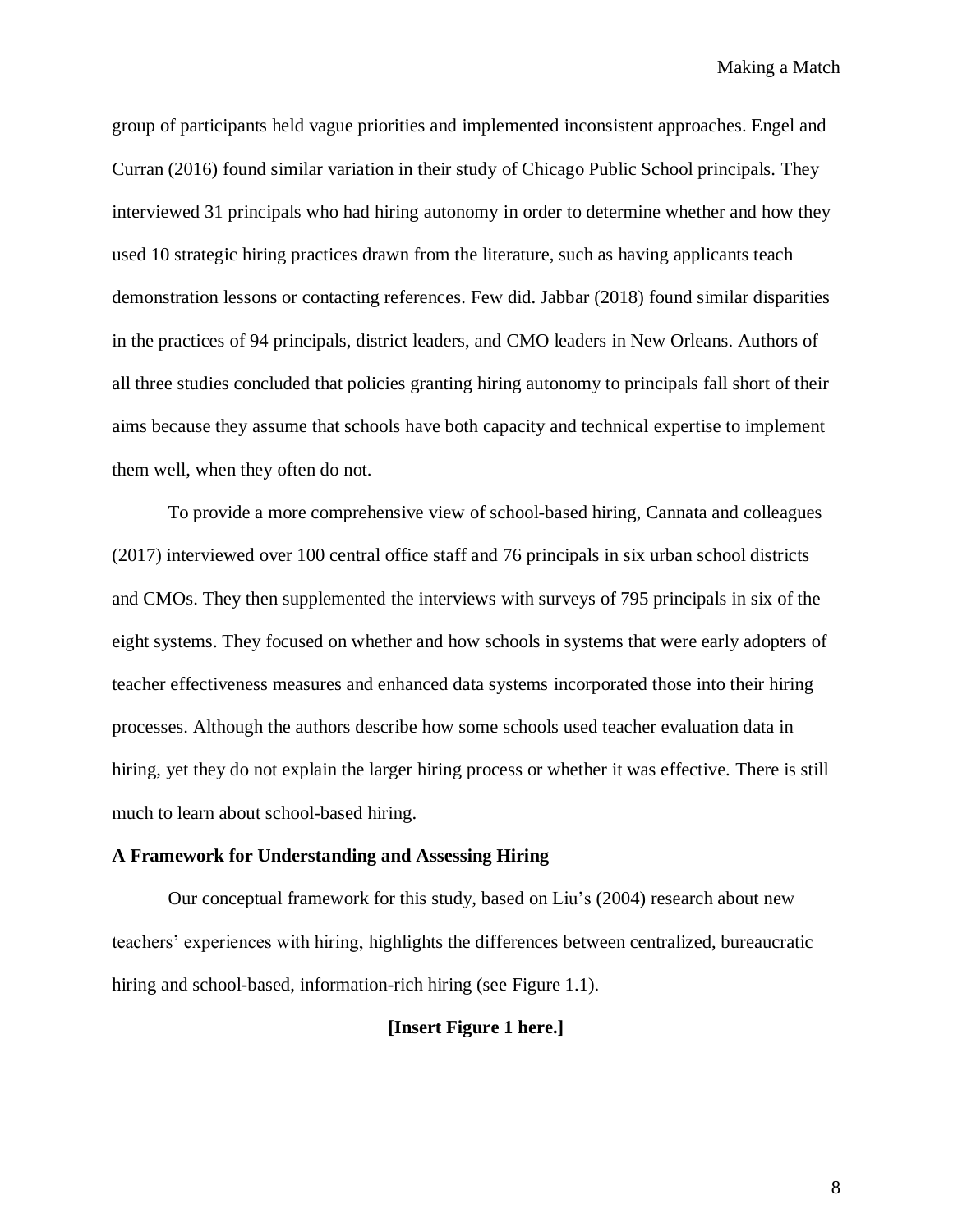The framework depicts hiring on two dimensions. The first focuses on where hiring decisions occur—centrally, at the district office, or locally, at the school. The second focuses on the amount and quality of information that is available and exchanged during the hiring process. Most hiring for teachers has been centralized and "information-poor," providing neither the candidate nor the school with much information. Typically, central office administrators reviewed candidates' paper credentials, conducted interviews, offered jobs to successful applicants, and then decided where they should be placed. Those who hired teachers did not watch them teach in advance, and often those candidates had no chance to visit the school where they would be assigned before they accepted a position in the district. Neither the teacher nor the school had much agency in the process.

In contrast, Liu and Johnson (2006) explain, school-based hiring is potentially "information-rich" because it can promote exchanges about whether a candidate's skills, interests and needs align with a school's mission, programs, and expectations. Hiring that is school-based makes it possible for principals and their staff to recruit and select teachers who are qualified for specific, rather than generic, positions. Also, conducting hiring at the school site creates opportunities for broad participation by administrators, teachers, and students, thus increasing what a candidate can learn about a specific school and position. By participating in school-based activities—tours, meetings with teachers and students, classroom observations, demonstration lessons—the candidate and those in the school can assess whether a good match is likely before a contract is offered or accepted.

Importantly, school-based hiring is not necessarily interactive. In fact, what is technically a school-based decision actually may result from a principal's cursory review of credentials or a brief interview. Such an offer might relieve a candidate's anxiety about finding a job or a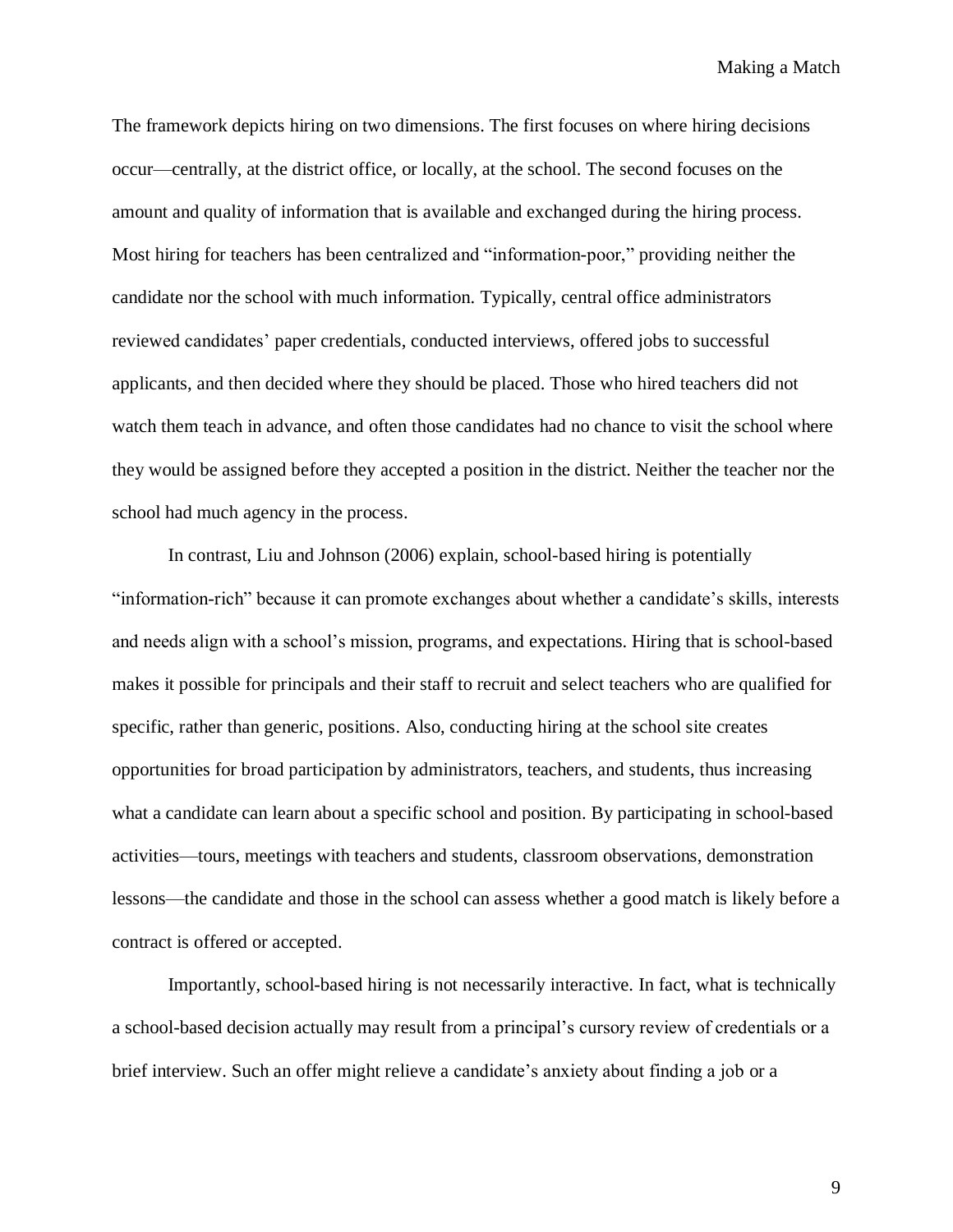school's need to fill a position, but it is unlikely to help the candidate prepare for his new responsibilities or allow the school to use hiring as a bridge to a new teacher's induction.

#### **Methods**

This article is based on qualitative data drawn from a larger study examining the human capital practices of six successful high-poverty, urban schools, all located in one Massachusetts city. Here we focus on teachers' and administrators' approaches to and experiences with teacher recruitment and hiring. We address the following research questions:

- 1. What state, local, or CMO policies influenced the school-based approaches to hiring teachers and what opportunities and constraints did those policies create?
- 2. How did these high-poverty schools where students succeeded approach hiring? How did they conceive of, enact, and assess the process?

#### **The Sample of Schools**

 $\overline{a}$ 

We sought a sample of schools that successfully served high-minority, high-poverty student populations, all within one city. We considered schools where over 70% of students qualified for free or reduced-priced lunch. Massachusetts officials rated all schools on a scale from 1 (high) to 5 (low), largely based on a measure of student growth on the Massachusetts Comprehensive Assessment System (MCAS), but also incorporating the schools' progress in narrowing proficiency gaps among student subgroups. We considered only Level 1 elementary and middle schools. Because we wanted to investigate different approaches to attracting, developing, and retaining teachers and the influence of various state and local policies on the hiring process, we selected schools of various types—traditional, turnaround, restart, and charter—all serving low-income students in Walker City<sup>1</sup>. Although Walker City and the Walker

 $<sup>1</sup>$  All names of schools, districts and individuals are pseudonyms.</sup>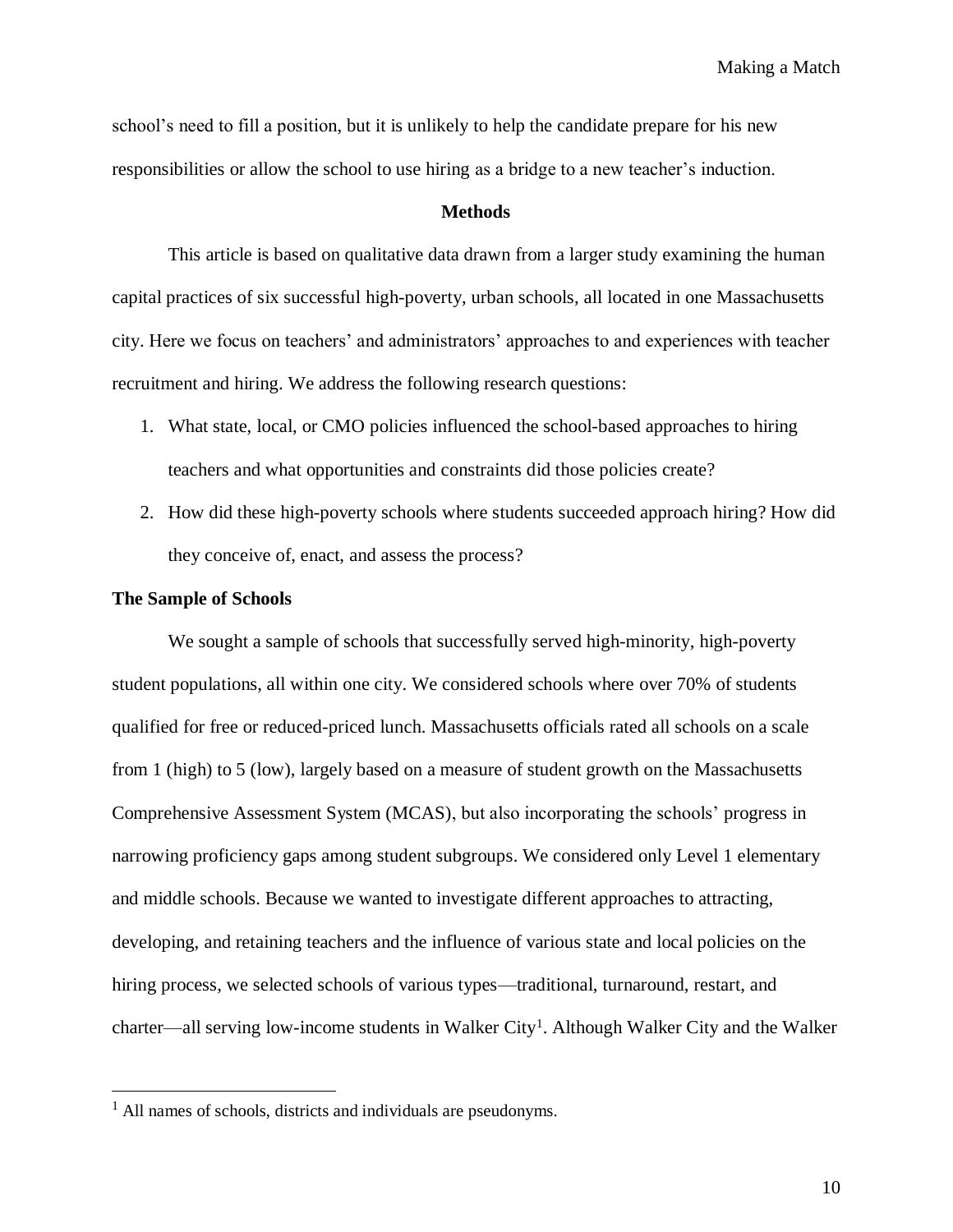City School District (WCSD) share geographic boundaries, only some schools report to WCSD while others—including the charter schools—report to their board of trustees and to the state's department of education. In selecting schools, we also reviewed reports and websites and consulted our professional networks to understand the eligible schools' missions, policies, practices, and reputations. We then drew up a sample of six well-regarded Level 1 schools and contacted their principals who all agreed to participate (See Table 1). Our small, purposive sample allowed us to conduct an informative study, but our findings are not generalizable.

#### **Data Collection**

**Interviews.** Between March and June 2014, we conducted 142 semi-structured interviews lasting 45-90 minutes with teachers, administrators and other staff. At each school, we constructed our sample by recruiting a group of teachers who varied demographically and in their preparation, teaching experience, and teaching assignment. We also interviewed relevant staff members (e.g. curriculum coaches, discipline deans, family coordinators). In each school, we interviewed between 31-56% of the teachers, depending on the school's size, complexity, and practices (Appendix A). We assured participants confidentiality and anonymity and used semistructured protocols (Appendix B) to guide our interviews and elicit generally comparable data within and across sites (Maxwell, 1996). Interviews were recorded and transcribed.

We asked administrators to clarify policies that governed their hiring and to explain how they interacted with WCSD and/or their CMO in recruiting and hiring teachers. We asked administrators where they recruited, what positions they struggled to fill, and how they made hiring decisions. We asked teachers to describe the process they had experienced as candidates and to explain whether and how they later participated in recruiting and selecting new colleagues. All researchers conducted some interviews at every school.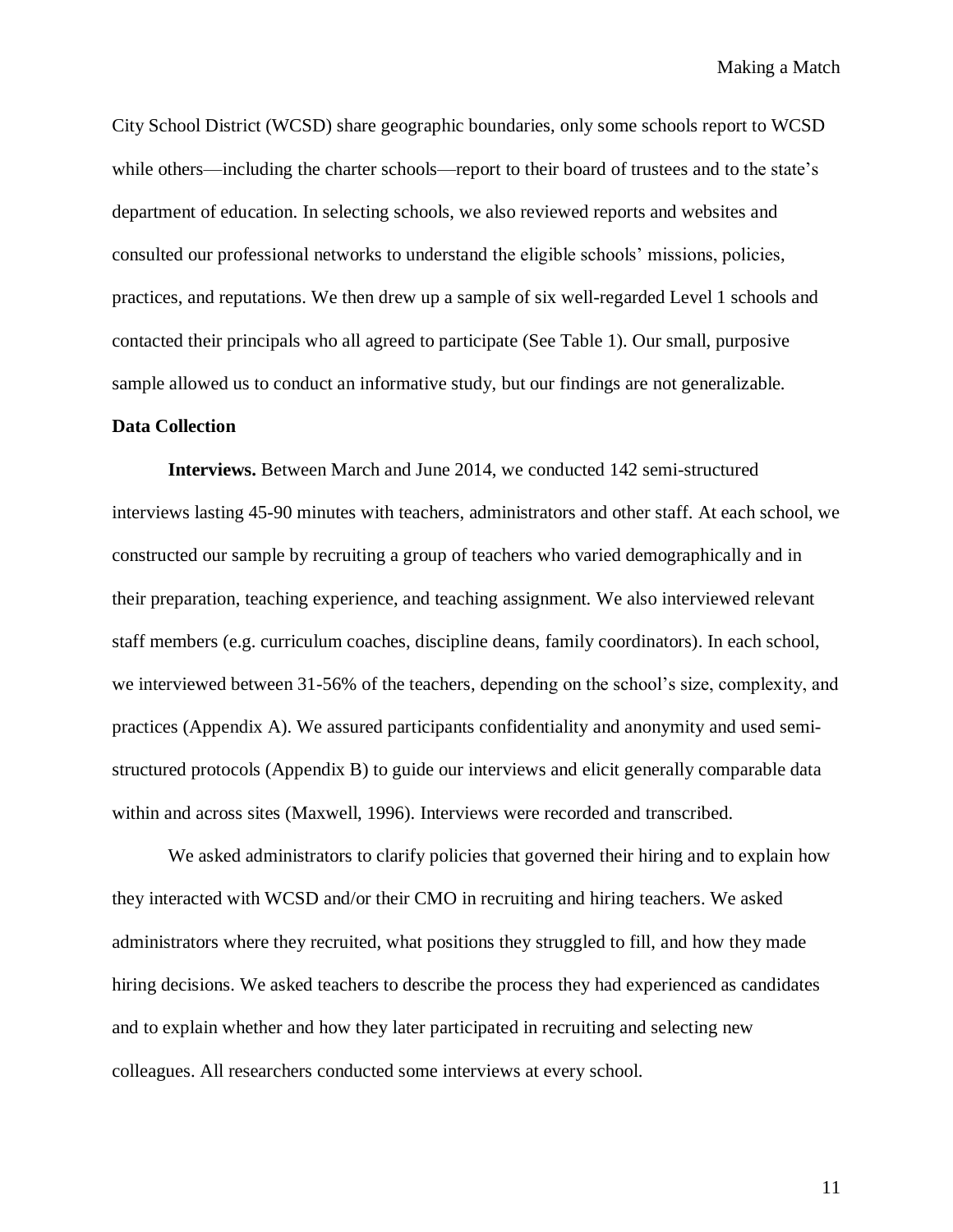**Document collection.** Although interviews were the main source of data for this study, we also gathered and analyzed relevant documents such as collective bargaining agreements, teacher and student handbooks, and protocols for assessing demonstration lessons.

#### **Data Analysis**

After every interview, we summarized the participant's responses, using a common template, which allowed us to compare responses within and across schools and identify emerging themes. We subsequently developed a list of thematic codes—etic codes drawn from the literature and emic codes that emerged from our initial analysis—to be used in labeling segments of interview data for further analysis. We clarified our use of these codes by reviewing a sub-set of transcripts and calibrating our coding decisions. After coding all transcripts using *Dedoose,* we created data-analytic matrices to compare participants' responses within and across schools (Miles & Huberman, 1994). Finally, we addressed risks to validity by returning often to the data to review coding decisions, check our emerging conclusions, and consider rival explanations or disconfirming data (Miles & Huberman, 1994). We also conducted member checks by sharing early findings with participants.

#### **Findings**

The schools in our sample, like those across the country, each operated in a distinctive policy context, where state and local policies intersected to define the autonomies that a particular school could exercise in hiring. While some had extensive freedom to hire whom they wanted, others were constrained by requirements of the state, district, or CMO. Principals viewed hiring as a powerful lever for improvement and marshalled the authority and resources they had to create a systematic and thorough information-rich process. Each school articulated the "central, distinctive, and enduring" characteristics of its "organizational identity"—including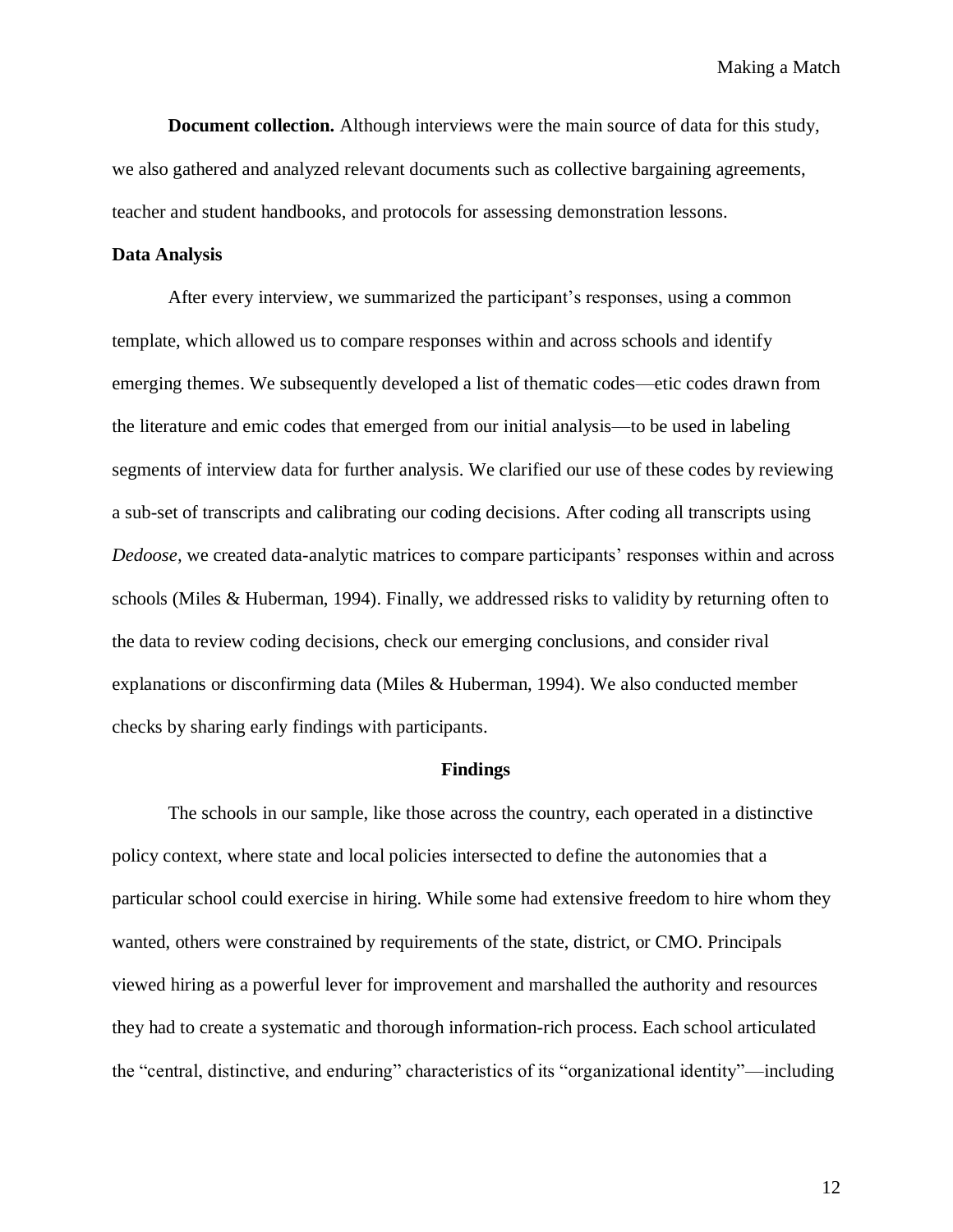its mission, organizational culture, pedagogical practices and professional norms (Albert & Whetten, 1985, p. 265). Each school then designed its hiring process to determine whether and how applicants fit their school's needs and expectations. Each process was two-way, providing both schools and candidates with opportunities to exchange information and assess one another before making or accepting an offer. Those involved in hiring were convinced that the significant investment of time and resources required by their process helped to ensure a strong match between their school and its teachers. Ultimately, they believed, this paid off for students.

#### **Six Schools in One City**

In 2014, our sample of schools included three district and three charter schools. However, we quickly learned that this count masked the schools' complicated and consequential histories. As the detailed descriptions below explain, two of the three district schools had recently emerged from turnaround status imposed by state officials. One of the three charter schools had previously been a failing district school, which state officials reassigned to a CMO for restart. These changes in status, resources, and school-based authority reflect the substantial and varied impact of policy on hiring.

#### **Walker City School District's Evolving Hiring Policies**

As in most districts, hiring in WCSD was highly centralized before 2000. Then, through three major changes in district policy, WCSD gradually improved and decentralized its hiring process. First, the district granted principals the authority to hire candidates once their applications had been screened by district staff. Second, WCSD created an accelerated timetable enabling schools to consider during a single round of hiring in April both new applicants and current teachers applying to transfer. This allowed them to compete with suburban and charter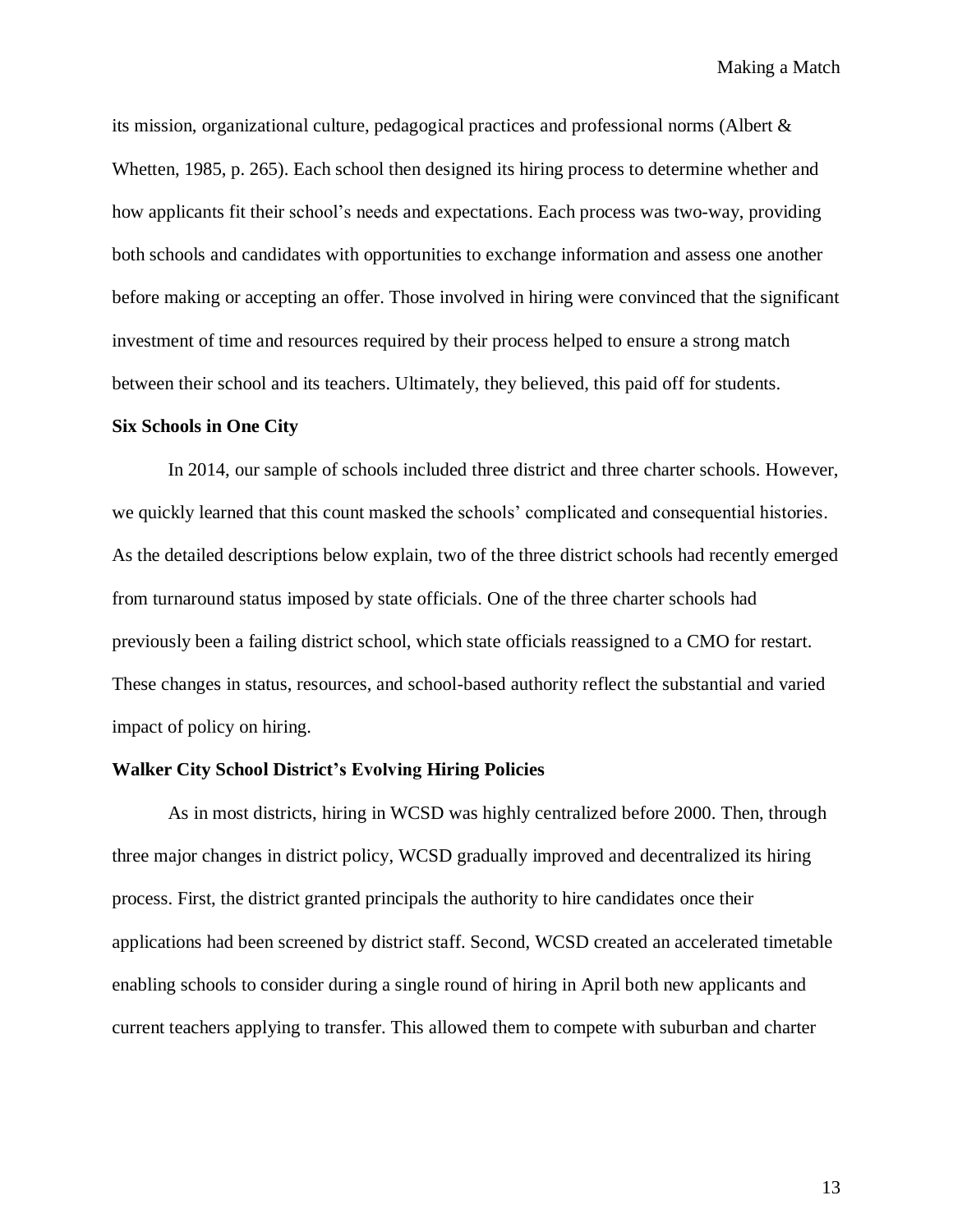schools for the same candidates. Third, through collective bargaining, the district eliminated the right of senior teachers to "bump" junior teachers from their positions.

In 2010, WCSD introduced an internal website where it posted both the schools' vacancies and the applications of candidates who passed the district's basic screening. However, candidates and principals still encountered challenges. For example, although principals hired teachers, the district retained the right to unilaterally place tenured teachers who lacked a position. Principals who understood the process frequently avoided such forced placements by concealing a vacancy until they identified their preferred candidate and could move quickly to fill it. Savvy candidates who understood this practice also did not count on the website, but contacted principals directly to ask about possible openings. Meanwhile, applications from candidates unfamiliar with the district sat unnoticed in cyberspace.

Despite worthwhile reforms, many school leaders and applicants found the process opaque and frustrating. Although bumping had been eliminated, unexpected enrollment shifts, program changes, and late resignations limited even the most enterprising and organized principal's efforts to conduct productive hiring. In 2014, when we began this study, WCSD overhauled hiring again by allowing candidates to apply to individual schools and empowering school-based hiring committees to select candidates who best matched their needs. Schools could consider current district employees and external candidates simultaneously in March. Seniority was not a factor in school assignments and, although principals were required to interview all tenured teachers who applied to their school, they did not have to select one. Within a year of these changes, 63.3% of all new teachers were hired before July—up from 8.7% in the previous year. Finally, the district eliminated the forced placement of tenured teachers who failed to find a job within the district, instead assigning them to a pool of excessed teachers who assumed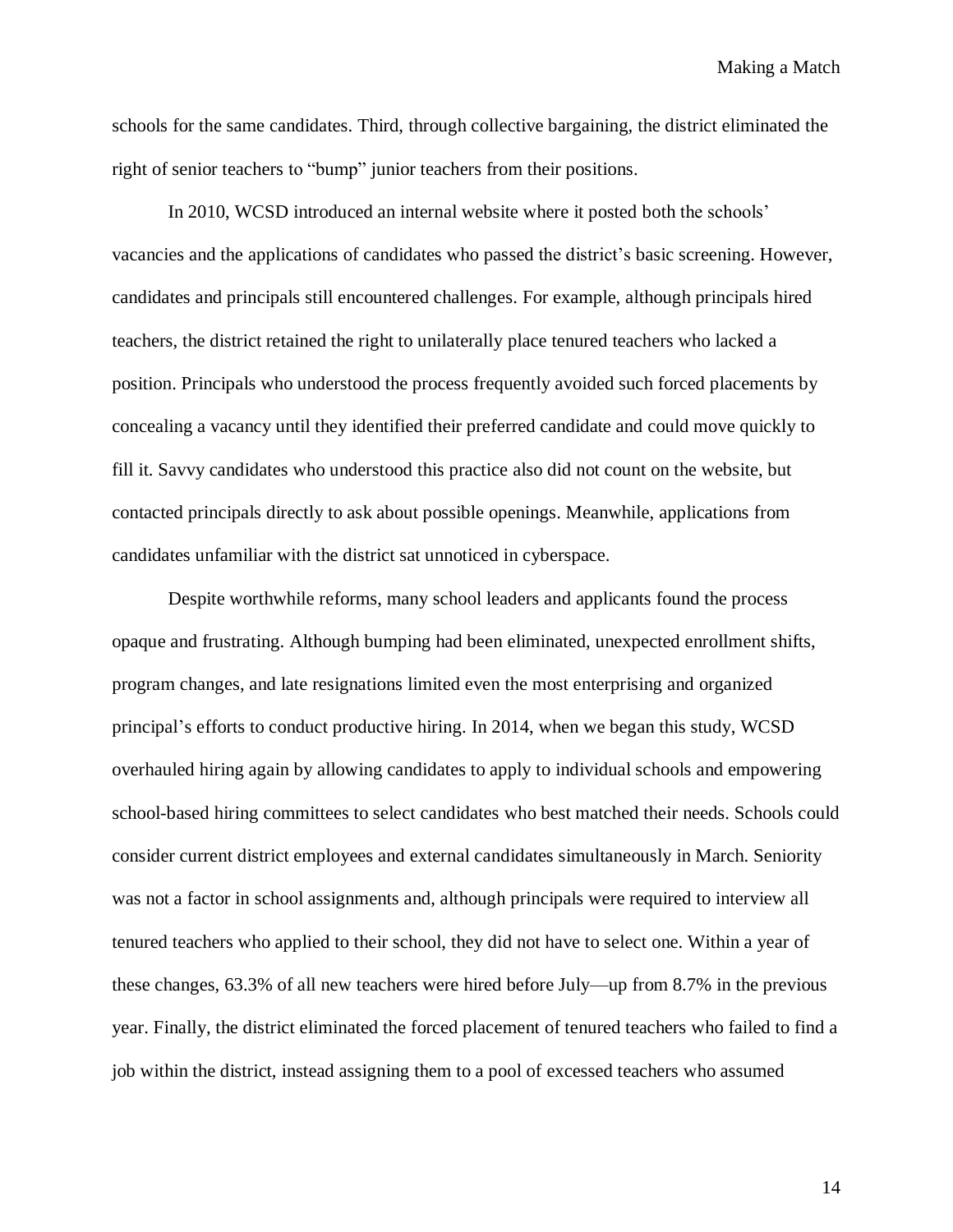special responsibilities. Mutual-consent hiring became possible for all teaching positions districtwide.

To support these new policies, the district created what one administrator called an "amazing website," through which candidates applied for specific positions and schools managed applications through their customized portal. Principals also had access to all applications and could contact promising candidates, whether or not they had applied to their school. The WCSD's teachers' contract required schools to create a site-based personnel committee including the principal, teachers, and parents, while the district required principals to follow a multi-step process, including interviews and a demonstration lesson.

#### **The Schools and Their Policy Contexts**

It is important to understand these WCSD policies because they regulated hiring in three of the six schools we studied, while state and CMO policies influenced hiring in the other three.

**The district schools.** *Dickinson Elementary,* a century–old, well-regarded neighborhood school, served a mostly immigrant student population. Dickinson experienced very low teacher turnover; in 2014, over half of its teachers had taught there more than 20 years. Principal Davila, the sole administrator, was required to follow WCSD policies, including all provisions of the teachers' contract, and state licensing requirements. Unlike the other principals in the study, Davila had never been granted special autonomy in hiring teachers.

*Hurston School (PK-8)* and *Fitzgerald School (PK-5),* both WCSD schools, had each been placed in turnaround by the state in 2010 because of persistent failure. At that time, their newly appointed principals could replace all teachers, but they could retain no more than half. Hurston's Principal Hinds replaced about 80% and Fitzgerald's Principal Forte replaced about 65%, while continuing to enroll students from their local community. By 2013, both schools had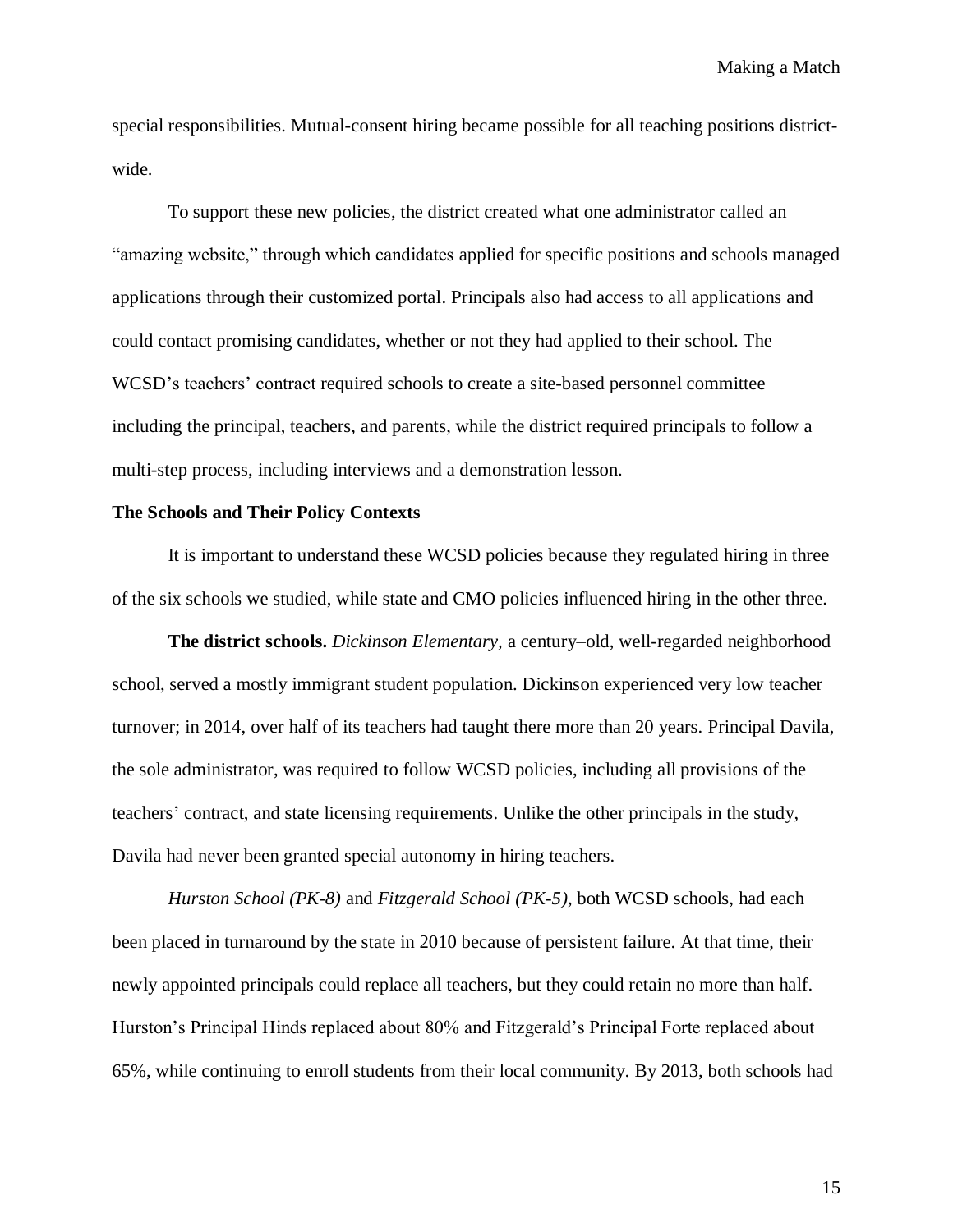shown substantial growth on the MCAS and they exited turnaround status at Level 1.

After turnaround, both Hurston and Fitzgerald remained WCSD schools. Because Hurston reverted to being a WCSD pilot school, Hinds retained broad autonomy in hiring, could dismiss non-tenured teachers at any time and could transfer tenured teachers into the WCSD excess pool at the end of each year. Fitzgerald became a state Innovation School within WCSD, which gave Forte some additional managerial autonomy, but she still was required to comply with the district's new hiring rules. After they exited turnaround, both Hurston and Fitzgerald experienced little teacher turnover.

**The charter schools.** *Kincaid Charter School* (6-8) was the flagship school of Kincaid Charter Network, a CMO selected by the state to restart a failing WCSD middle school in 2011. At that time, current teachers in the closed school could reapply for positions in the new charter school, but few did and none was rehired. Although most students who had attended the failing school re-enrolled in the Kincaid charter school that replaced it, the CMO hired an entirely new team of administrators, teachers, and staff. Within two years, Kincaid made significant gains in student test scores and achieved a Level 1 rating from the state. Annual turnover rates among teachers at the school were relatively high at approximately 25%.

As a restart school, Kincaid functioned as an in-district charter school; the local union represented Kincaid's teachers, whose pay was set by WCSD's negotiated scale and, under state law, teachers could attain tenure in the district. However, the school was exempt from other laws and provisions of the contract. Kincaid's Principal Kain, who was primarily responsible to the Kincaid CMO, could hire new teachers, dismiss non-tenured teachers, and involuntarily transfer tenured teachers into the WCSD excess pool. Although he was not required to comply with the district's hiring policies, he had access to the new website and thus to all WCSD's applicants.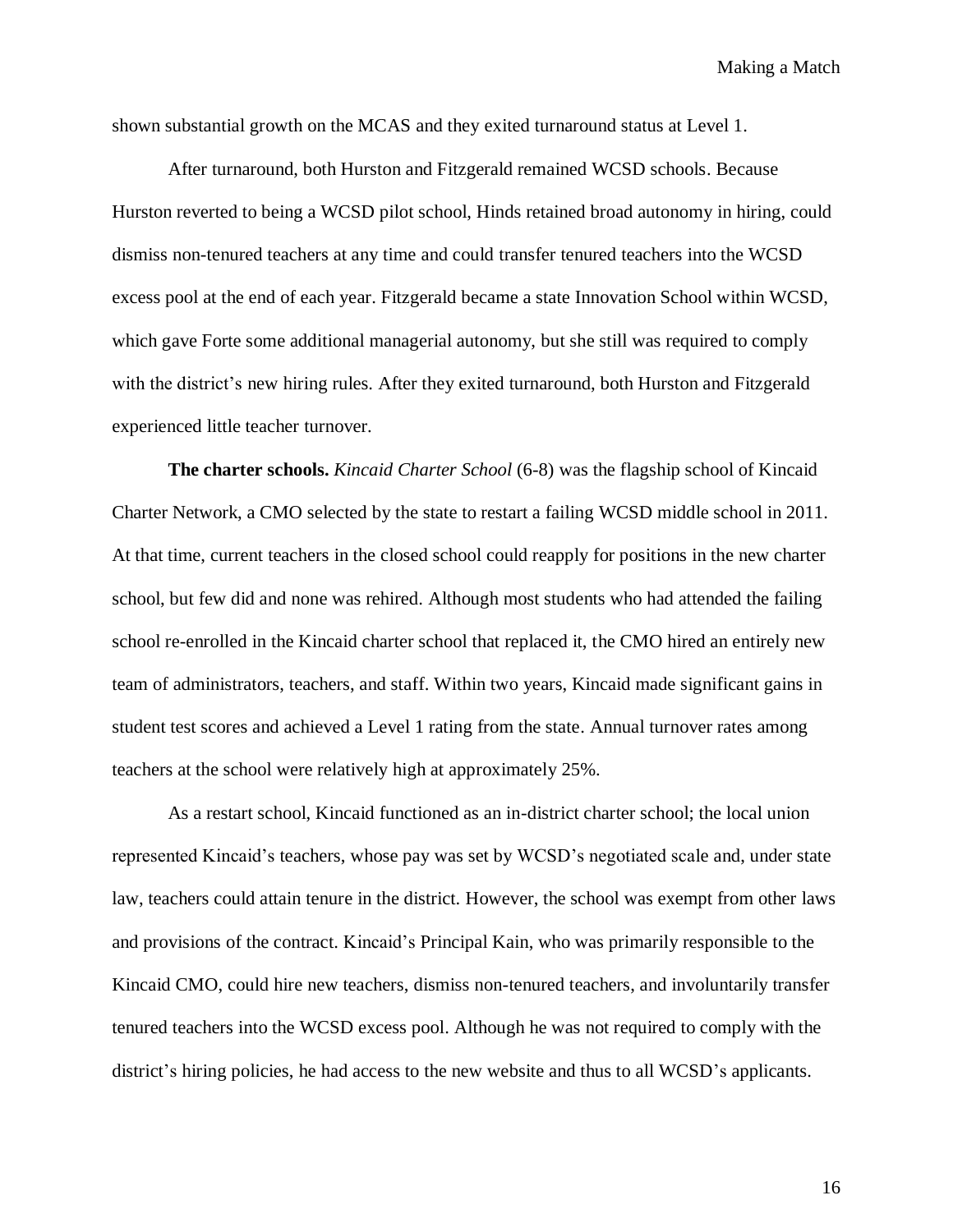*Naylor Charter School (K-8) and Rodriquez Charter School (PK-8)* opened in Walker City 10 and 20 years earlier as freestanding charter schools. Each was responsible to its own board of trustees and to state officials who issued its charter. In 2014, Naylor was one of three schools in the expanding Naylor Charter Network, while Rodriguez remained a stand-alone school. Both schools were exempt from all local WCSD policies; principals enjoyed complete autonomy in hiring and all teachers were at-will employees. Since 2012, when Massachusetts first rated schools, both Naylor and Rodriguez Charter Schools had received a Level 1 rating.

#### **Theory in Practice: Developing a Two-Way, Information-Rich Process**

This study allowed us to explore how a sample of successful schools that served demographically similar students in a single large city recruited and hired teachers. All principals took full advantage of the hiring authority they had to conduct a systematic and informative hiring process. Together, these schools' experiences illustrate how school-based, informationrich hiring can and does work.

Each school had a clear response to the question, "Who are we [as an organization]?" In alignment with what theorists define as key to strategic change efforts, principals could readily list the attributes of their school that were "central, enduring and distinctive" (Albert & Whetten, 1985, p. 265). Administrators and teachers could articulate their school's mission and specify how they would work to achieve it through their combined organizational culture, professional norms, and pedagogical practices. Every principal believed that his school's investment in the process of selecting strong teachers who "fit" their organization was crucial to their continued success. They thought that their school was not the right professional home for all candidates whatever their credentials. At Rodriguez Charter, Director Rowland captured this sentiment in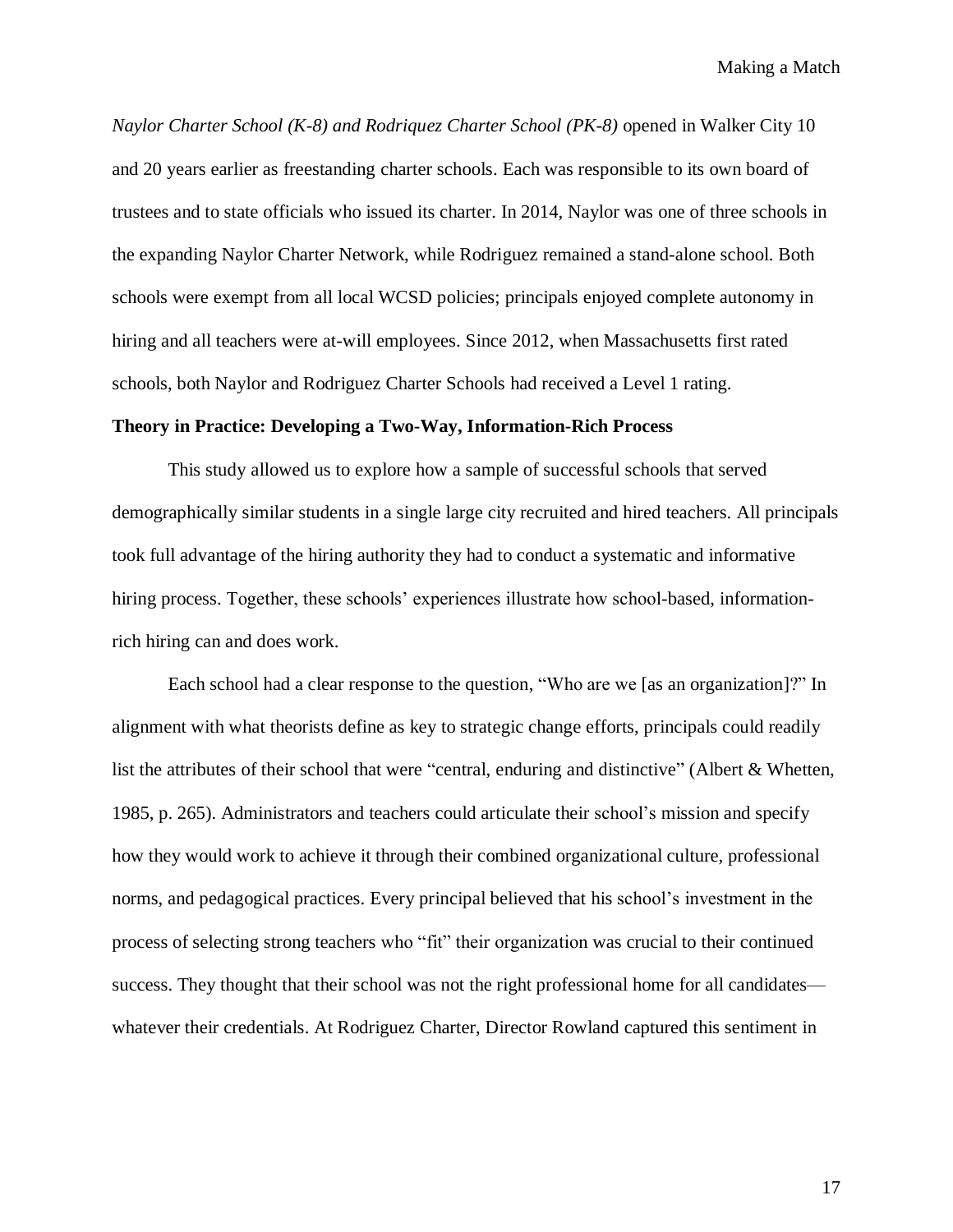describing her applicant pool: "[S]ome are a good fit for Rodriguez. Others are great teachers, but we are not perfect for them and they are not perfect for us."

**Mission, culture, norms and pedagogy.** Each school's mission focused on effectively educating children of color from low-income communities. Principal Forte said that Fitzgerald had a "social justice" mission and that teachers had to be committed to "altering the course of these kids' lives." Forte's primary decision rule in hiring centered on whether a candidate shared the school's "belief system." She considered, "Did they think that children who are African American or Latino, and poor, could learn?" She was explicit with applicants: "We're on a mission, and if you don't see yourself as fitting in here, we welcome you to go somewhere else." Others shared similar sentiments. At Naylor and Kincaid, teachers talked at length about their school's commitment to "closing the achievement gap." Principal Hinds attributed Hurston's success in exiting turnaround to the fact that teachers "had that fundamental belief" in the promise of all students, even if those students "didn't have a track record of success." He wanted to be sure that he wouldn't need to convince new hires that "this *could* be done." Rather, he would "support them in the *how*."

Professional norms and pedagogical practices at the schools were grounded in their mission. Although the schools differed significantly in their beliefs about what Dickinson's Principal Davila called "the way to make a difference," all described fundamental attributes that distinguished their school from others. For example, Kincaid described itself as a "no excuses school." Teachers were expected to subscribe to this strict "mentality"—defined in the school's handbook as a belief that "regardless of circumstances… there is no reason why… a teacher cannot achieve meaningful results with his or her students." Principal Kain explained that this philosophy was fundamental to maintaining the school's focus on learning. For example, he said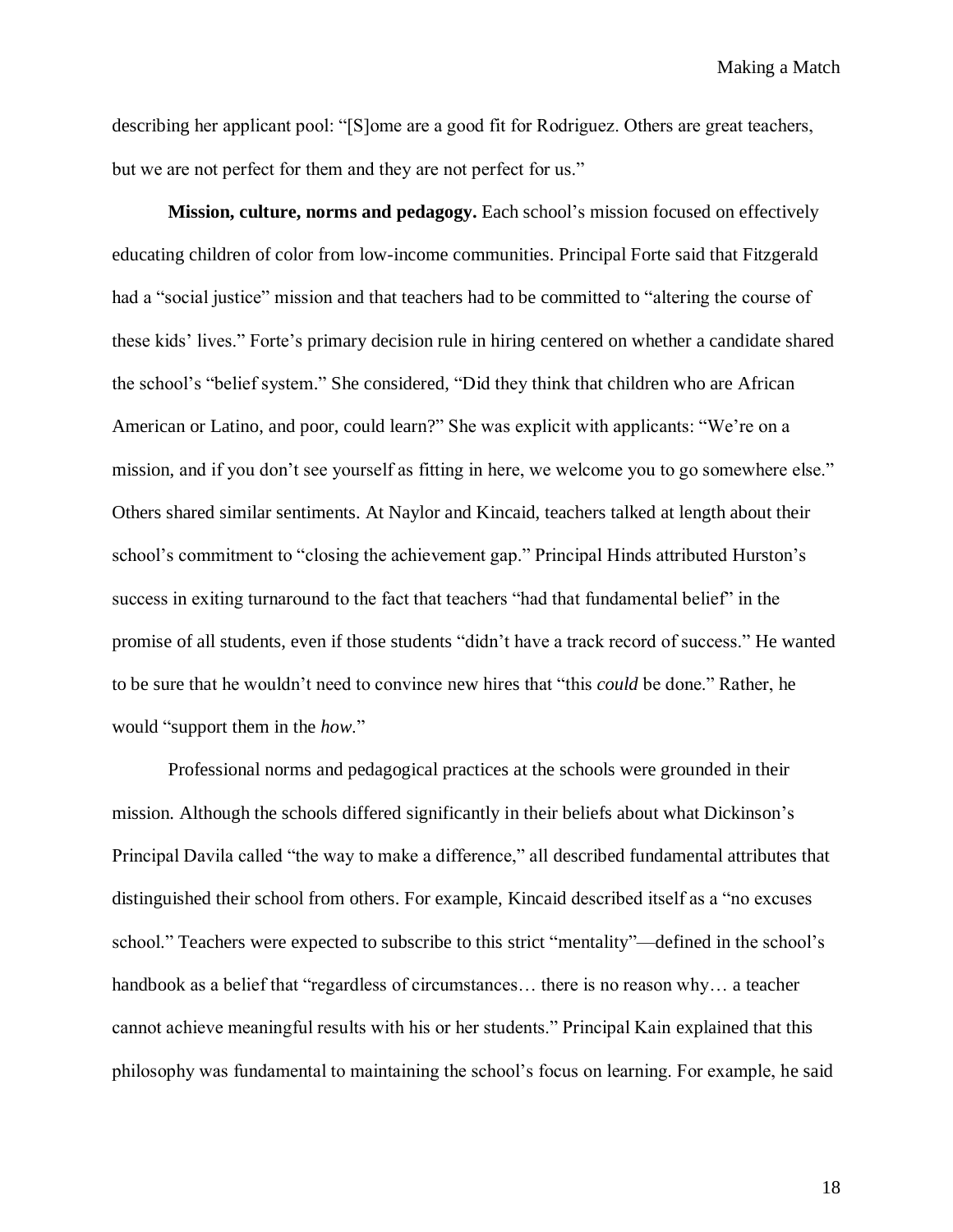that if a student failed to turn in homework, "we do not want to hear excuses about why… we want to see [it] completed." In contrast, at Rodriguez, Principal Rowland said, "We're not a 'no excuses' charter school. That's not what we believe in… you need to believe that you're here to serve all the kids who walk through the door and you need to believe that they can and will succeed." Principals at Dickinson and Fitzgerald expressed similar sentiments. Principal Forte said she was explicit with candidates about the "intensity" of teaching children who "don't have their basic needs met."

Educators at all schools believed that they offered what one administrator said were "very demanding" academic programs that required teachers to invest significant time and effort. Fitzgerald and Rodriguez teachers designed complex, project-based learning experiences for students. Hurston and Dickinson prioritized the arts and integrated them into classes because, in Principal Davila's words, that was what students' "suburban peers" experienced. At Naylor and Kincaid, teachers were expected to provide teacher-centered, data-driven instruction. As one said, candidates who were "not experienced at using data, or maybe have some opinions against it" would not fit well at Naylor, where quantitative data "informs everything."

A prominent professional norm at all schools was that teachers should work hard to improve. As one Hurston administrator explained, teachers there had to "constantly reassess, reinvent and really be creative." He said further that successful candidates had to demonstrate that they had "the mindset to make things work for the kids that they have that period, that year. That might not necessarily be what worked for the kids they had third period, or first period, or last year." Administrators in all schools regularly observed instruction and provided feedback to teachers, who were then expected to improve (see Reinhorn, S. M. Johnson, & Simon, 2017).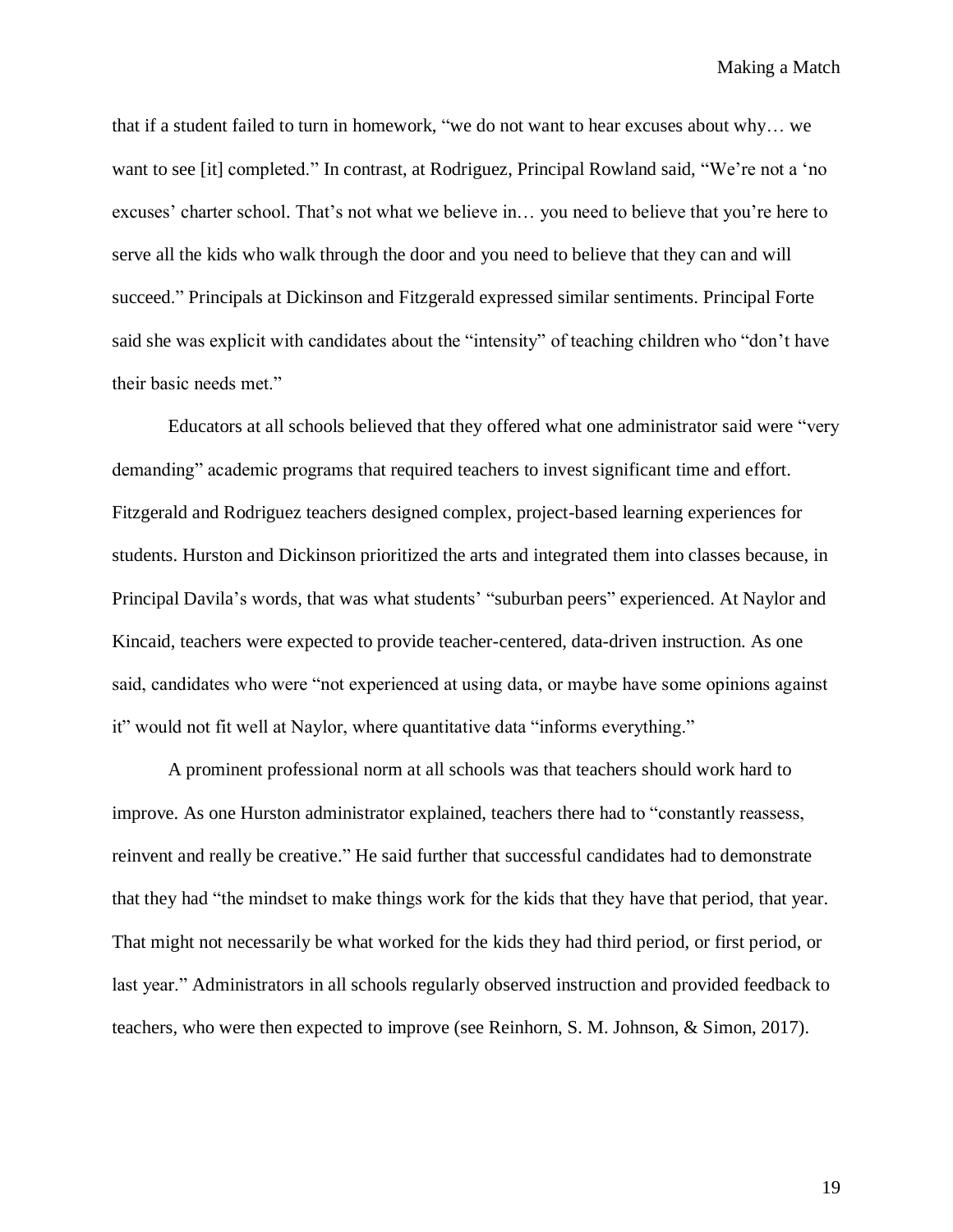Teachers at these six schools also were expected to collaborate with peers regularly about how they were educating their students, how effective their practices were, and what they might do better (S. M. Johnson, Reinhorn, & Simon, 2018). This level of interdependence among teachers remains far above the norm in many schools. Determining whether candidates would collaborate well was crucial because, as Principal Forte explained, "a lot of our success is because we really work as teams—it's like you're married to your team."

Although administrators wanted to convince candidates that their school was a desirable workplace, they also had to be, as one said, "upfront about the challenges," Rodriguez Principal Rega spoke candidly with applicants about what she called Rodriguez's "work ethic" where teachers were "never satisfied—we want every child to succeed. . . There are teachers who stay until 6:00, 7:00, 8:00 at night. There are teachers who come early. There are teachers who have [their own] kids and go home and [continue to] work." Similarly, Naylor's Principal North explained to applicants that they would be expected to "work really long hours. . . creating curriculum from scratch. . . staying after school tutoring. . . calling parents on their way home." Principal Kain said that, in considering candidates for Kincaid, he weighed them on the "willskill" dimension: "We try to limit as many low-will hires as we can, because that is the thing that we've found we cannot change or don't have the patience to change."

### **Recruitment and Hiring in Action**

Each school sought candidates who would be a good match for their unique organizational identity and related mission, norms, and practices. They wanted teachers to be enthusiastic about their school's mission, know their obligations as members of the faculty, understand the support they could expect as they improved their practice, and quickly engage with colleagues to provide a coherent, effective program for students. Principal Ryan summed it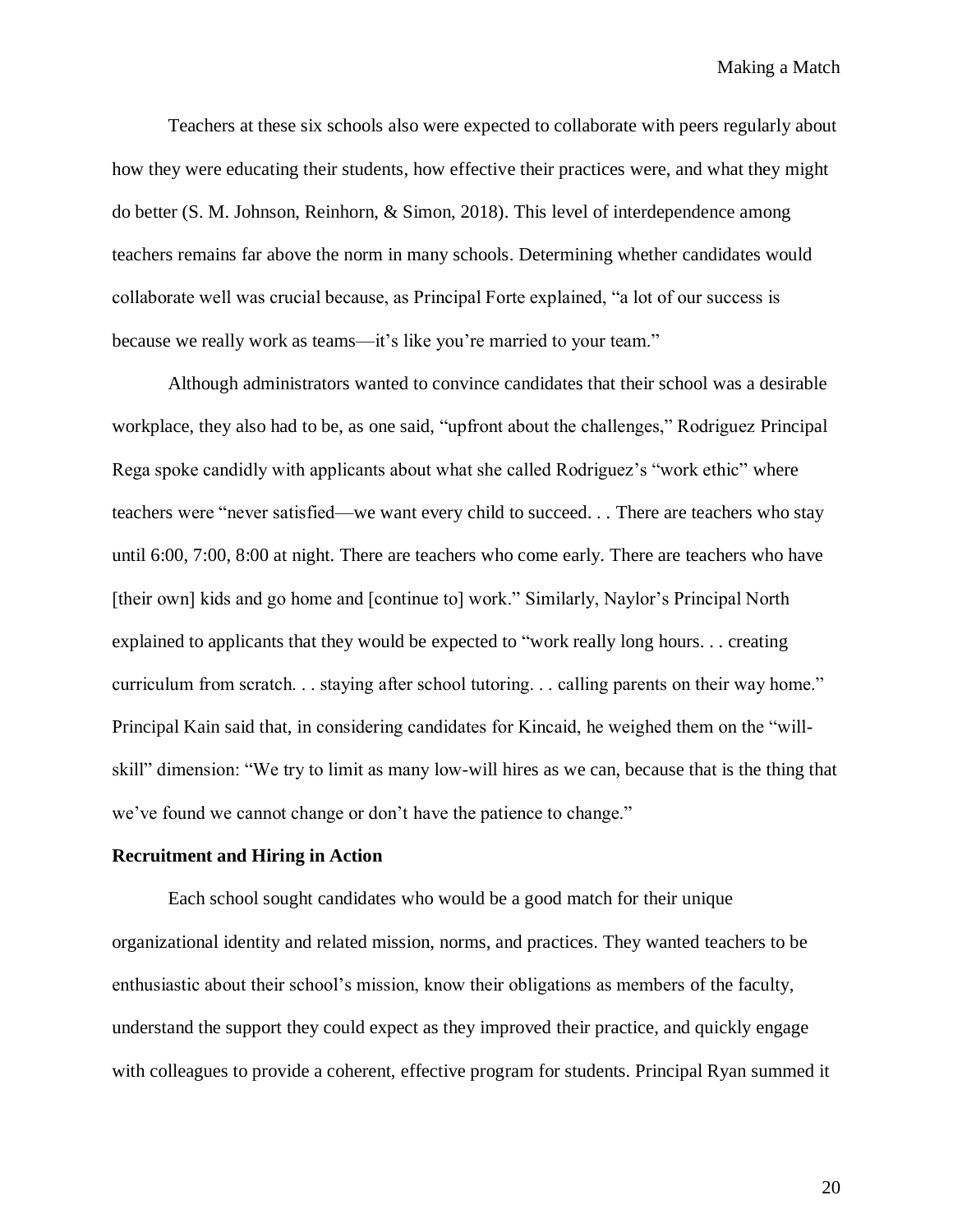up: "Good hiring matters. If you hire well and you're explicit beforehand, you don't need to fire people… If you're really clear about what kind of teacher [a Rodriguez teacher is]… [some applicants] just know they're not that teacher and they're like… 'This isn't the right environment for me.'" A Naylor administrator expanded on this notion, explaining that if the school discovered that current teachers disagreed with the school's mission and culture, "it's probably just our fault in hiring."

All the schools conducted a hiring process with the same basic steps: recruiting and screening a strong, diverse pool of candidates; interviewing candidates while school was in session so they could observe students and talk with administrators and teachers; and organizing demonstration lessons and follow-up debriefs with the principal. Every component required considerable planning and attentive implementation.

**Recruiting a candidate pool.** Administrators agreed that successful hiring depends on actively recruiting promising candidates, a process that we found was more robust at the charter schools than at the district schools. Naylor, Rodriguez, and Kincaid all relied on their CMO's "talent staff," who recruited and screened promising candidates for positions in their schools. Rodriguez and Naylor each employed one talent staff member, while Kincaid was supported by a team of ten serving five network schools. Talent staff consulted with principals about their needs and then arranged for them to meet promising, pre-screened candidates.

Talent teams traveled throughout the state and, for Kincaid and Naylor, across the country, recruiting promising teachers. They formed ongoing relationships with local and national organizations including Teach for America (TFA), TNTP, urban teacher residency programs, historically black colleges, and many schools of education. They resourcefully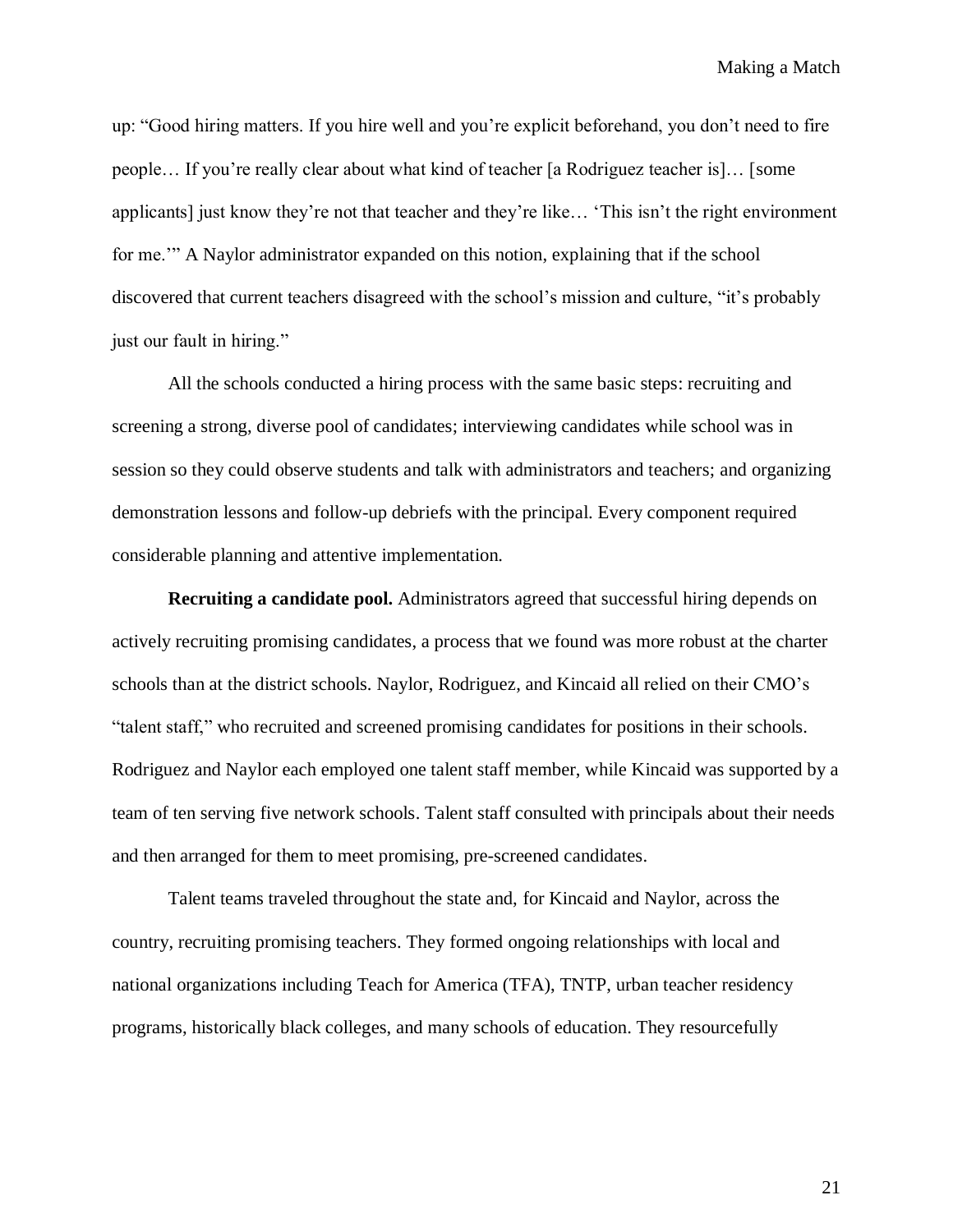recruited program alumni and teachers from other CMO networks and awarded bonuses to current teachers who recommended successful candidates.

Each charter school also maintained a "farm team" by employing full-time teachers-intraining (TTs), who served the school for a year, hoping to be hired eventually as a classroom teacher. In the most developed program, Naylor hired 9 TTs annually in a rigorous selection process. Each was assigned a mentor teacher and participated with her mentor's grade-level team. TTs engaged in a structured cycle of being observed and receiving feedback from their supervisor as they worked to master the basics of teaching. After their training year, almost all TTs were promoted to classroom teacher within the Naylor Network. Principal North, like many Naylor teachers, began her own career as a TT and several current teachers were promoted from TT to classroom teacher when a midyear vacancy occurred.

District schools had fewer recruitment processes, but principals were proactive nonetheless. Unlike some large urban districts (see S. M. Johnson et al., 2015), WCSD lacked the ambitious recruitment effort that these principals thought their schools needed. One administrator complained, "they have a whole department and they're not helpful." However, principals appreciated the district's new online dashboard, which a Hurston administrator said substantially increased the applicants for his school's openings. Principal Forte also valued being able to "look at all of the candidates who applied to the system. . . I need a sixth grade math teacher. Only 13 people applied to *my* sixth-grade job, but 168 applied to the district." With the new website, she could "just open up every one of those résumés and personally recruit promising candidates," including any current WCSD teachers seeking to transfer.

However, the district principals in our study went well beyond reviewing WCSD's applicant list. They attended job fairs, posted positions on online job boards such as Idealist and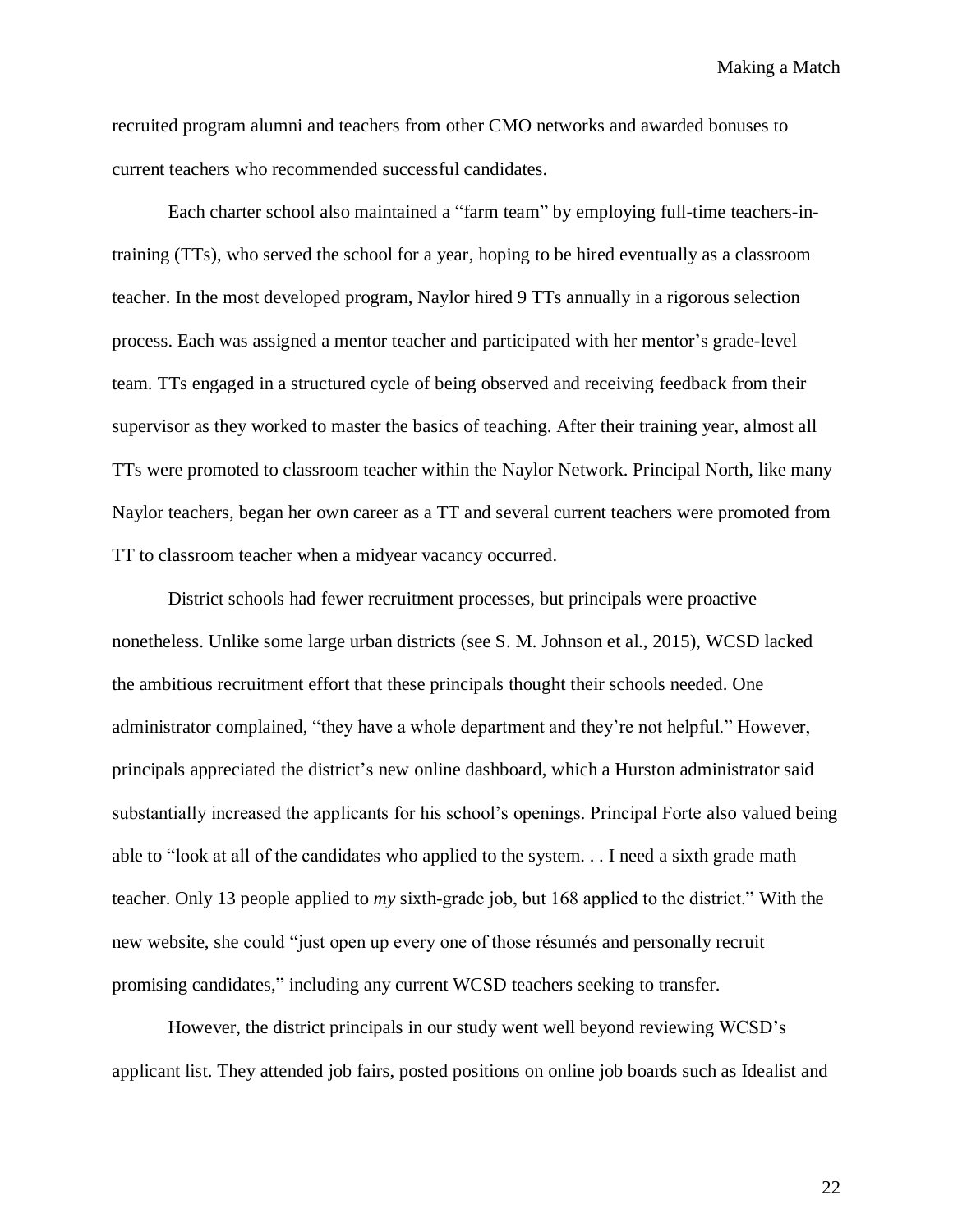Craigslist, and maintained connections with alternative preparation programs, WCSD's teacher residency program, curriculum organizations, and universities. They encouraged their current teachers to actively recruit promising candidates because, as a Hurston administrator explained, "teachers know a ton of teachers. They'll refer people they know are good."

Although none of the district schools had a formal TT program, each district school principal maintained an informal pool of candidates. Some enterprising candidates found ways to display their talents by becoming a long-term substitute at the school, hoping to be hired permanently when a position opened. At all three district schools, we interviewed teachers who said that their principals had invested in their improvement when they were school-based substitutes. These schools also sponsored resident teachers through Walker City's teacher residency program and student teachers from local universities. Administrators appreciated these programs' success in attracting "somewhat non-traditional candidates," but some suggested that their quality was "uneven." As Principal Forte explained, those aspiring teachers had "the right mindset," but were "too idealistic for people who have never taught in hard schools… That's not going to work."

**Vetting the candidate pool through screening.** Before inviting candidates to visit, all schools screened application materials—résumés, cover letters, and in some cases teaching portfolios with videos—to decide whether they warranted further consideration. The primary goal of the screening process was to determine, as a Naylor administrator said, "mission fit and basic educational philosophy." Administrators explained that the most convincing signal of mission alignment was prior experience in a similar school. Principal Davila looked for teachers with experience at specific WCSD schools and preferred candidates who were, themselves, WCSD alumni. Kincaid and Naylor sought experienced candidates from what a Naylor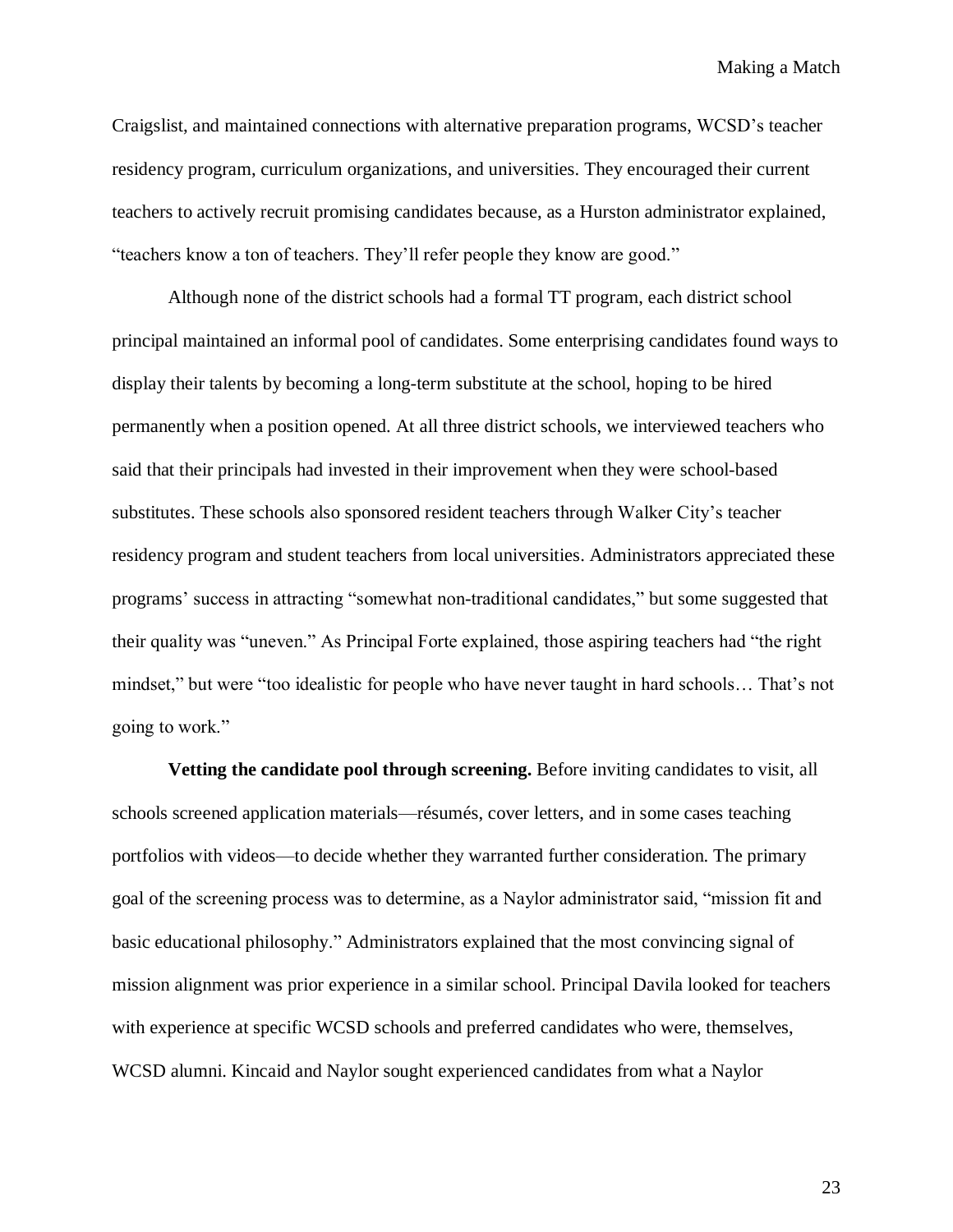administrator called "other high-performing charter schools…that we highly respect" or TFA alumni. These schools further assessed mission-fit by screening candidates by phone. Naylor's Talent Director said she would ask, "Why Naylor?," explaining "If they don't have a good answer, that's a big, red flag. If they don't mention the achievement gap, if they don't ever discuss urban kids and that all students need good teaching—not just rich white kids—they're rejected." She also said that Naylor used phone screens to reject candidates whose attitude towards students were "deficit-based, not respect-based," as well as those with "savior complexes… who think that there's something wrong with [our kids]."

Schools also assessed candidates with very specific characteristics in mind. For example, in hiring a literacy interventionist, Principal Davila scanned résumés for someone who had been "trained in Wilson Reading and taught first grade." At Fitzgerald, the principal used college major to signal preferred content knowledge. At Rodriguez, staff looked for "interesting experiences," such as living abroad, that might enrich teachers' instruction. All principals sought experienced urban educators and teachers of color.

At the charters—Kincaid, Naylor, and Rodriguez—talent staff not only screened applicants, but also managed all steps of recruitment and hiring. This ensured an organized process and conveyed, as one teacher said, that the schools "very much have their stuff together." One recent hire said that the hiring process alone was a much-needed "breath of fresh air" after his experience in an "underperforming" district school. Kincaid's CMO talent team of 10 conducted roughly 100 calls each week posing scripted questions and assessing candidates on a 5-point scale; those who scored 3-5 points advanced to a school-based interview. Candidates could earn points for fulfilling "strategic diversity requirements around gender, race, or second language."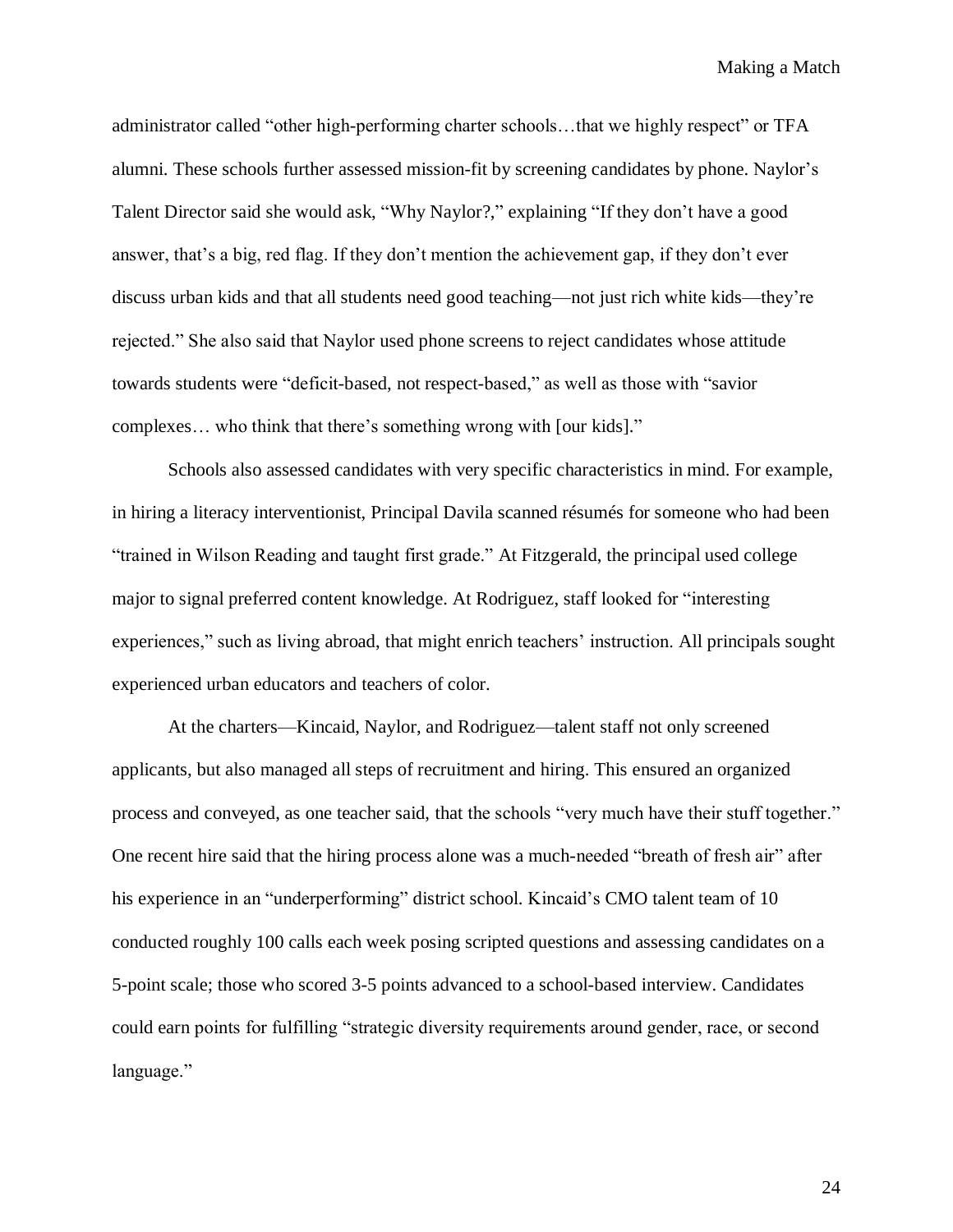At the three district schools—Dickinson, Fitzgerald, and Hurston—administrators carefully reviewed résumés and then arranged to interview the most promising candidates. Given principals' other responsibilities and the need to coordinate hiring with the district office, this was inevitably a time-consuming and sometimes fragmented effort in which they lost favored candidates to other, more agile schools. Teachers also expressed frustration with their experiences navigating the district systems, and several charter school teachers were explicit that the bureaucratic hurdles to landing a WCSD position drove them away from district schools altogether. For example, a Naylor teacher who was licensed to teach in California described the Massachusetts licensing website as a "terrible, awful, labyrinthine Kafkaesque nightmare… it felt much easier just to go to the charter world… they never asked me about [my license]."

Many current teachers we interviewed spoke positively about their experience as candidates in the screening process. One Kincaid teacher said that it provided the chance to learn "what the organization is about," how it functioned, and then to ask questions. It also gave applicants a sense of what the school was seeking and time to think about "how you could fit into that" before interviewing in person.

Despite applicants' enthusiasm, high-poverty schools are demanding environments and even successful schools face a shortage of strong candidates, especially in math, science, and special education. One principal explained that, when they cannot find the candidate they wanted, "we wait and wait and wait and hope we can find someone."

**School-based interviews.** Candidates who successfully passed the screening process typically interviewed at the school while it was in session, which as one administrators said allowed schools to communicate, "what we're all about." As part of this experience, candidates frequently toured the building, interacted with students, and observed classes. Several teachers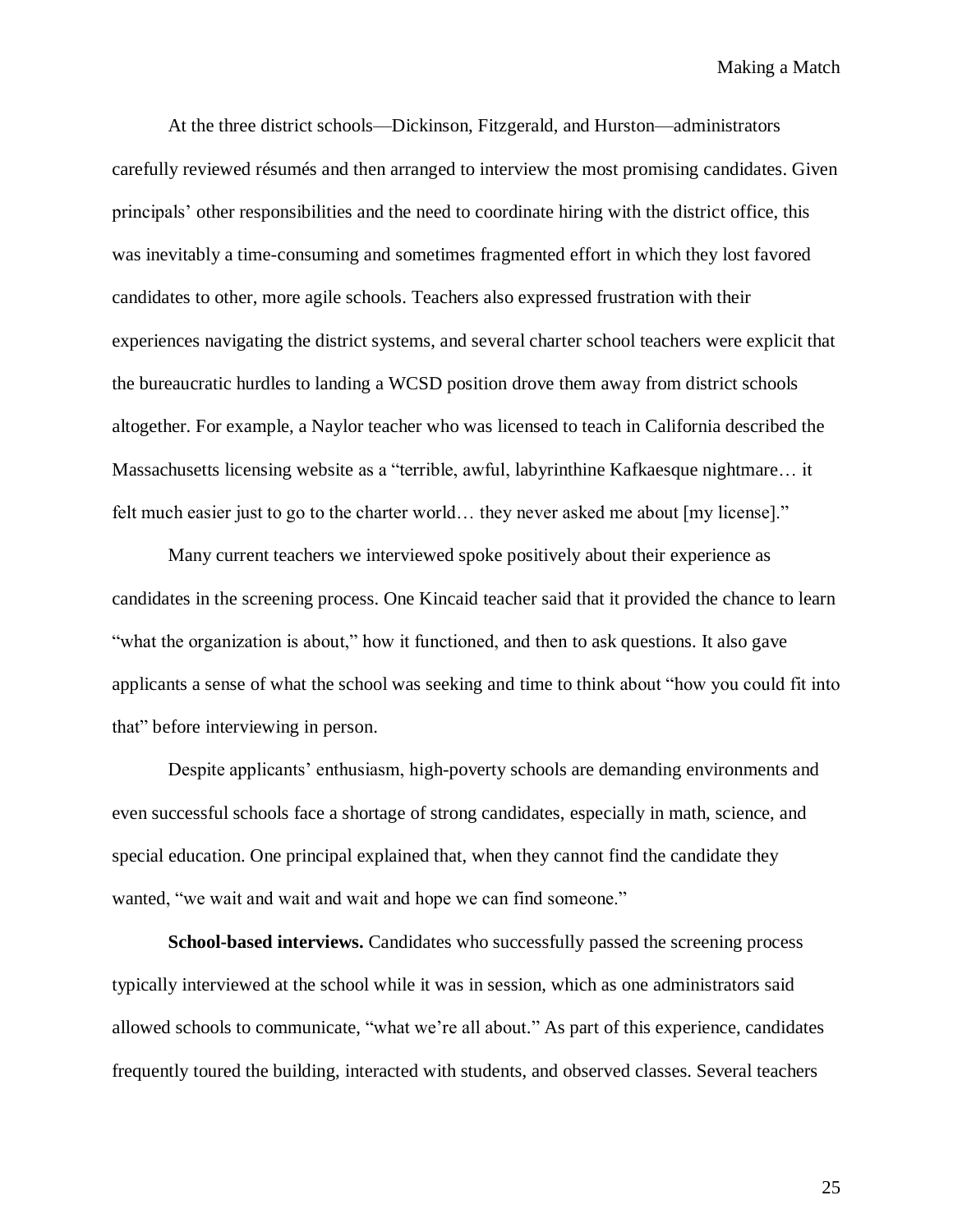recounted being impressed by what one called the "feeling when you walk in the school." A Dickinson teacher recalled a climate that was "noisy, dynamic, alive, happy!"—a welcome contrast to the "quiet, orderly, and stuffy" school where she had recently interviewed. A Naylor teacher who had previously worked in a "very disorganized" setting recalled being "blown away by...the work that I saw teachers doing [at Naylor] and just the overall calm of the school..." Realizing that "there's a lot of learning going on and not a whole lot of other nonsense," she thought, "I want to be a part of that."

At all schools, it was standard for candidates to meet with both administrators and teachers, sometimes over several visits. A Dickinson teacher explained that when she interviewed for her current position, Principal Davila impressed her by inviting teachers who would become her colleagues to participate in the interview. Candidates appreciated having a good preview of their future work and many credited this experience with enabling them to make a well-informed decision when a position was offered.

Schools were strategic in what they asked candidates during interviews, and through their questions they conveyed their organizational identity, explained their norms and practices, and piqued teachers' interest in the school. For example, at Kincaid, interviewers probed candidates about their commitment to the school's mission and organizational culture. As Principal Kain explained, the most critical predictor of fit was whether candidates were "philosophically inclined to want to hold the kinds of expectations we believe help students focus and prepare them for learning experiences." He said that he often pressed a candidate's readiness for Kincaid's "no-excuses" culture by posing a scenario: "You see a student on Friday afternoon walking down the hall. They're getting ready to leave and their shirt is untucked. What do you do?" Kain listened carefully to the candidate's response: "If, philosophically, you might say…'I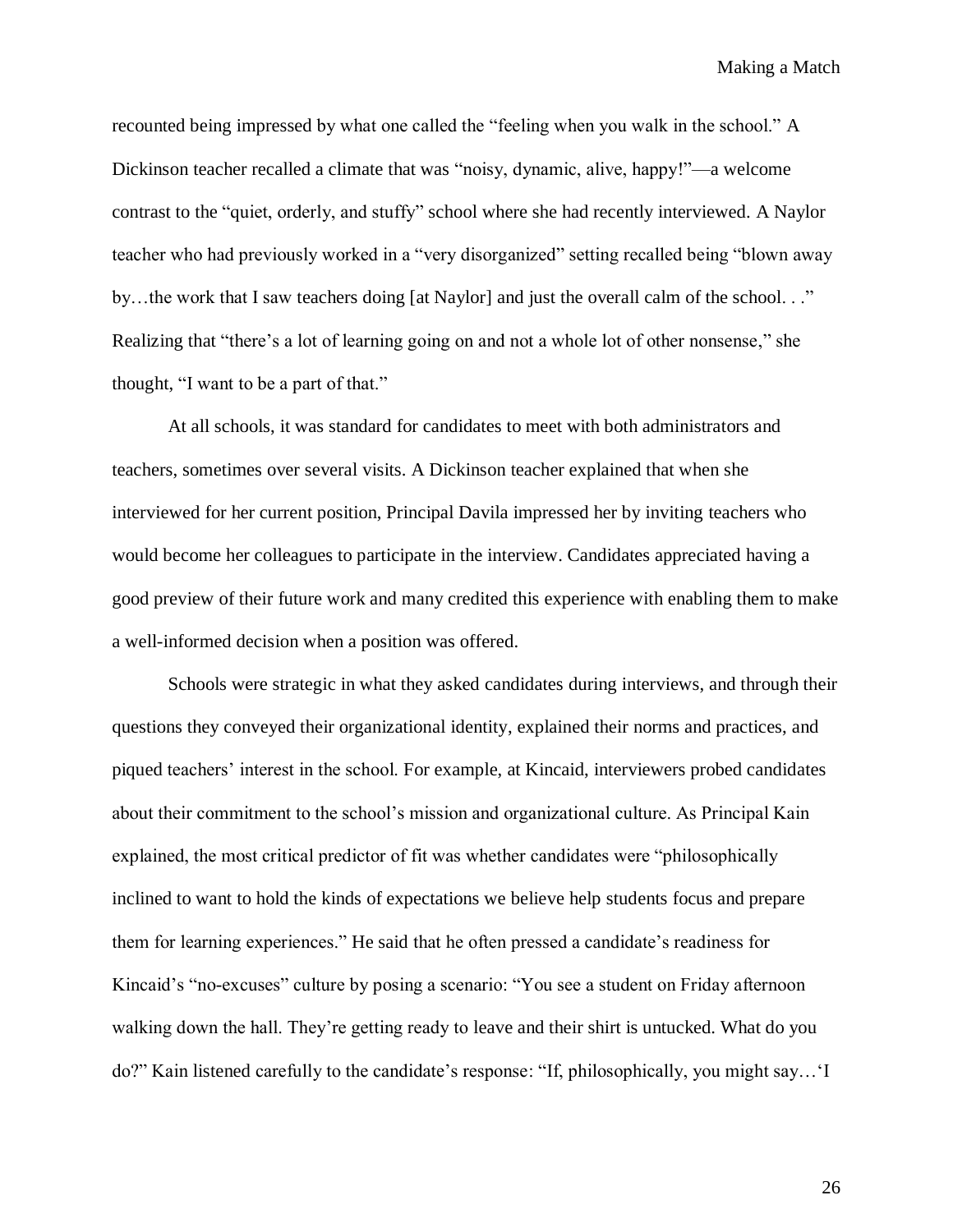don't think students should ever have to have their shirt tucked in,' then you're not going to really like that they have to raise their hands [in class]… or that we require them to sit up without their hands on their face."

In order to assess fit, the schools customized generic interview questions to specific positions or candidates. At Rodriguez and Hurston, interviewers probed a candidate's instructional expertise. A Hurston administrator explained, "if they're a literacy coach, I might ask [how they teach] tone and mood… if it's math, 'how do you get kids to not just do fractions but to understand fractions? What does that look like? How do you make it come alive…?'" She said that desirable candidates were "truly able to describe how they think about designing lessons." Rather than saying "I use this textbook," they might say "'if I want to grow the reading, writing, and speaking of my English language learners, these are the key components of my classroom I need to have. I'm going to pull from this material and that material." Teachers with prior experience reported having been drawn to their school because they were asked to talk in depth about curriculum and instruction. Often these conversations also illuminated how the school would help them become better teachers. Some current teachers also said that they appreciated knowing that their colleagues had been carefully vetted through the hiring process for expertise in teaching their subject.

Across our sample, teachers appreciated having been asked thoughtful questions when they were interviewed. A Kincaid teacher reported, "I knew in the interview that I would love working here" because of the "fabulous questions" and because administrators discussed a vision that "might [actually] come true." Several current teachers said that Kincaid's strict discipline code was a major attraction for them. One explained that the interview made it clear that she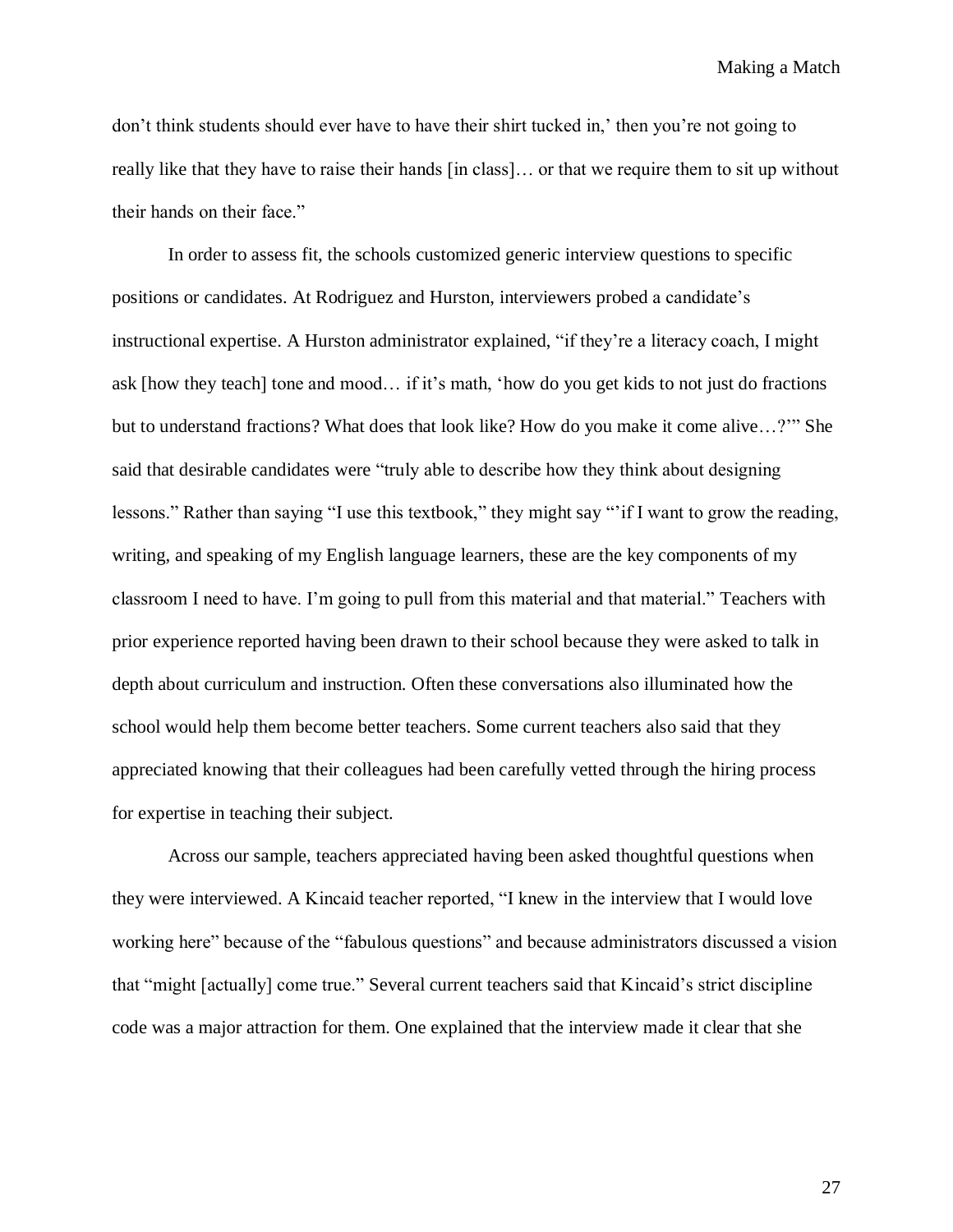would be able to "slip right into the culture" of the school and teach—rather than having to establish her own expectations for student behavior.

At Dickinson and Fitzgerald, administrators reported being challenged by a new district requirement to ask all candidates the same interview questions. Principal Davila said that this made the process "cumbersome" and candidates' responses were less "authentic." She recalled one who said he already knew what she would ask because "they're the same questions wherever you go." Davila therefore supplemented her interview with other questions that allowed her to "go with [her] gut" about what she believed would be important for teachers at Dickinson—a commitment to partnering with families and an interest in the "family feel" of the school's professional environment.

**Teaching demonstration and debrief.** Whereas most schools continue to offer teachers a position based on one or more interviews, these schools required candidates to demonstrate their teaching first. As one Fitzgerald administrator explained, "you can have the most fabulous answers in an interview, but if you can't stand up in front of the class… it's not going to be a good fit." Although arranging demonstration lessons was time consuming, all believed that they were crucial. Principal Hinds observed, "With demos you can tell really quickly." He recalled visiting one candidate's classroom, "As soon as we walked in the room, I knew. I was like… every kid should have this… teacher. Just remarkable."

Dickinson recently had begun holding demonstration lessons in response to the district's new requirement and current staff had begun to see their value. One teacher compared his responses to two applicants' lessons. He called the first "rudimentary" and said, "I wanted to pull my hair out" waiting for the candidate to capture students' attention. In contrast, the second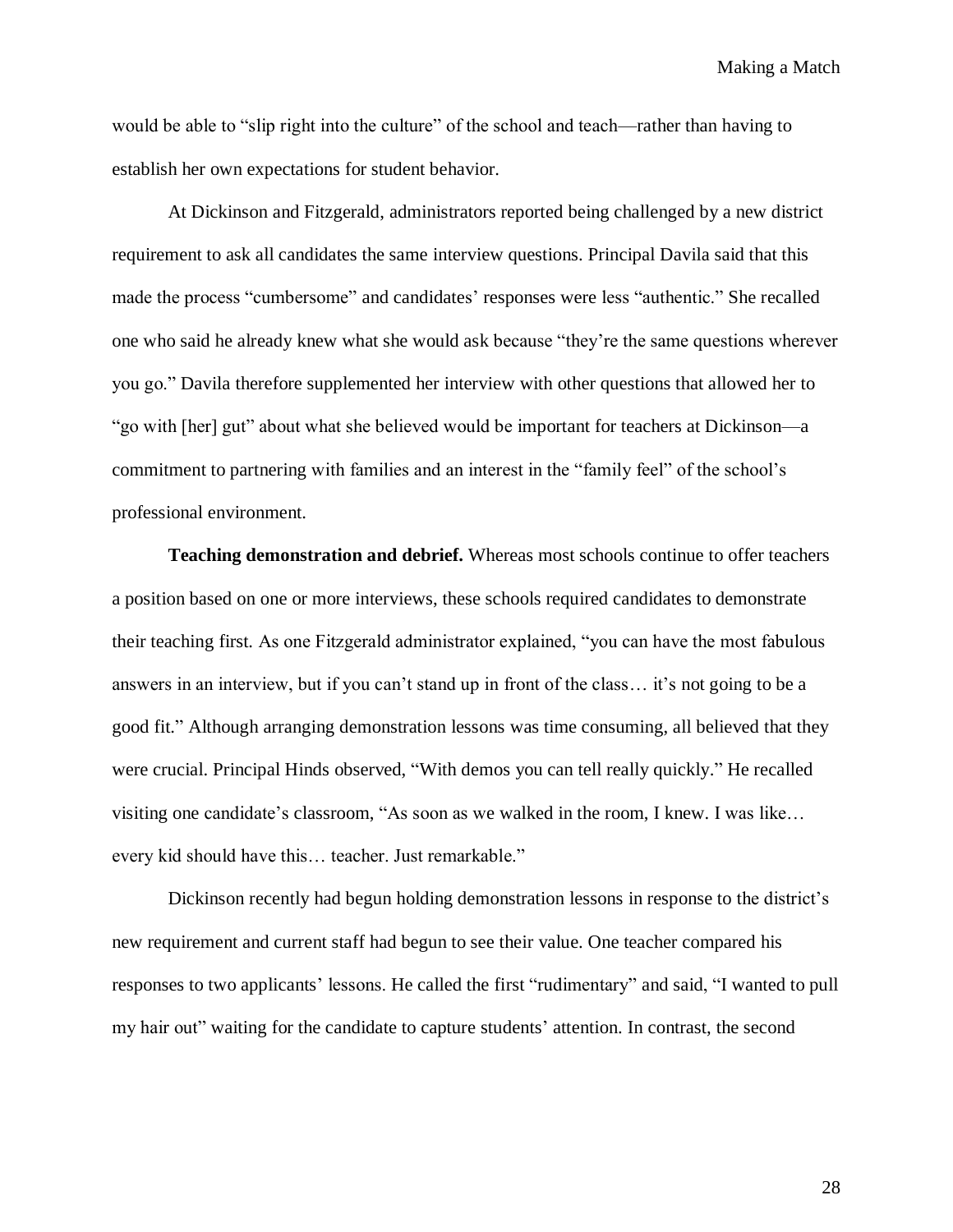applicant "did classroom management… in about a minute… by the end [of the class], she had taught them about pantomime." He continued:

She had had the kids paint—with their bodies—this picture of being at a baseball game… She put one kid in a pose and it was obvious that the kid was about to hit a baseball and then she said 'now, who could add something to this picture?' One kid ran up… she had another kid selling hot dogs. Another person was cheering in the stands. Another person was an umpire. Another kid was fielding – it was incredible.

He was amazed: "Both women gave pretty good interviews," but he and his colleagues on the hiring committee "couldn't believe how revealing" the lesson was.

Demonstration lessons were arranged either by visiting the candidate's school and observing him in his own classroom, or by asking the candidate to teach a class of students at the hiring school. A Fitzgerald administrator preferred going to a candidate's school where she could assess "What kind of work is on the wall? How have they prepared for me to come and see them? On a daily basis, what is it like to be a kid in their class? Do they have management issues?" She also considered whether "they're asking higher order questions… if they're engaging with their kids… Are they more stand-in-front-of-the-classroom-and-lecture, expect kids to take notes, and do practice problems? Or do they have manipulatives?" Other principals favored having lessons taught at the hiring school, which allowed current teachers to observe the candidate's instruction and provided more opportunities to interact informally with teachers and students. When arranging demonstration lessons introduced difficult logistical problems or candidates lived far away, principals often asked them to film themselves teaching.

Several administrators said that debriefing a demonstration lesson was more important than the lesson itself. In assessing their capacity to improve, administrators looked for what the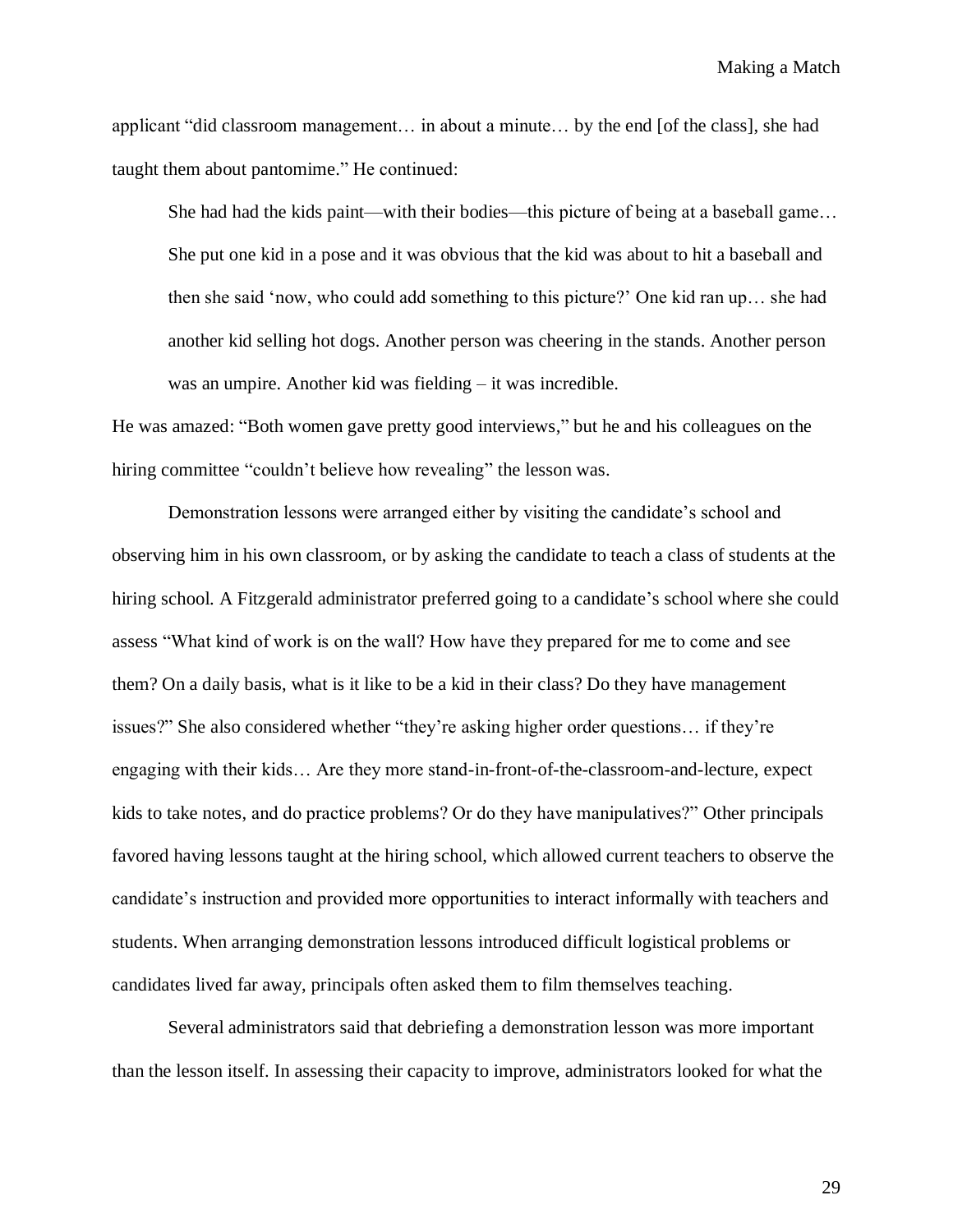applicant said went well—or, more importantly—what did not. A Naylor administrator listened for whether the candidate had a "strong locus of control." She explained, "When things go wrong, [do they] recognize their role in it? When things go right, [do they] recognize their role in it?" Similarly, Principal Forte listened for whether a candidate who had difficulty "catching students' attention" took personal responsibility and said, "I wish I had put nametags on the kids" or instead subtly blamed students with comments such as "kids moved around a lot." Forte said she was stunned by how often candidates "tr[ied] to fight" her feedback. She believed that "if [candidates] can't take any hard feedback," teaching at Fitzgerald was "not going to go so well." A Rodriguez administrator concurred: "We want teachers to understand that [improving in response to feedback is] part of being here."

Current teachers who recalled their experiences teaching a lesson as part of their application process said it conveyed the school's focus on pedagogy. Several suggested they would be skeptical of a school that did not routinely observe candidates teaching. As Principal Ryan observed, the teachers Rodriguez hires "do not want to work at a school where someone's going to hire you just on how well you interview!"

Some teachers said that participating in a post-lesson debrief convinced them to accept an offer. One Naylor teacher reported that he "loved the hiring process" because it provided "a great preview of what it would be like to work [there]." He had submitted a video of his class and then received feedback from Principal North: "Instead of looking for canned answers, we really got into the nitty-gritty of the lesson… [She provided] helpful ideas about how to improve [it]." He recalled being "shocked" but impressed by comments about "how informal I was in the classroom" when "I thought it was the strictest and most efficient class!" Once he had joined the faculty, he realized that his demo debrief was "exactly the same tone and intent as my weekly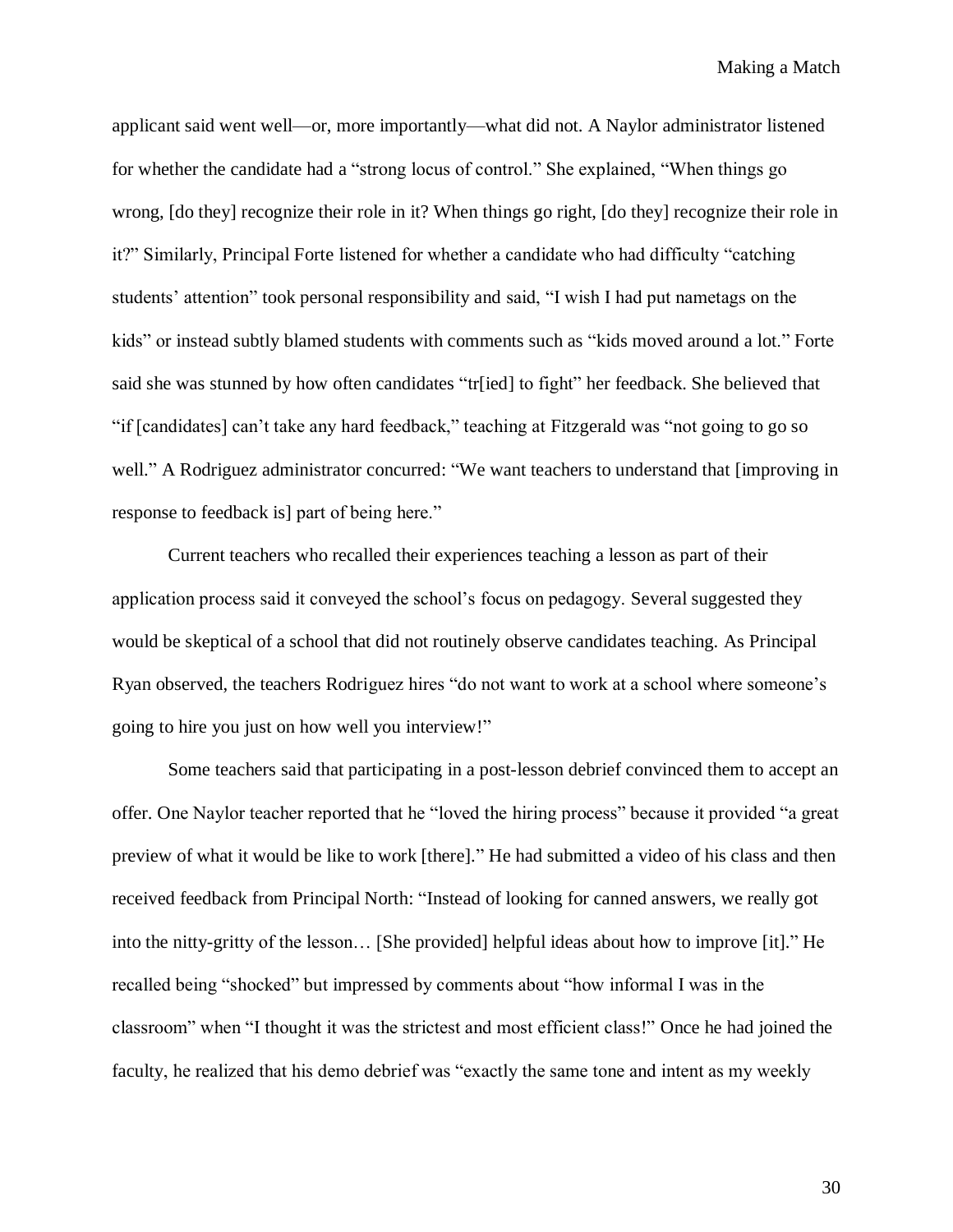debriefs… after [my principal] observes me." Although principals believed that demonstration lessons were strong predictors of who would succeed at their school, they realized that they were not foolproof. Principal Ryan said, "even when you've seen the person teach, you're still rolling the dice. You never know."

**Learning from references.** Even when a school was eager to make an offer and sign a promising candidate, checking references was—as one talent director put it—"a hard and fast rule." In talking with references, principals followed up on what they learned from interviews and demonstration lessons. Principal North explained that she and others at Naylor developed "a whole line of questioning… after we've met the person," which was intended to yield "information on what we think they might struggle with." For example, North said, "we watch a [demo] video, and let's say the [behavior] management is just awful, but we have a great debrief where the teacher takes a ton of awesome feedback. Then you wonder why it's still really bad after two years.'" So, she would ask the reference "'How often is this teacher getting observed? How often are they getting feedback?'" North recalled a teacher with "terrible" behavior management who was "great on the phone. I found out from his principal he's never been observed. Well, if you have no one helping you, you're not going to get better." Information gleaned during a reference check not only helped principals make a final hiring decision, but also plan for a smooth induction process once the teacher joined the school.

**Courting the candidate.** Although the schools received many applicants for each opening, the pool remained shallow, and strong candidates often received several offers. Recruitment, therefore, did not end once a candidate applied. Instead, those in the schools worked throughout the process to ensure that candidates would choose to accept an offer if extended. Charter schools used some of their substantial hiring budgets to send applicants school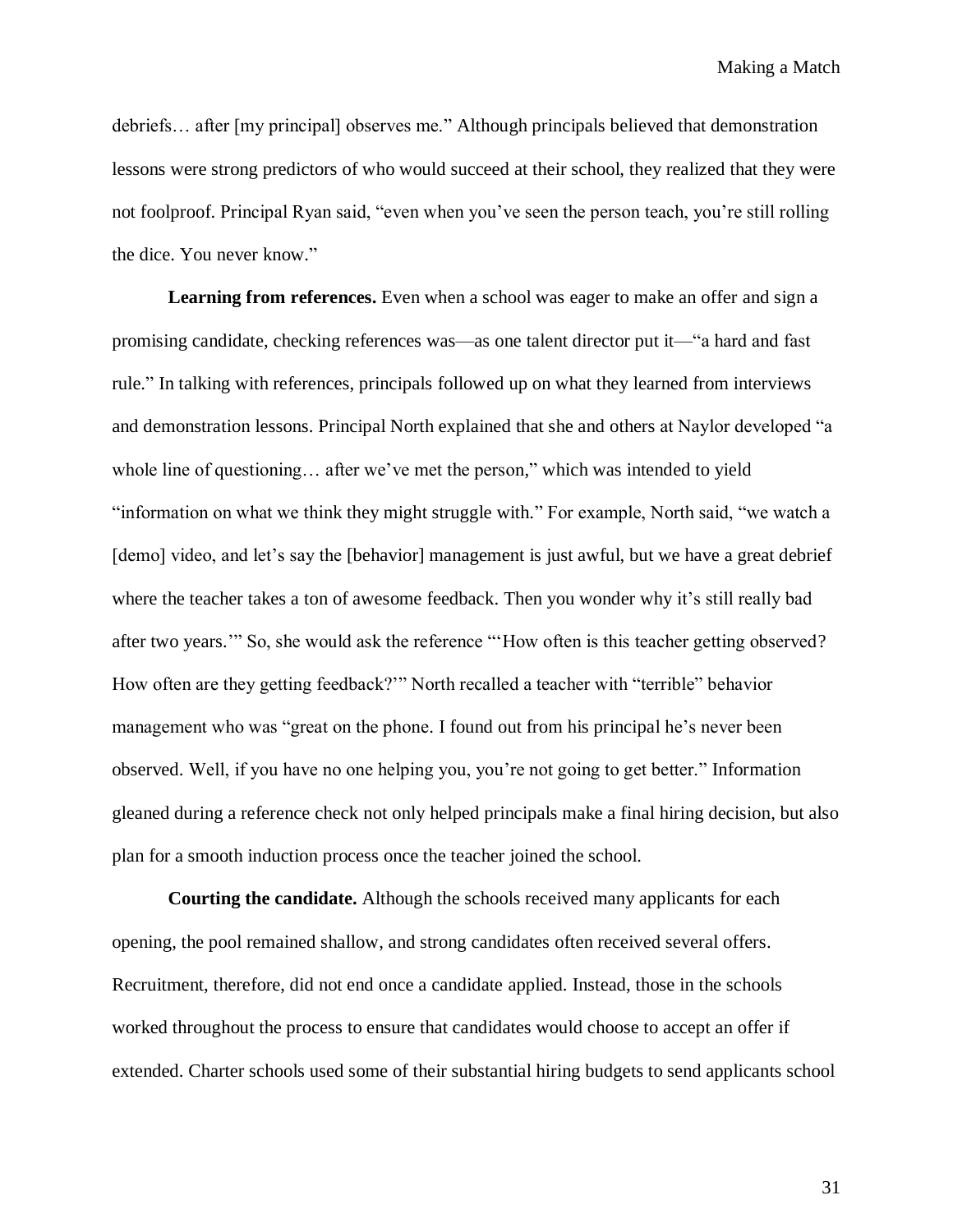"swag," but as a Hurston administrator explained, district schools did not have "a ton of glossy, branding type of things." Instead, they did "the selling with our results and with showing them what kind of team they'll be a part of." Current teachers said that this combination of strategies worked. As one explained, Kincaid made her "feel wanted"—a welcome experience in her otherwise frustrating quest to find an urban teaching job.

In an effort to court candidates, some schools "fast-tracked" those who were especially attractive. Naylor's recruitment director asked such candidates to send a demo video before interviewing, and occasionally checked references before the school visit so the principal could make an offer on the spot. Kincaid employed a similar process and hosted special days for alumni of pipeline programs like TFA and urban teacher residencies, when the school could efficiently conduct interviews, demonstration lessons, and debriefs and make timely offers to coveted candidates. Many principals described what one called "aggressively recruiting" Black and Latino teachers throughout the hiring process by "mak[ing] sure they were at the front of the interview pack." However, even in subjects that are generally easier to fill, principals reported that the competition for strong teachers was fierce. One principal observed that alumni of prestigious pipeline programs such as TFA and the local teacher residency program got "snapped up in 24 hours by schools across the country." Sometimes those responsible for hiring acknowledged that they needed to make decisions more quickly than they would like. As one talent director said, "I've gotten people offers in less than a week." However, she also cautioned that it was important not to try too hard: "You don't want to be that dorky kid who keeps asking others to the prom. We want them to want us as much as we want them."

#### **Ongoing Challenges**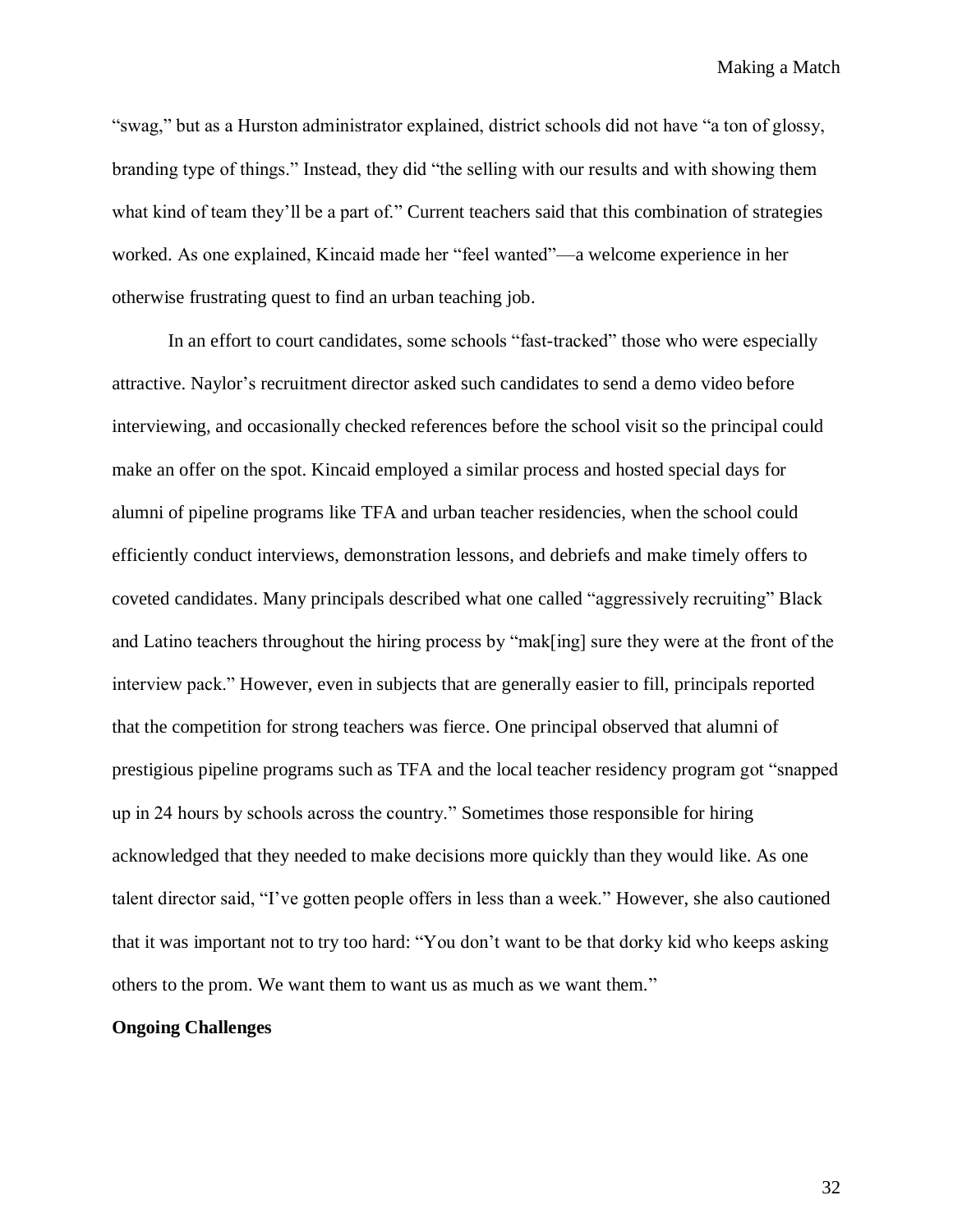Although participants praised their school's robust approach to school-based hiring, significant barriers to implementing that process remained and their practices occasionally fell short of their plans. Sometimes this was because the school lacked sufficient autonomy to choose its teachers or became hamstrung by bureaucratic requirements or lack of capacity within the school. Not surprisingly, charter schools benefited from their CMO's well-funded support and specialized talent staff and, as a result, their applicants were more likely than district school applicants to experience the hiring process as it was intended. In contrast, WCSD principals suggested that district support often was more frustrating than helpful. Teachers in WCSD schools sometimes reported having been hired by happenstance, long after they had submitted their application and without meeting their future colleagues or teaching a demonstration lesson. In addition, principals at all schools dealt with late and mid-year hiring needs caused by unpredictable turnover. Therefore, although hiring was well-organized and productive across the six schools, the process was not without ongoing challenges.

#### **Summary and Implications**

Across this study, principals attributed a large share of their students' academic success to their hiring process. They believed that effective hiring served as the foundation for subsequent efforts to increase their school's human capital and develop its instructional capacity. Teachers experienced hiring as the first step of their induction into the school, rather than a separate transaction that preceded it. Each school capitalized on the autonomy that its policy context provided and developed an informative, site-based process that gave the school's current educators and candidates ample opportunity to exchange information and assess one another before making an offer or signing a contract.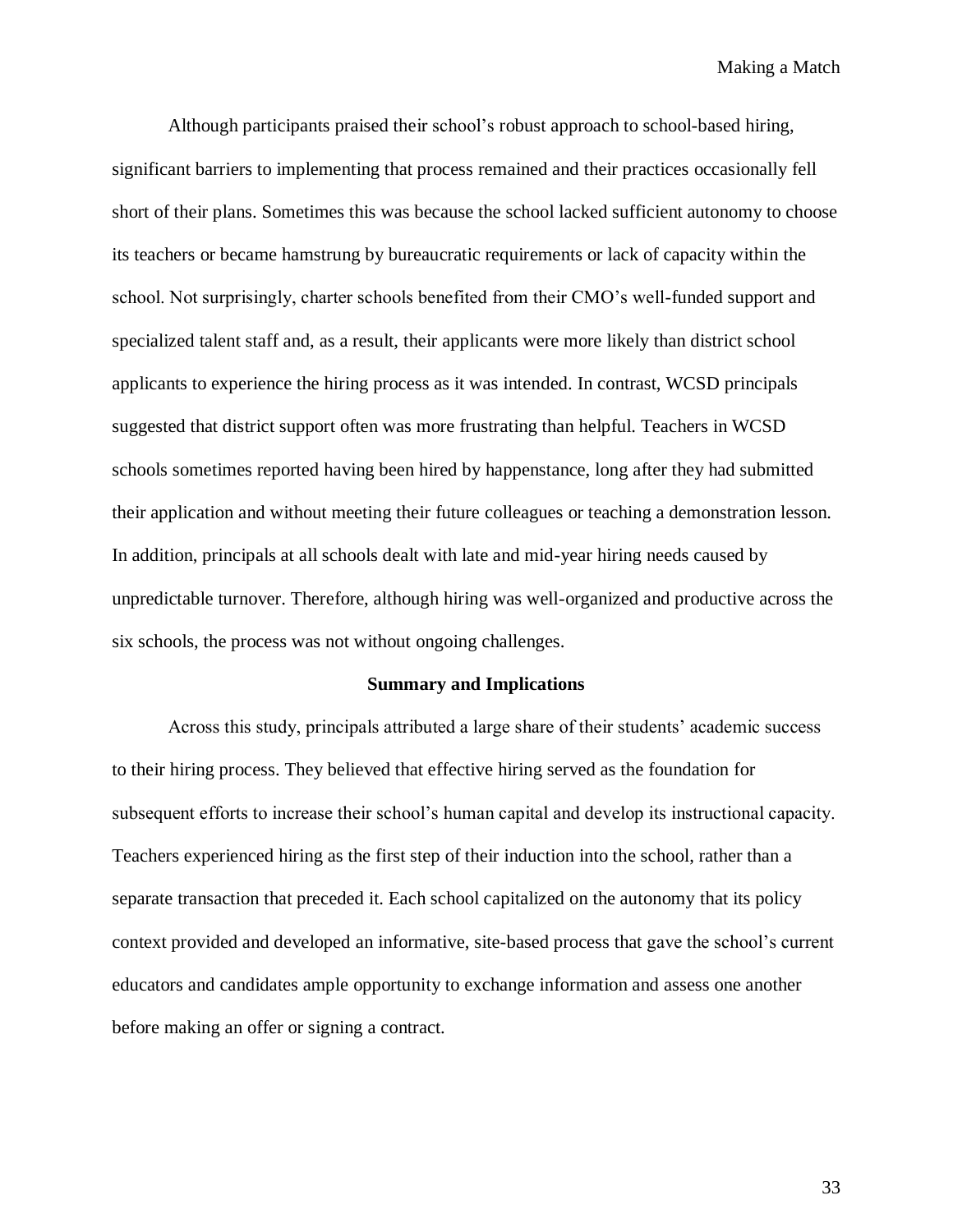Despite notable differences among these schools, we found striking similarities in their multi-step hiring practices. They began with a clear understanding of their organizational identity, including their mission, professional norms, and preferred pedagogical practices, which then guided both their understanding of the kind of teachers they needed and their judgments about whether a candidate would be a good match for their school. They all made a special effort to recruit both teachers of color and those with experience in schools serving low-income communities. Their process included careful screening, school visits, interviews with the principal and teachers, a demonstration lesson followed by a debrief with the principal, reference checks, and concerted efforts by all involved to ensure that the applicants they chose would accept their job offer.

These steps promoted a rich exchange of information. By visiting a school when it was in session, an applicant could see how staff and students interacted, what instructional approaches teachers used, and whether their prospective colleagues collaborated. By conducting interviews, the school's current teachers could gauge whether a candidate would be responsive to new pedagogical approaches, respect students and their families, and help to improve the school. Through a demonstration lesson and debrief, a candidate could display her instructional skills and the principal could assess how this recruit responded to feedback. This intensive, complex process required significant time from many individuals. However, those we interviewed widely agreed that their investment paid off because it led to well-informed hiring decisions.

Effective hiring also had organizational benefits for the school that went well beyond adding strong individuals to the staff. By participating in selecting their future colleagues, current teachers gained confidence in them as team members and developed a stake in their success. Principals believed that if they were conscientious in hiring, they could then focus on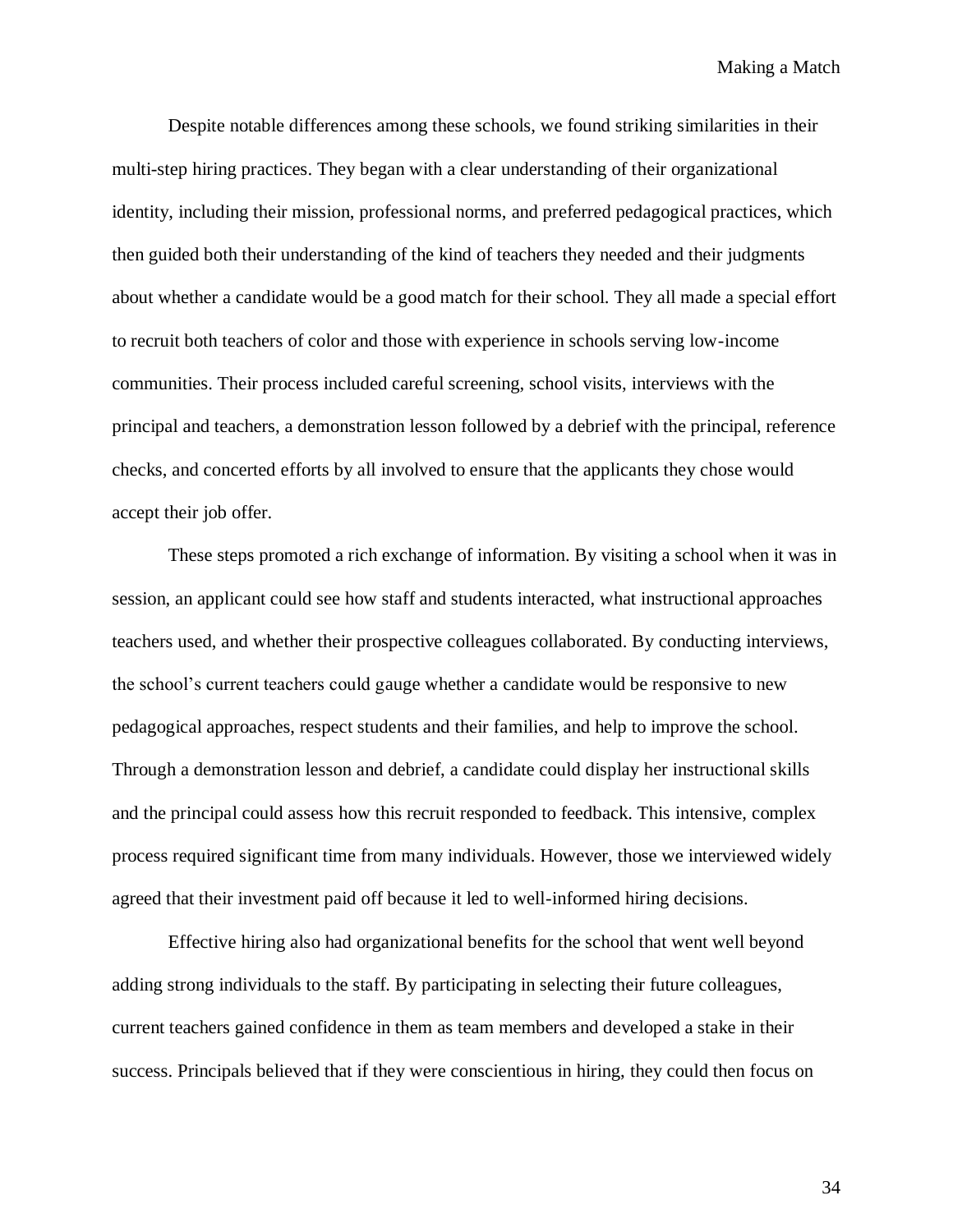developing their teachers' instruction, rather than coping with the consequences of hasty, illinformed hiring decisions. For their part, new teachers who gained an accurate preview of what their work would take could begin their jobs with confidence.

Collectively, these six schools make a strong case for increasing schools' authority over how and whom they hire. However historically urban school districts have not encouraged or even permitted schools to select their own teachers. Because district officials are responsible for ensuring quality, equity, and efficiency across all schools, they tend to control and standardize hiring. Yet, research documents how centralized hiring systems often lead to sluggish, bureaucratic requirements and practices that delay timely decisions, discourage broad participation, and deny schools the discretion they need in choosing their staff.

Nonetheless, we found that district-level reforms can moderate problems and augment opportunities for school-based hiring. Between 2000 and 2014, WCSD accelerated its hiring schedule, ended bumping and forced placements, granted principals the right to select their teachers, and created an informative and interactive online portal, all of which principals endorsed. Thus, we found considerable evidence that school districts can substantially improve opportunities for stronger school-based hiring by amending their policies and upgrading their services. Yet, more can be done to ensure that schools can and do hire the teachers they need.

#### **Implications for Districts and Schools**

This study yields recommendations for policymakers and practitioners, especially those who shape hiring practices in high-poverty schools.

**Reconceive the relationship between HR and the schools.** Analysts often view the relationship between the district office and its schools in stark either-or terms: A district is said to either rigorously centralize or radically decentralize its approach to managing schools. However,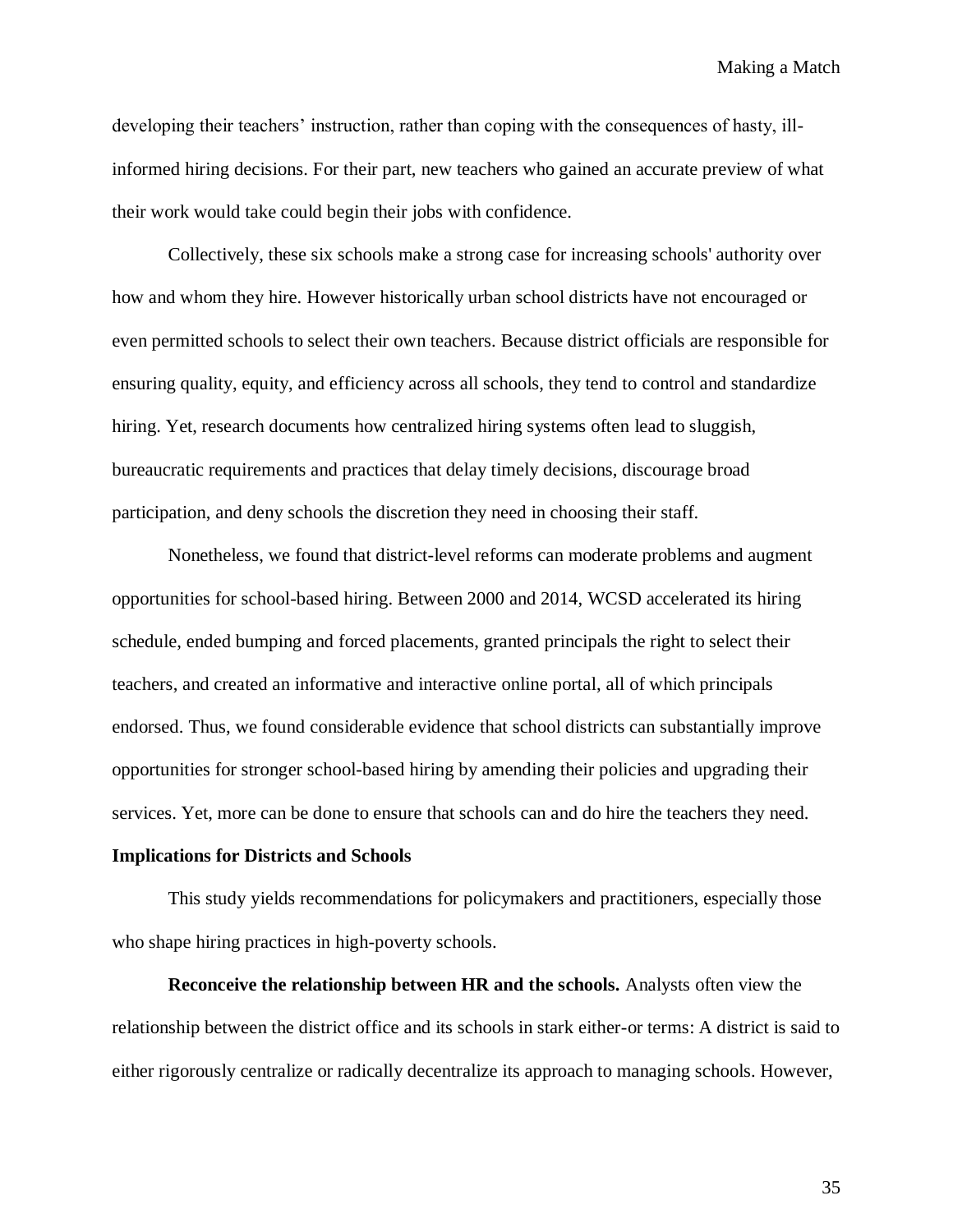scholars increasingly find that in managing a range of functions—budgeting, curriculum and instruction, and staffing—the interests of both the district and the schools are best served when their relationship is interdependent, dynamic, and coherent (Honig & Hatch, 2004; P. E. Johnson & Chrispeels, 2010; S. M. Johnson et al., 2015; Supovitz, 2006). What we learned about hiring supports this perspective.

What, then, is the most promising, interdependent relationship between the schools and the district HR office for hiring teachers? Our findings suggest that the district should conceive its role as one of support for the schools. Specifically, HR officials should ask: "What can we do to recruit and screen a strong, diverse pool of candidates who will meet the varied needs of our schools?" and "What assistance can we offer schools as they develop the capacity to identify promising candidates, explore their interests and qualifications, and select those who best meet their needs?"

Charter school principals in our study counted on their CMO as an indispensable partner in recruiting and vetting a pool of candidates who matched their school-based needs. CMO talent staff managed the school-based hiring process, although principals chose their teachers. Although the relationship between CMO talent staff and a small group of similar charter schools differs markedly from that between a large district's HR office and its diverse array of schools, it does illuminate the potential of a district HR office to maintain close communication with schools about their staffing needs, conduct timely recruitment and screening, and support schools and candidates throughout the process from initial visits and interviews through demonstrations, debriefs, reference checks, and selection. This is not simply a renaming or rebranding of the current HR office, but rather a substantial reorientation of its purpose and restructuring of its role and responsibilities. With this in mind, we make the following recommendations.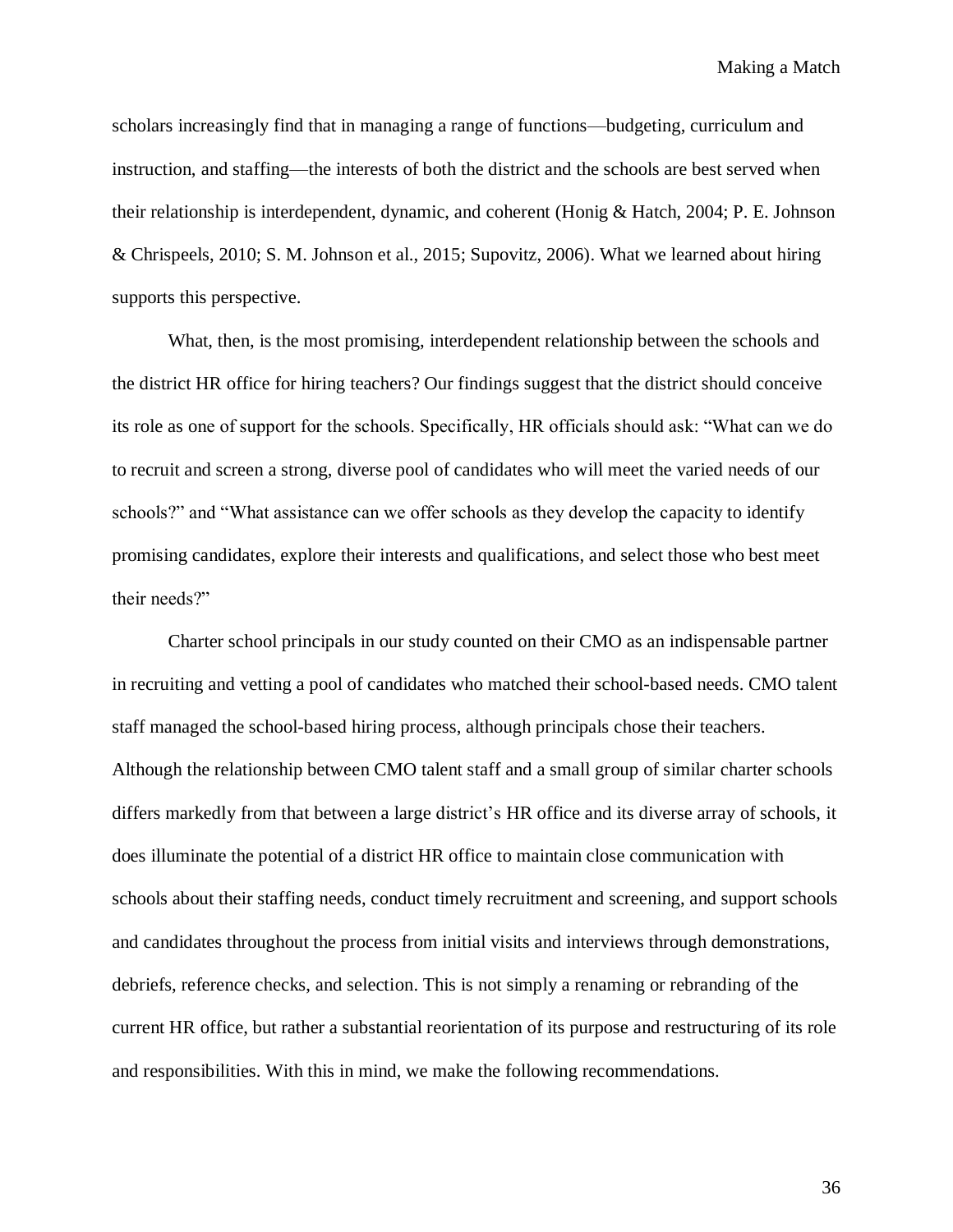*Recruit widely and actively with purpose.* The principals in our study found themselves competing feverishly to hire teachers from the same shallow pool of well-qualified candidates in their local labor market. WCSD's recruiting efforts largely focused on graduates of nearby schools of education. However, the principals also sought candidates who already had experience teaching low-income, urban students and, given these schools' populations of minority students, they were especially intent on hiring teachers of color. Principals and teachers said the district could do much more to develop relationships locally and nationally with various preparation programs and their alumni groups, advertise positions on popular online job boards, and publicize the advantages of becoming a WCSD teacher.

Although WCSD's new hiring portal supported candidates searching for vacancies and principals searching for candidates, it did not educate prospective teachers more generally about the district's schools, missions, and programs. An expanded, public-facing, interactive website could assist interested individuals in finding schools that matched their experience and interests. In a customer-oriented HR office, staff would be available in person, by phone, and online, to answer questions about how best to navigate the hiring process, given individuals' interest in a particular subject, student population, or school. HR staff could host job fairs and school visits (both live and virtual) designed to stoke prospective candidates' interest in particular schools.

Further, HR offices could assist principals in developing a well-vetted "farm team" of experienced candidates to quickly fill unexpected openings. As in the charter schools we studied, the district could sponsor a cadre of salaried associate teachers seeking to gain experience and certification in a school that might eventually hire them. The district might actively support schools in preparing these professionals-in-training for their future roles through centralized programming and classroom-embedded supports.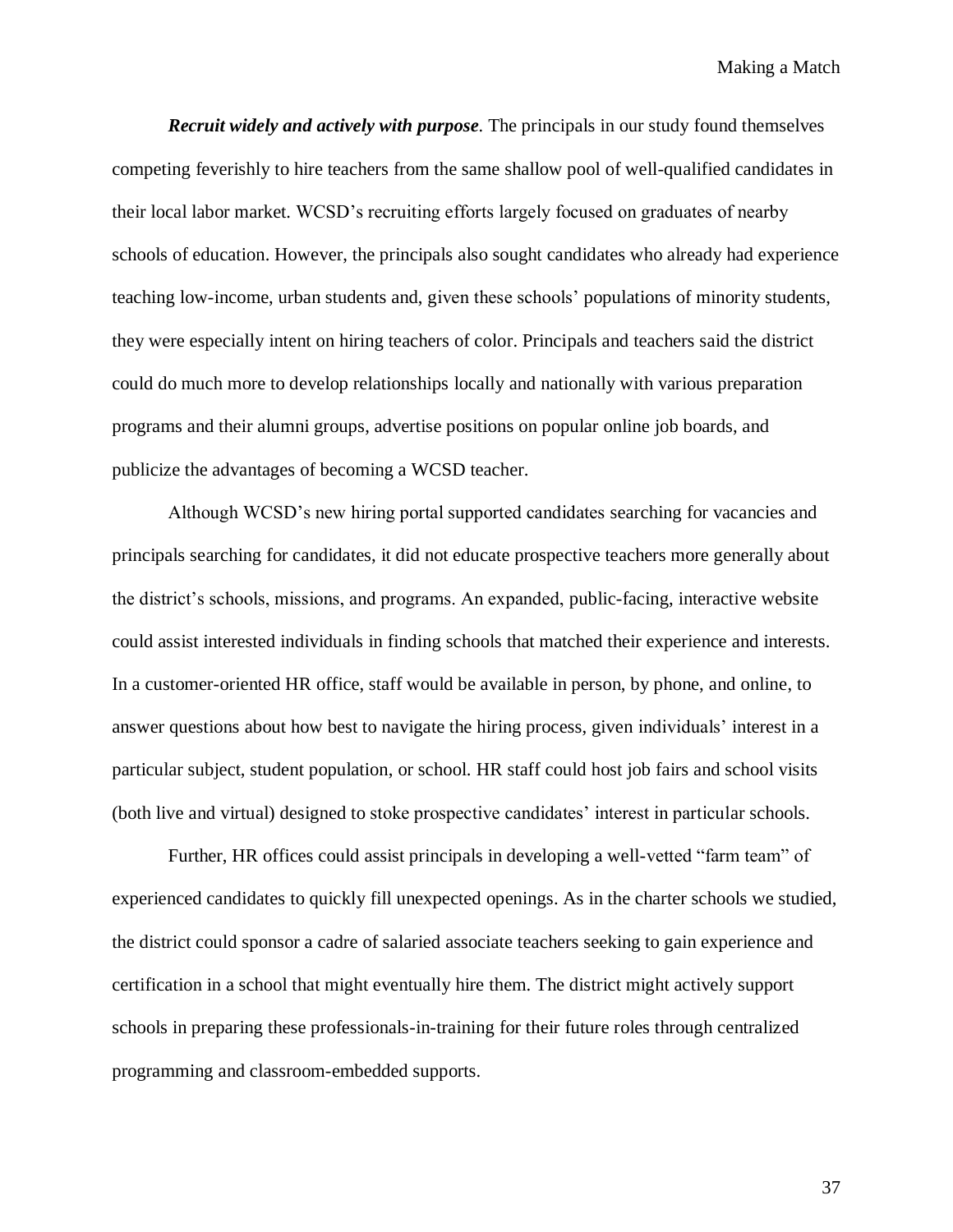*Screen candidates with schools in mind.* Currently, most district HR offices actively screen candidates for eligibility, but few explore their interests and guide them to particular schools as the CMO talent staff did. A reformed HR office could curate candidate pools for specific schools and thus support candidates and principals in identifying a potential match.

*Build school-based capacity for hiring.* Currently, most urban schools lack experience in conducting the kind of intensive, multi-step hiring process that we found in these successful schools. Therefore, a district would do well to invest in providing training and materials to help them develop this capacity. The HR office could create a team of specialists in school-based hiring, who would provide workshops and hands-on assistance to individual schools. They might closely collaborate with a network of schools that have similar programs and needs, conducting workshops and helping the schools' hiring teams create their timeline, craft job descriptions, and plan school visits, interviews, and demonstration lessons. They could help principals—especially new ones—understand the key role they play in hiring and suggest how they can make the process inclusive while using their scarce time well. Such targeted assistance would require more specialized staff and resources than a traditional HR office and although schools would take a far more active role in hiring, the district's responsibilities would expand as well. Based on our research, we are optimistic about the support that districts can offer and the standards that they can set for information-rich, school-based hiring—even in large, urban districts.

**Implications for the Schools.** Assuming that the district redefines its role in hiring so that new teachers are hired by the school—not for the school—what does this mean for schoolbased practices? First, principals must be both good managers and instructional leaders, who give priority to hiring over many other managerial responsibilities and effectively represent the school's goals, professional norms, and academic priorities. However, principals should not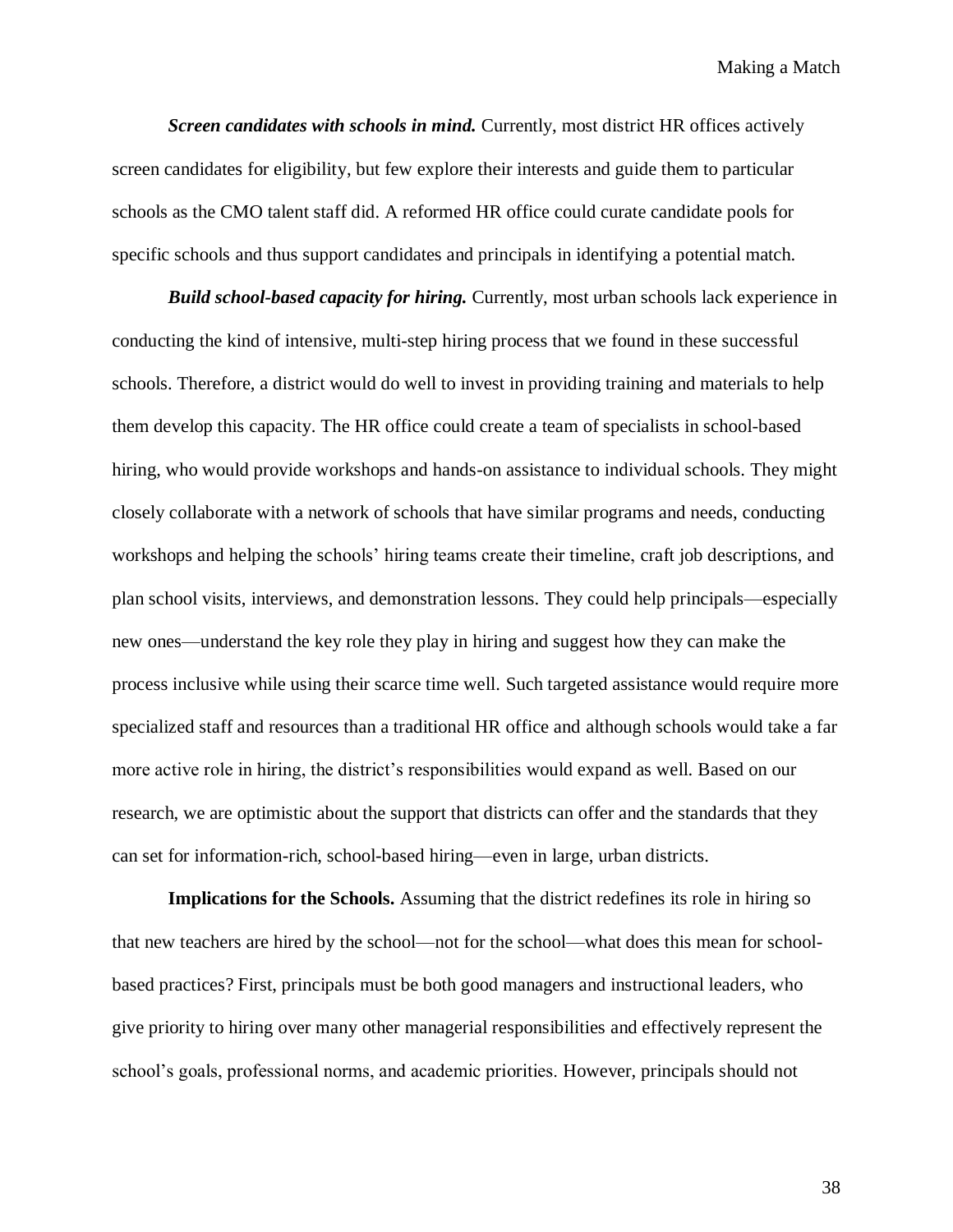expect to do this work single-handedly, for school-based hiring works best when it is inclusive and responsibilities are distributed widely. Teachers can help to guide the hiring process as members of the school's hiring committee or participate by rating demonstration lessons or interviewing candidates. Principals who take teachers' views seriously will find that members of their staff willingly participate when they see that they have a stake in the outcomes.

#### **Implications for Research**

Given the dearth of research about hiring practices, our study opens many lines of further inquiry. We identified and described practices in our sample of six schools that worked well and have promise as models for others. However, it is important also to examine hiring practices in districts that maintain centralized control of hiring, but are responsive to unique school-based needs. Therefore, scholars could contribute to this line of research by conducting similar studies in school districts that succeed in educating low-income students, yet have different histories, policies, and norms. Well-designed surveys that are informed by these comparative case studies could then be administered widely in order to illuminate broader patterns of practice.

Little is yet known about teachers' experience with the hiring process. Researchers might follow candidates—both new teachers applying for their first job and experienced teachers transferring between schools or school systems—as they go through the process of securing a new job. What influences their strategies and choices? How satisfied are they with the jobs they take? What do candidates of color look for in a school and what elements of the hiring process encourage or discourage them?

Researchers might also follow candidates over time to determine whether informationrich, school-based hiring predicts particular outcomes. For example, are teachers who taught demonstration lessons more likely to succeed with their students or be responsive to supervision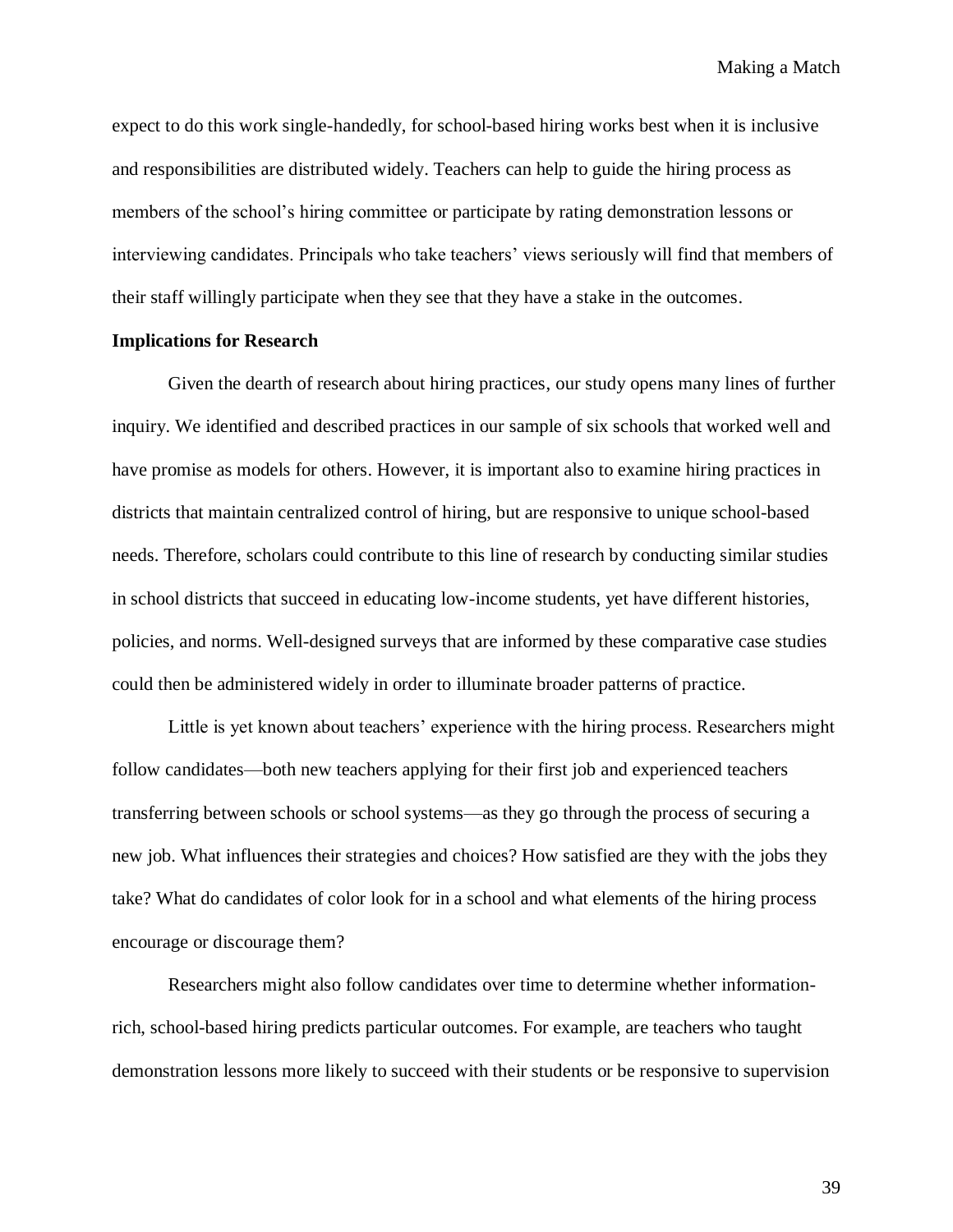than those who did not? Are teachers who met with their future colleagues more likely to report an interest in working collaboratively than those who were hired solely by the principal? Does having a good preview of the work encourage retention, especially in challenging settings? Are principals who hire novice teachers through information-rich processes better prepared to support their development? Meaningful changes in a district's policies and practices for teacher hiring are likely to redistribute authority and responsibility between the central office and the schools and, therefore, will require sustained effort and ongoing review and adjustment. Such work might productively be done in formal research-practice partnerships between local district personnel and university-based researchers.

#### **Conclusion**

Over the past 20 years, researchers have investigated various policies and practices that influence the quality of teachers and teaching by introducing or improving evaluation, collaboration, dismissal, and financial incentives. However, hiring—especially school-based hiring—has not had the attention it deserves. This oversight is notable, given that hiring sets the groundwork for all subsequent human capital practices.

In concluding their evaluation of the Gates Foundation's intervention—"Intensive Partnerships for Effective Teaching"—RAND researchers observed that, although the participating districts and CMOs implemented the appropriate "levers" of the experiment, they did not have access to successful models from other districts that they could "observe, adopt, or adapt," and thus they failed to "innovate" in ways that would produce better outcomes for students (Stecher et al., 2018, p. 559). We examined hiring in a range of successful schools and identified models of practice that can contribute to productive innovation. Public education will certainly fall far short of its promise as this society's great equalizer unless districts and schools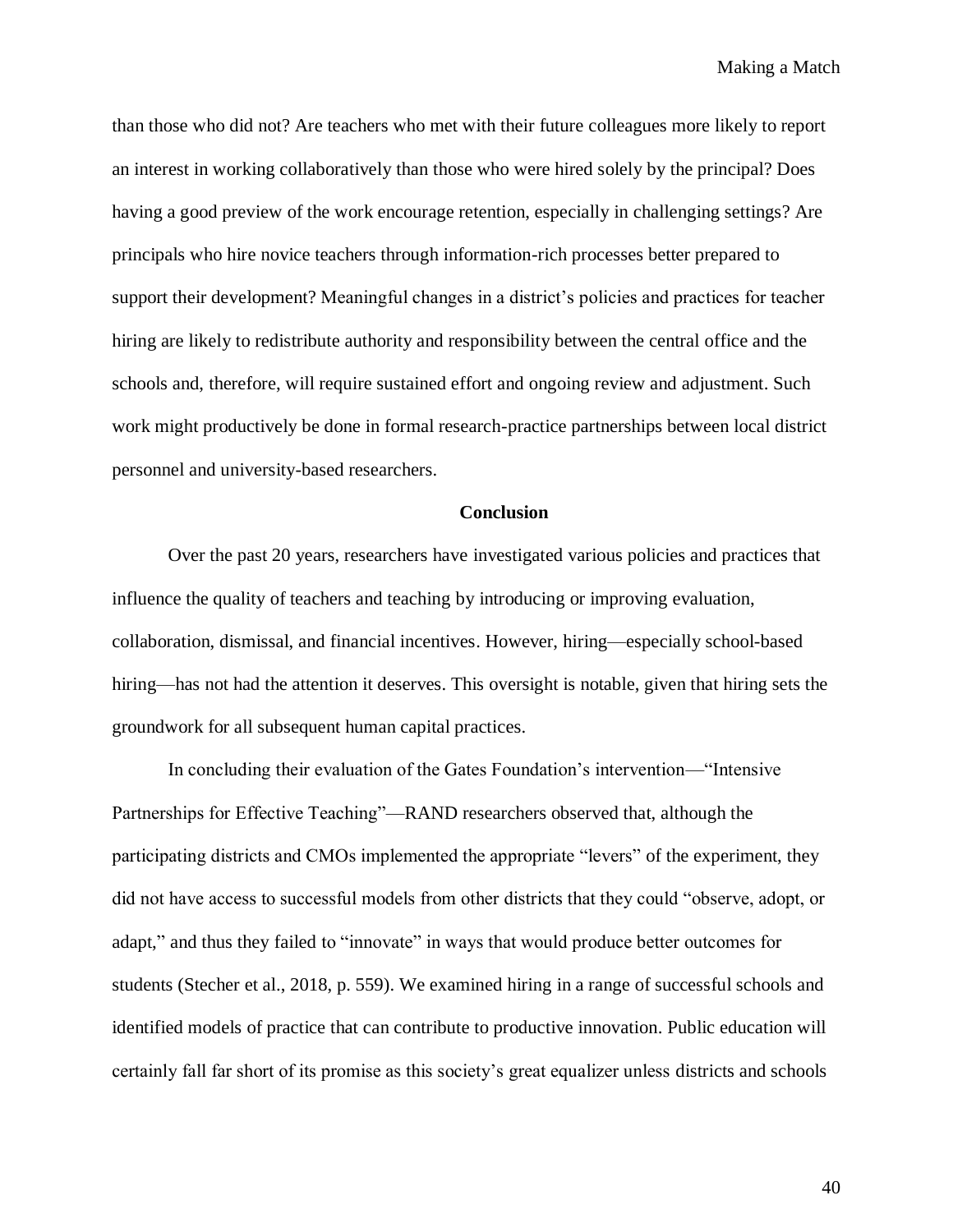effectively recruit and select teachers whose interests, skills, and commitment match the needs of the schools that hire them.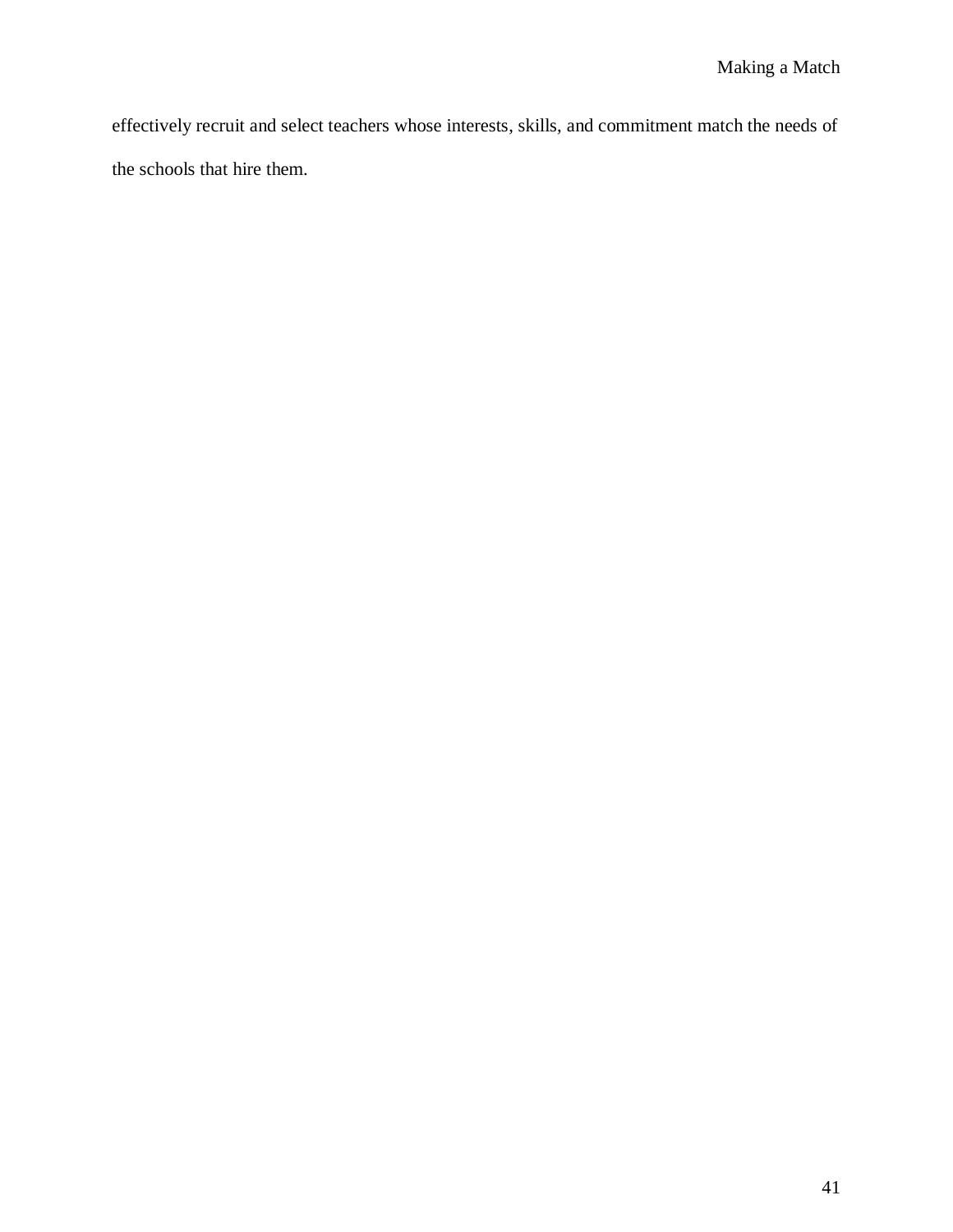#### **References**

- Albert, S., & Whetten, D. A. (1985). Organizational identity. *Research in Organizational Behavior*, *7*, 263–295.
- Bloom, H. S., & Unterman, R. (2014). Can small high schools of choice improve educational prospects for disadvantaged students? *Journal of Policy Analysis and Management*, *33*(2), 290–319. https://doi.org/10.1002/pam.21748
- Boyd, D., Lankford, H., Loeb, S., & Wyckoff, J. (2005). The draw of home: How teachers' preferences for proximity disadvantage urban schools. *Journal of Policy Analysis and Management*, *24*(1), 113–132. https://doi.org/10.1002/pam.20072
- Cannata, M. (2010). Understanding the teacher job search process: Espoused preferences and preferences in use. *Teachers College Record*, *112*(12), 2889–2934.
- Cannata, M., & Engel, M. (2012). Does charter status determine preferences? Comparing the hiring preferences of charter and traditional public school principals. *Education Finance and Policy*, *7*(4), 455–488. https://doi.org/10.1162/EDFP\_a\_00076
- Cannata, M., Rubin, M., Goldring, E., Grissom, J. A., Neumerski, C. M., Drake, T. A., & Schuermann, P. (2017). Using teacher effectiveness data for information-rich hiring. *Educational Administration Quarterly*, *53*(2), 180–222. https://doi.org/10.1177/0013161X16681629
- Chatman, J. A. (1989). Matching people and organizations: selection and socialization in public accounting firms. *Academy of Management Proceedings*, *1989*(1), 199–203. https://doi.org/10.5465/AMBPP.1989.4980837
- Daly, T., Keeling, D., Grainger, R., & Grundies, A. (2008). *Mutual benefits: New York City's shift to mutual consent in teacher hiring*. TNTP. Retrieved from: https://tntp.org/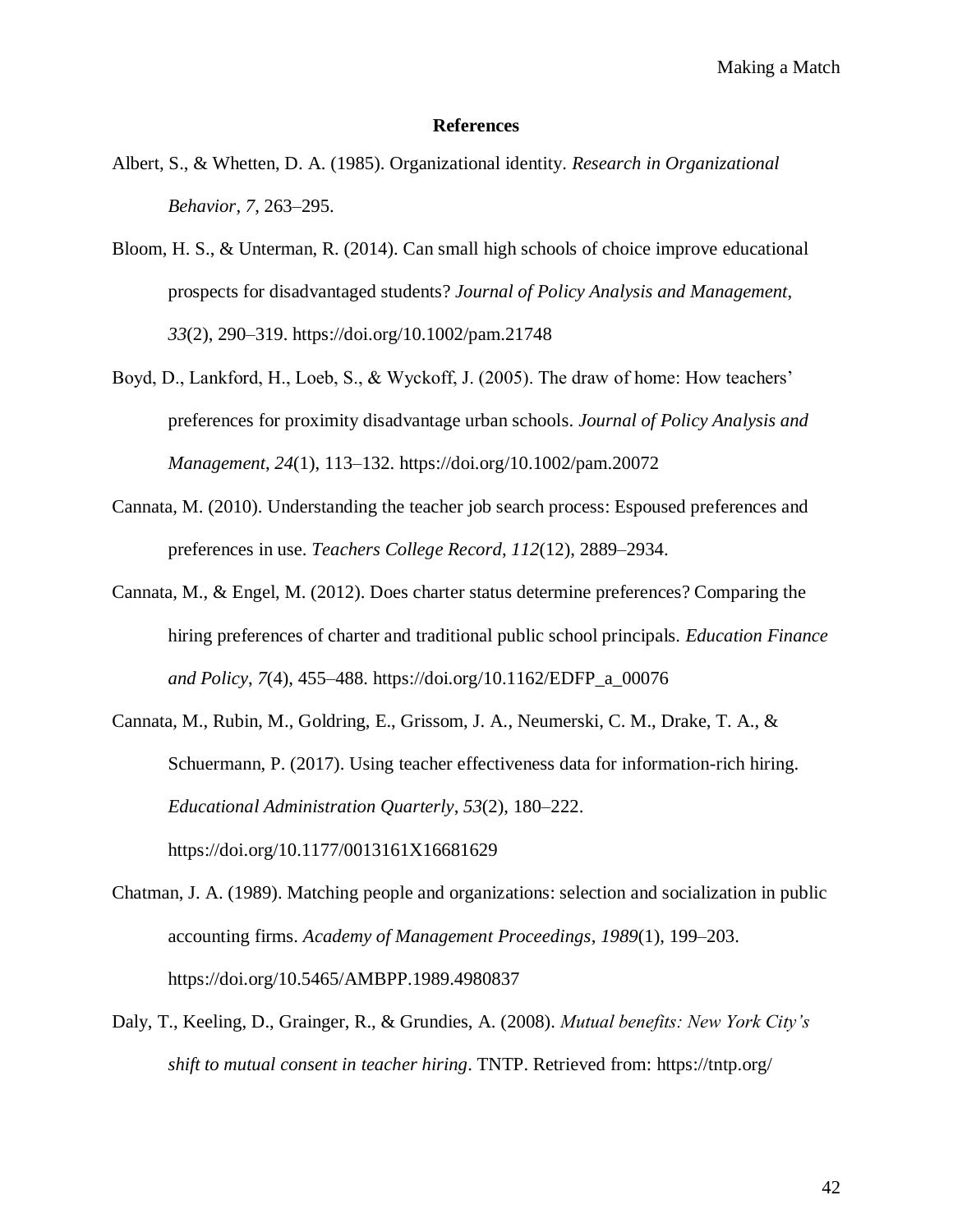DeArmond, M., Gross, B., & Goldhaber, D. (2010). Is it better to be good or lucky? Decentralized teacher selection in 10 elementary schools. *Educational Administration Quarterly*, *46*(3), 322–362. https://doi.org/10.1177/0013161X10365824

- Downey, D. B., Hippel, P. T. von, & Broh, B. A. (2004). Are schools the great equalizer? Cognitive inequality during the summer months and the school year. *American Sociological Review*, *69*(5), 613–635. https://doi.org/10.1177/000312240406900501
- Engel, M., Cannata, M., & Curran, F. C. (2018). Principal influence in teacher hiring: documenting decentralization over time. *Journal of Educational Administration*, *56*(3), 277–296. https://doi.org/10.1108/JEA-05-2017-0061
- Engel, M., & Curran, F. C. (2016). Toward understanding principals' hiring practices. *Journal of Educational Administration, 54*(2), 173–190. http://dx.doi.org.ezpprod1.hul.harvard.edu/10.1108/JEA-04-2014-0049
- Engel, M., Jacob, B. A., & Curran, F. C. (2014). New evidence on teacher labor supply. *American Educational Research Journal*, *51*(1), 36–72. https://doi.org/10.3102/0002831213503031
- Goldhaber, D., Cowan, J., & Theobald, R. (2017). Evaluating prospective teachers: testing the predictive validity of the edTPA. *Journal of Teacher Education*, *68*(4), 377–393. https://doi.org/10.1177/0022487117702582
- Goldring, E., Grissom, J. A., Rubin, M., Neumerski, C. M., Cannata, M., Drake, T., & Schuermann, P. (2015). Make room value added: principals' human capital decisions and the emergence of teacher observation data. *Educational Researcher*, *44*(2), 96–104. https://doi.org/10.3102/0013189X15575031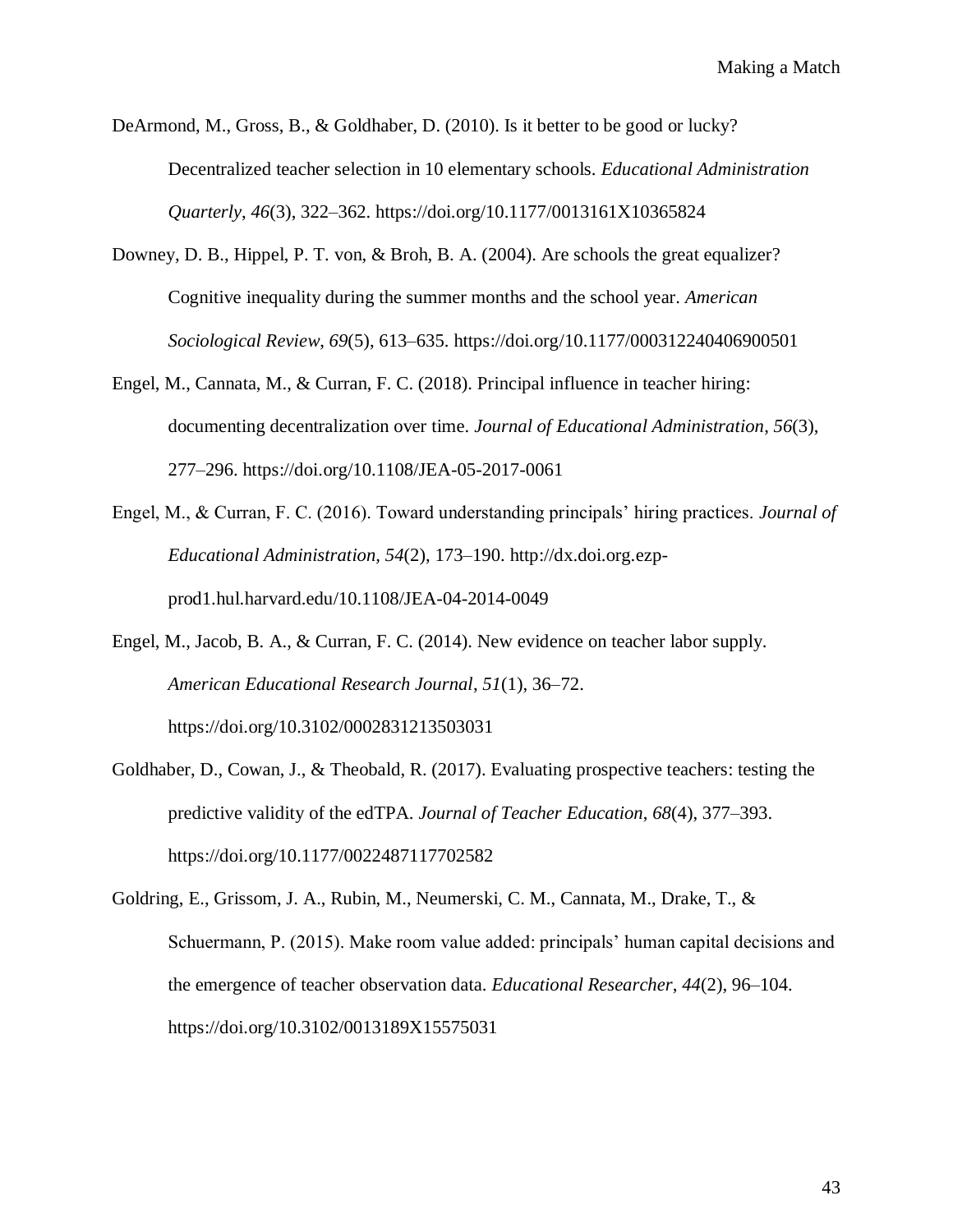Gross, B., & DeArmond, M. (2010). How do charter schools compete for teachers? A local perspective. *Journal of School Choice*, *4*(3), 254–277. https://doi.org/10.1080/15582159.2010.504104

- Harris, D. N., Rutledge, S. A., Ingle, W. K., & Thompson, C. C. (2010). Mix and match: what principals really look for when hiring teachers. *Education Finance and Policy*, *5*(2), 228– 246. https://doi.org/10.1162/edfp.2010.5.2.5205
- Honig, M. I., & Hatch, T. C. (2004). Crafting coherence: how schools strategically manage multiple, external demands. *Educational Researcher*, *33*(8), 16–30.
- Ingersoll, R. M. (2001). Teacher turnover and teacher shortages: An organizational analysis. *American Educational Research Journal*, *38*(3), 499–534.

Jabbar, H. (2018). Recruiting "talent": school choice and teacher hiring in New Orleans. *Educational Administration Quarterly*, *54*(1), 115–151. https://doi.org/10.1177/0013161X17721607

- Jacob, B. A., Rockoff, J. E., Taylor, E. S., Lindy, B., & Rosen, R. (2018). Teacher applicant hiring and teacher performance: Evidence from DC public schools. *Journal of Public Economics*, *166*, 81–97. https://doi.org/10.1016/j.jpubeco.2018.08.011
- Jacob, B., Rockoff, J. E., Taylor, E., Lindy, B., & Rosen, R. (2016). Teacher applicant hiring and teacher performance: Evidence from DC public schools. *National Bureau of Economic Research*, *No. w22054*.

Johnson, P. E., & Chrispeels, J. H. (2010). Linking the central office and its schools for reform. *Educational Administration Quarterly*, *46*(5), 738–775. https://doi.org/10.1177/0013161X10377346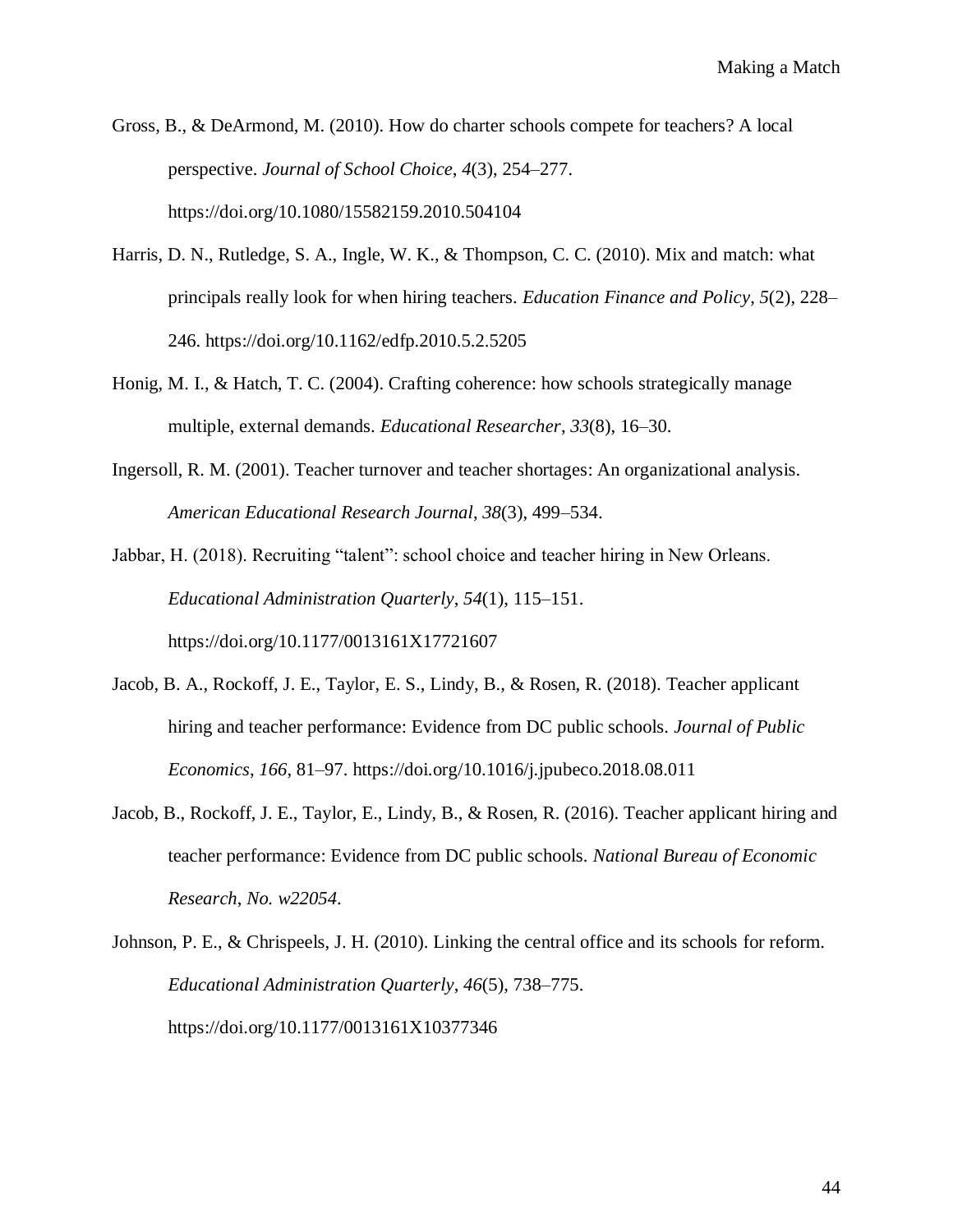- Johnson, S. M. (2019). *Where teachers thrive: organizing schools for success*. Cambridge, MA: Harvard Education Press.
- Johnson, S. M., & Birkeland, S. E. (2003). Pursuing a "sense of success": New teachers explain their career decisions. *American Educational Research Journal*, *40*(3), 581–617.
- Johnson, S. M., Marietta, G., Higgins, M. C., Mapp, K., L., & Grossman, Allen. (2015). A*chieving coherence in district improvement: Managing the relationship between the central office and schools*. Cambridge, MA: Harvard Education Press.
- Johnson, S. M., & PNGT. (2004). *Finders and Keepers: Helping new teachers survive and thrive in our schools*. Indianapolis, IN: Jossey-Bass.
- Johnson, S. M., Reinhorn, S., & Simon, N. S. (2018). Ending isolation: the payoff of teacher teams in successful high-poverty urban schools. *Teachers College Record*, (5), 1–46. https://doi.org/22086
- Kane, T. J., & Staiger, D. O. (2012). *Gathering feedback for teaching: combining high-quality observations with student surveys and achievement gains. Research Paper. MET Project*. Retrieved from https://eric.ed.gov/?id=ED540960
- Kristof, A. L. (1996). Person-organization fit: An integrative review of its conceptualizations, measurement, and implications. *Personnel Psychology*, *49*(1), 1–49. https://doi.org/10.1111/j.1744-6570.1996.tb01790.x
- Levin, J., Mulhern, J., & Schunck, J. (2005). *Unintended consequences: The case for reforming the staffing rules in urban teachers union contracts.* TNTP. Retrieved from: https://tntp.org/
- Levin, J., & Quinn, M. (2003). *Missed opportunities: How we keep high-quality teachers out of urban classrooms*. TNTP. Retrieved from: https://tntp.org/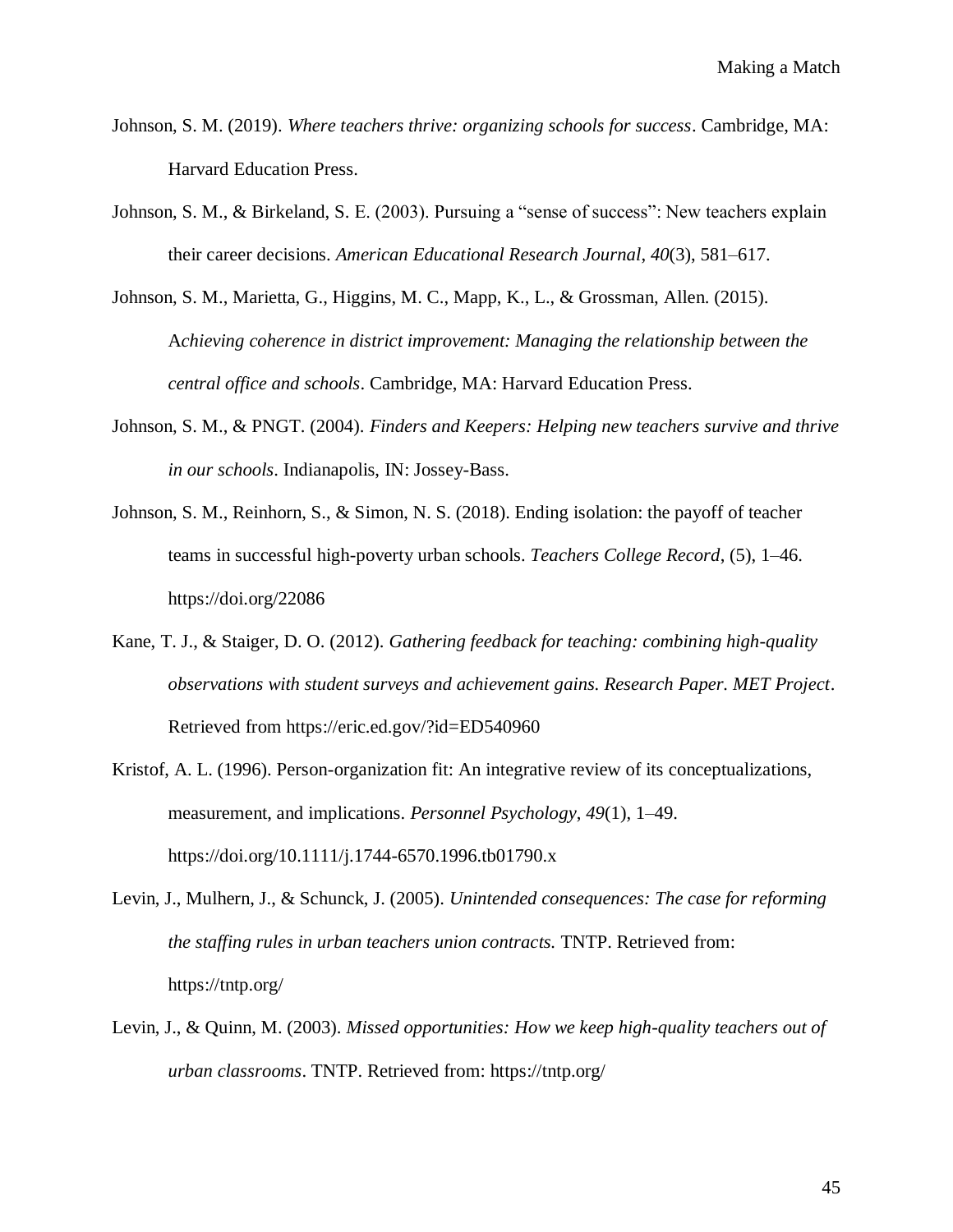- Liu, E. (2004). *Information-rich, information-poor: New teachers' experiences of hiring in four states* (Ed.D., Harvard University). Retrieved from http://search.proquest.com.ezpprod1.hul.harvard.edu/pqdtft/docview/305192951/abstract/605259DD391541F9PQ/1?acc ountid=11311
- Liu, E. & Johnson, S. M. (2006). New Teachers' Experiences of Hiring: Late, Rushed, and Information-Poor. *Educational Administration Quarterly*, *42*(3), 324–360. https://doi.org/10.1177/0013161X05282610
- Loeb, S., Kalogrides, D., & Béteille, T. (2012). Effective schools: Teacher hiring, assignment, development, and retention. *Education Finance and Policy*, *7*(3), 269–304. https://doi.org/10.1162/EDFP\_a\_00068
- Maxwell, J. A. (1996). *Qualitative research design*. Thousand Oaks, CA: Sage Publications.
- Miles, M. B., & Huberman, A. M. (1994). *Qualitative data analysis: An expanded sourcebook* (2nd ed.). Thousand Oaks: Sage Publications.
- Papay, J. P., & Kraft, M. A. (2016). The productivity costs of inefficient hiring practices: Evidence from late teacher hiring. *Journal of Policy Analysis and Management*, *35*(4), 791–817. https://doi.org/10.1002/pam.21930
- Reinhorn, S. K., Johnson, S. M., & Simon, N. S. (2017). Investing in development: Six highperforming, high-poverty schools implement the Massachusetts teacher evaluation policy. *Educational Evaluation and Policy Analysis*, *39*(3), 383–406. https://doi.org/10.3102/0162373717690605
- Rivkin, S. G., Hanushek, E. A., & Kain, J. F. (2005). Teachers, schools, and academic achievement. *Econometrica*, *73*(2), 417–458. https://doi.org/10.1111/j.1468- 0262.2005.00584.x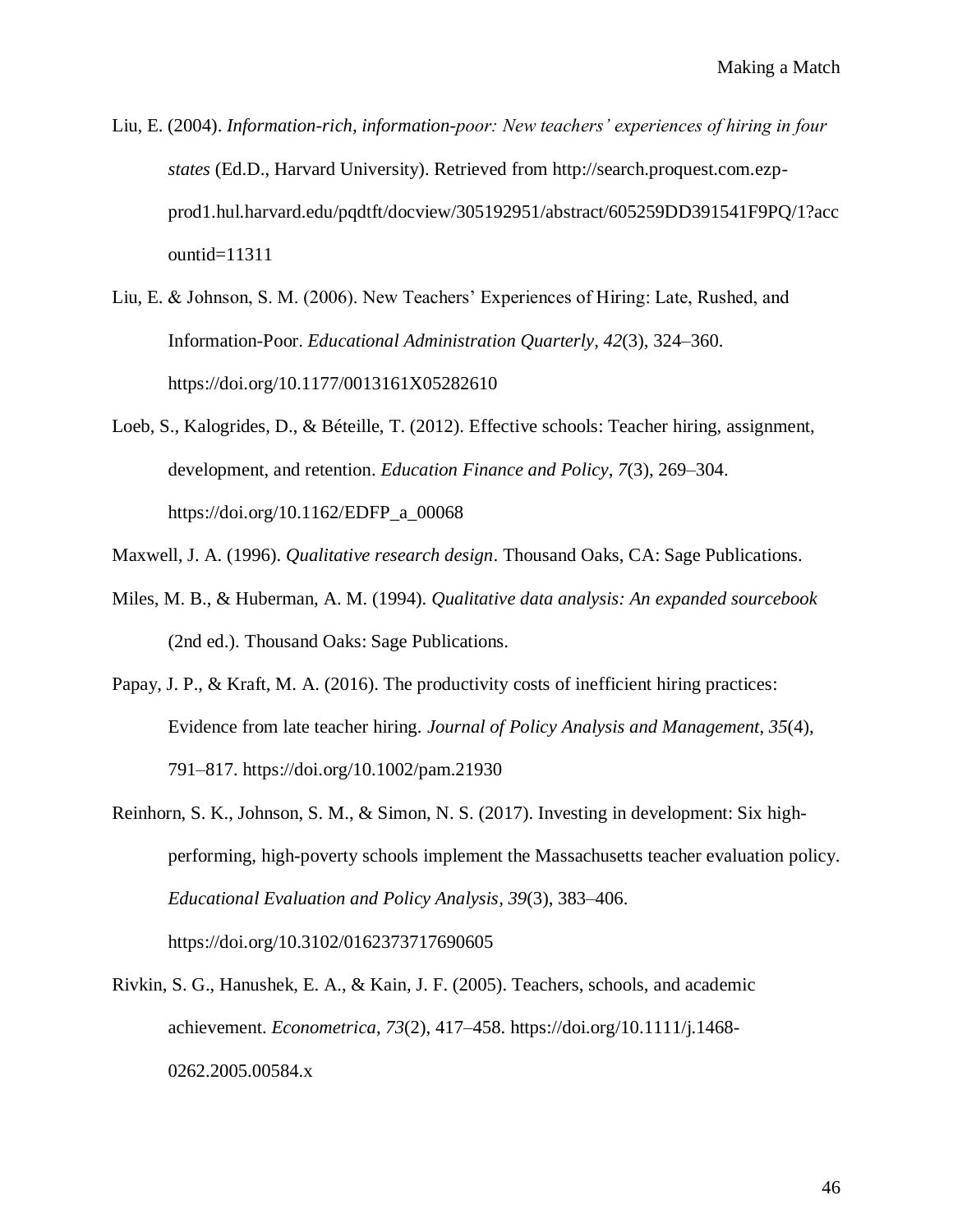- Rockoff, J. E. (2004). The impact of individual teachers on student achievement: Evidence from panel data. *The American Economic Review*, *94*(2), 247–252.
- Rutledge, S. A., Harris, D. N., & Ingle, W. K. (2010). How principals "bridge and buffer" the new demands of teacher quality and accountability: a mixed‐methods analysis of teacher hiring. *American Journal of Education*, *116*(2), 211–242. https://doi.org/10.1086/649436
- Rutledge, S. A., Harris, D. N., Thompson, C. T., & Ingle, W. K. (2008). Certify, blink, hire: An examination of the process and tools of teacher screening and selection. *Leadership and Policy in Schools*, *7*(3), 237–263. https://doi.org/10.1080/15700760701822132
- Simon, N. S., & Johnson, S. M. (2015). Teacher turnover in high-poverty schools: What we know and can do. *Teachers College Record*, *117*, 1–36.
- Stecher, B., Holtzman, D., Garet, M., Hamilton, L., Engberg, J., Steiner, E., … Chambers, J. (2018). *Improving teaching effectiveness: Final report. The intensive partnerships for effective teaching through 2015-2016*. https://doi.org/10.7249/RR2242
- Supovitz, J. A. (2006). *The case for district-based reform: leading, building, and sustaining school improvement*. Cambridge, MA: Harvard Education Press.
- Weisberg, D., Sexton, S., Mulhern, J., Keeling, D., Schunck, J., Palcisco, A., & Morgan, K. (2009). *The widget effect: Our national failure to acknowledge and act on differences in teacher effectiveness.* TNTP. Retrieved from: https://tntp.org/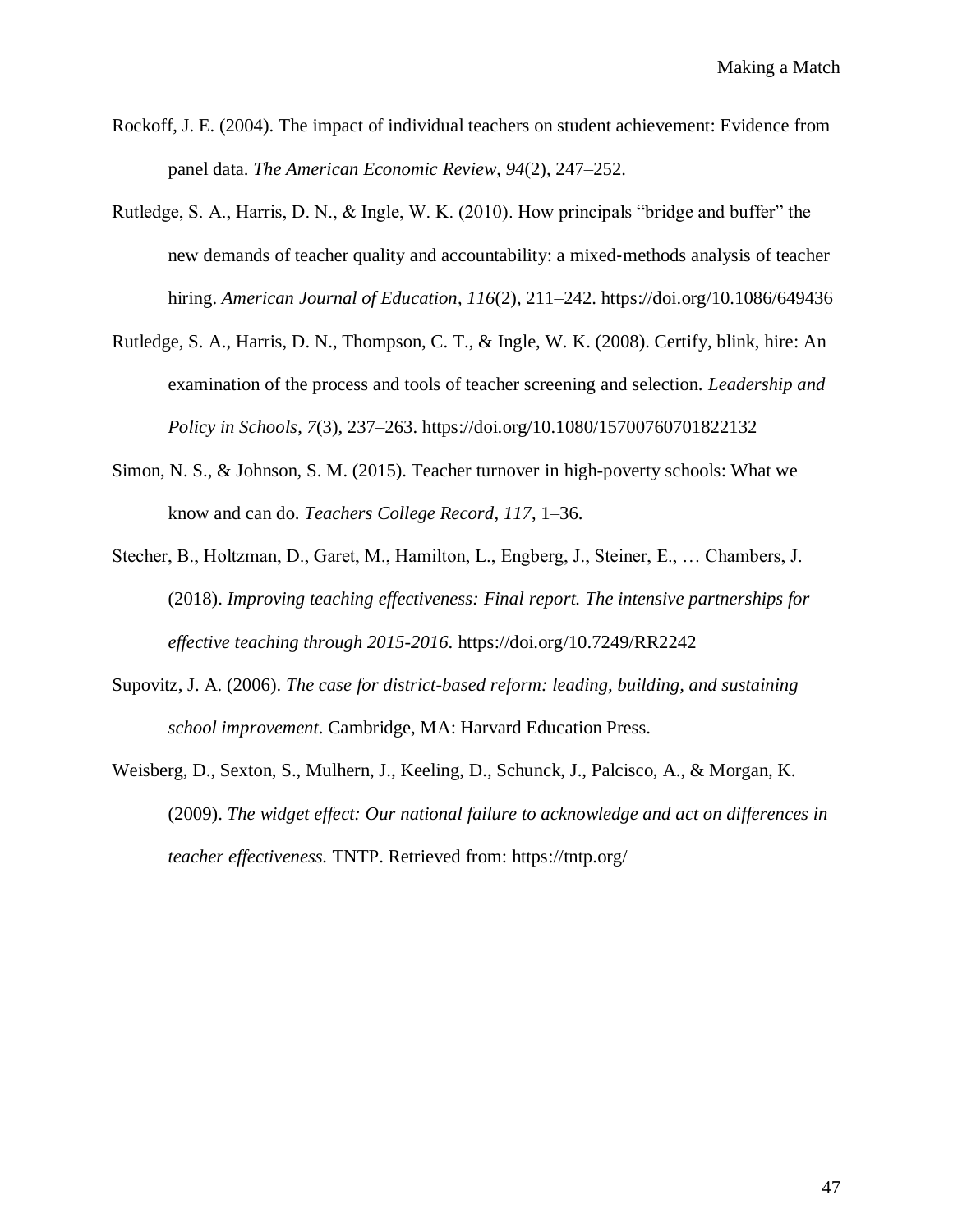# Figure 1: *Types of Hiring Systems*



*Source: Liu, 2004*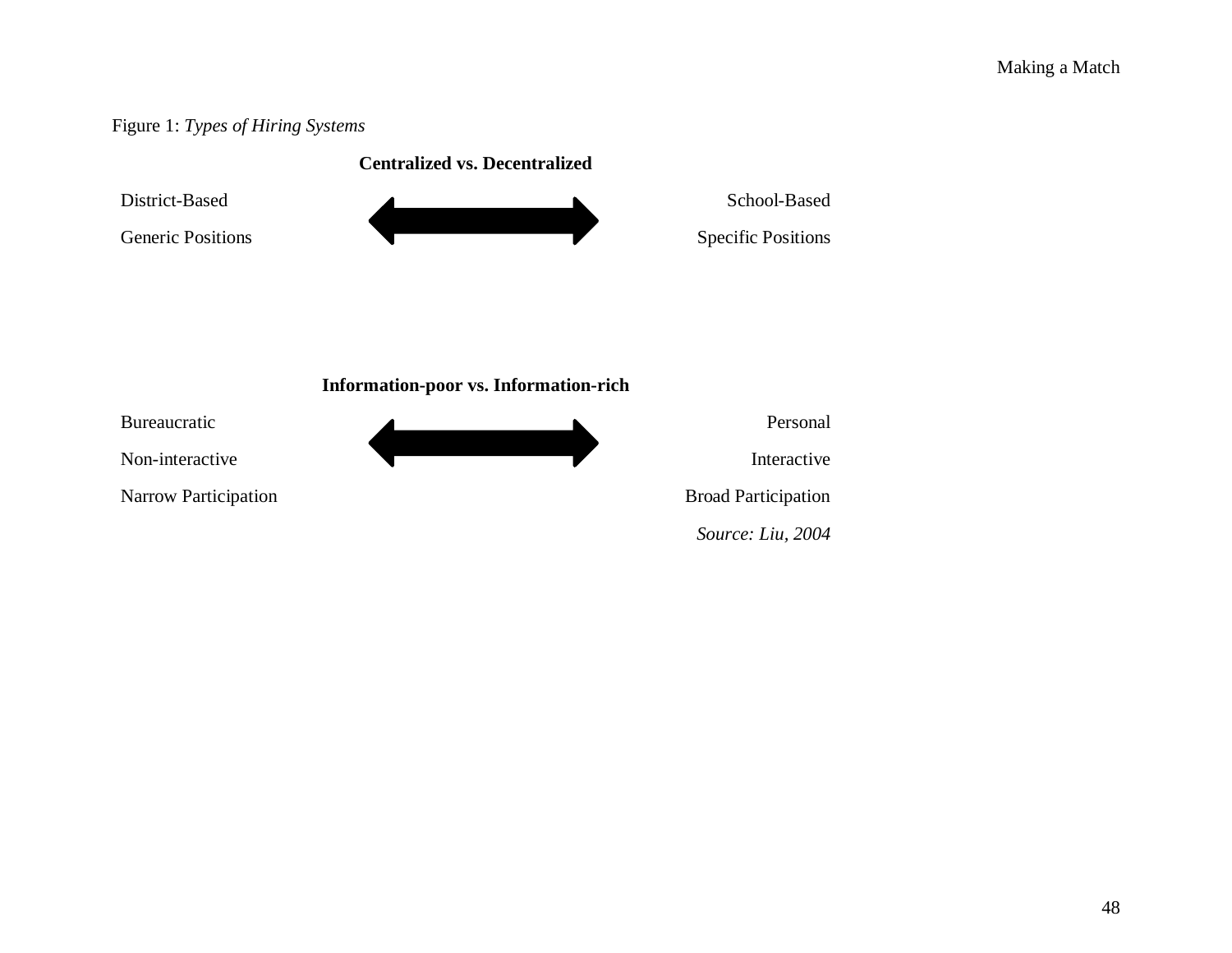| <b>School Name</b> | School Type                 | Grades      | Estimated  | $%$ Low- | % African       | $\%$            | % Other        | % White         |
|--------------------|-----------------------------|-------------|------------|----------|-----------------|-----------------|----------------|-----------------|
|                    |                             |             | Enrollment | income   | American        | Hispanic        | Non-white      | <b>Students</b> |
|                    |                             |             |            | students | or Black        | or Latinx       | students       |                 |
|                    |                             |             |            |          | <b>Students</b> | <b>Students</b> |                |                 |
| Dickinson          | <b>Traditional District</b> | $PK-5$      | 370        | 76       | 4               | 85              | $\overline{2}$ | 9               |
| Elementary         |                             |             |            |          |                 |                 |                |                 |
| Fitzgerald         | District - Former           | $PK-5$      | 390        | 85       | 70              | 25              | 3              | 2               |
| Elementary         | Turnaround                  |             |            |          |                 |                 |                |                 |
| Hurston K-8        | District - Former           | <b>PK-8</b> | 800        | 75       | 41              | 54              | $\overline{4}$ |                 |
|                    | Turnaround                  |             |            |          |                 |                 |                |                 |
| Kincaid Charter    | <b>In-District Charter</b>  | $6 - 8$     | 475        | 88       | 50              | 30              | 10             | 10              |
| Middle             |                             |             |            |          |                 |                 |                |                 |
| Naylor Charter K-8 | Charter                     | $K-8$       | 500        | 82       | 70              | 24              | 5              |                 |
| Rodriguez Charter  | Charter                     | <b>PK-8</b> | 420        | 72       | 55              | 20              | $\tau$         | 18              |
| $K1-8$             |                             |             |            |          |                 |                 |                |                 |

# Table 1. *Selected Characteristics of Six Sample Schools\**

\*Percentages are approximated for confidentiality purposes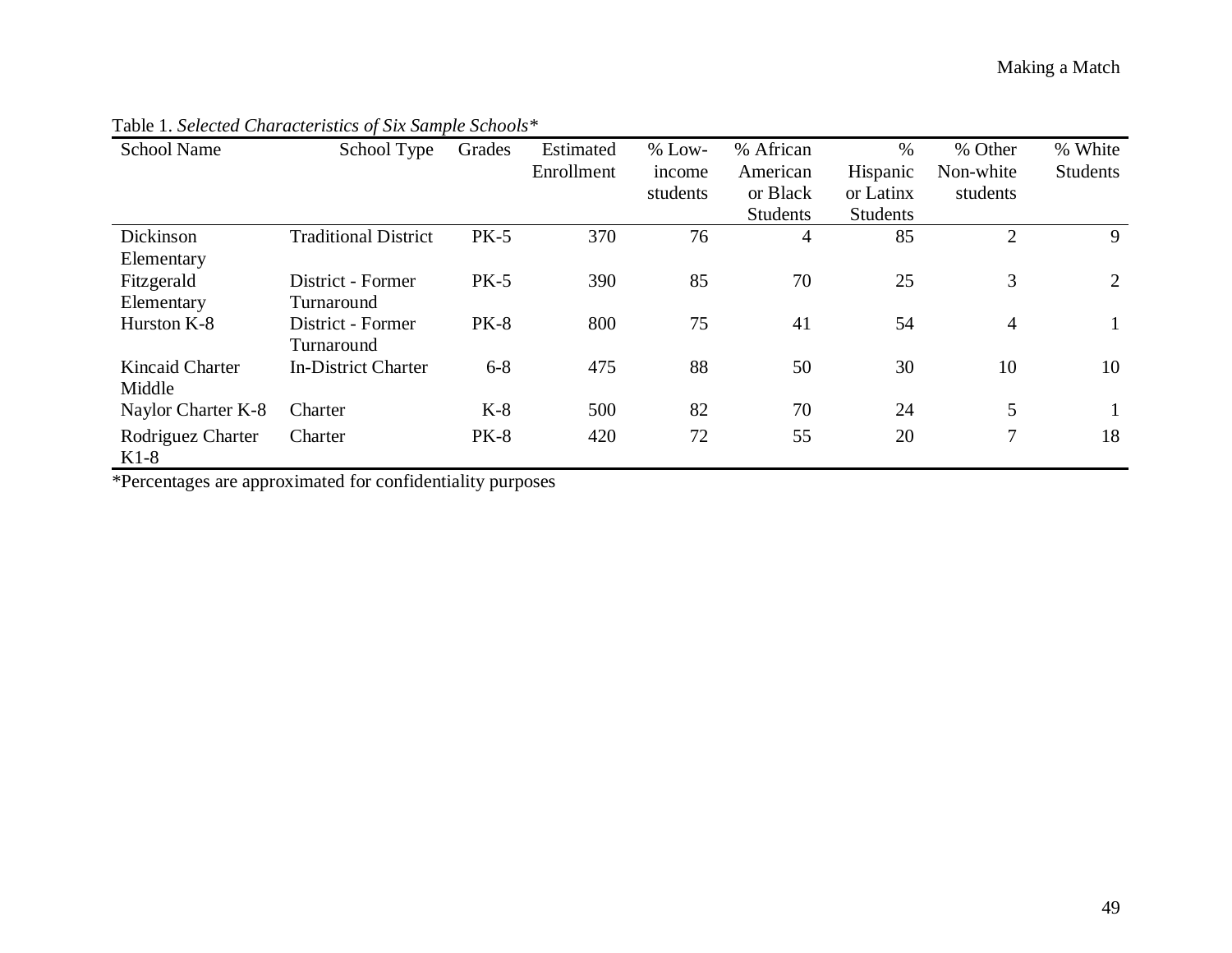## **Appendix A: Additional Sample Descriptive Statistics**

Table 2. *Number of Interviewees at Each School*

| <b>School Name</b>           | Administrators* |      | Non-Teaching Staff Teachers in Training | Teachers | % of Total Teachers in |
|------------------------------|-----------------|------|-----------------------------------------|----------|------------------------|
|                              |                 | $**$ |                                         |          | the School Interviewed |
| <b>Dickinson Elementary</b>  |                 |      | n/a                                     |          | 56                     |
| <b>Fitzgerald Elementary</b> |                 |      | n/a                                     | 14       | 47                     |
| Hurston K-8                  |                 |      | n/a                                     |          | 31                     |
| Kincaid Charter Middle       |                 | 4    |                                         | 16       | 38                     |
| Naylor Charter K-8           |                 |      |                                         |          | 46                     |
| Rodriguez Charter K1-8       |                 |      |                                         | 16       | 36                     |

\* Administrators include directors of CMOs and school-based administrators who directly supervise teachers.

\*\* Non-teaching Staff includes instructional coaches, parent coordinators, data leaders, recruitment officers, deans of discipline and other administrators who do not teach students and do not supervise teachers

Table 3. *Race / Ethnicity of FTEs at Each School\**

| School                       | <b>Total Number</b><br>Full-Time | African<br>American | Hispanic/Latinx | Multi-Race,<br>Non-Hispanic | Asian       | White           |
|------------------------------|----------------------------------|---------------------|-----------------|-----------------------------|-------------|-----------------|
|                              | Equivalents                      |                     |                 |                             |             |                 |
| Dickinson Elementary         | (FTEs)<br>34                     | 3 FTEs (8%)         | 6 FTEs (17%)    | 0 FTEs                      | 1 FTEs (2%) | 24 FTEs (73%)   |
| <b>Fitzgerald Elementary</b> | 44                               | 20 FTEs (45%)       | .5 FTEs $(2%)$  | 0 FTEs                      | 2 FTE (4%)  | 21.5 FTEs (50%) |
| Hurston K-8                  | 97                               | 25 FTEs (26%)       | 15 FTEs (15%)   | 0 FTEs                      | 3 FTEs (3%) | 54 FTEs (56%)   |
| Kincaid Charter Middle       | 51                               | 10 FTEs (20%)       | 0 FTEs          | 3 FTEs (6%)                 | 3 FTEs (6%) | 35 FTEs (69%)   |
| Naylor Charter K-8           | 61                               | 3 FTEs (5%)         | 3 FTEs (5%)     | 0 FTEs                      | 2 FTEs (3%) | 53 FTEs (88%)   |
| Rodriguez Charter K1-8       | 57                               | 8 FTEs (13%)        | 5 FTEs (8%)     | 2 FTEs (4%)                 | 2 FTEs (4%) | 40 FTEs (71%)   |

These data were drawn from the Massachusetts DESE School and District Profiles and include information from staff during the 2013-14 school year. Due to rounding, percentages may not equal 100.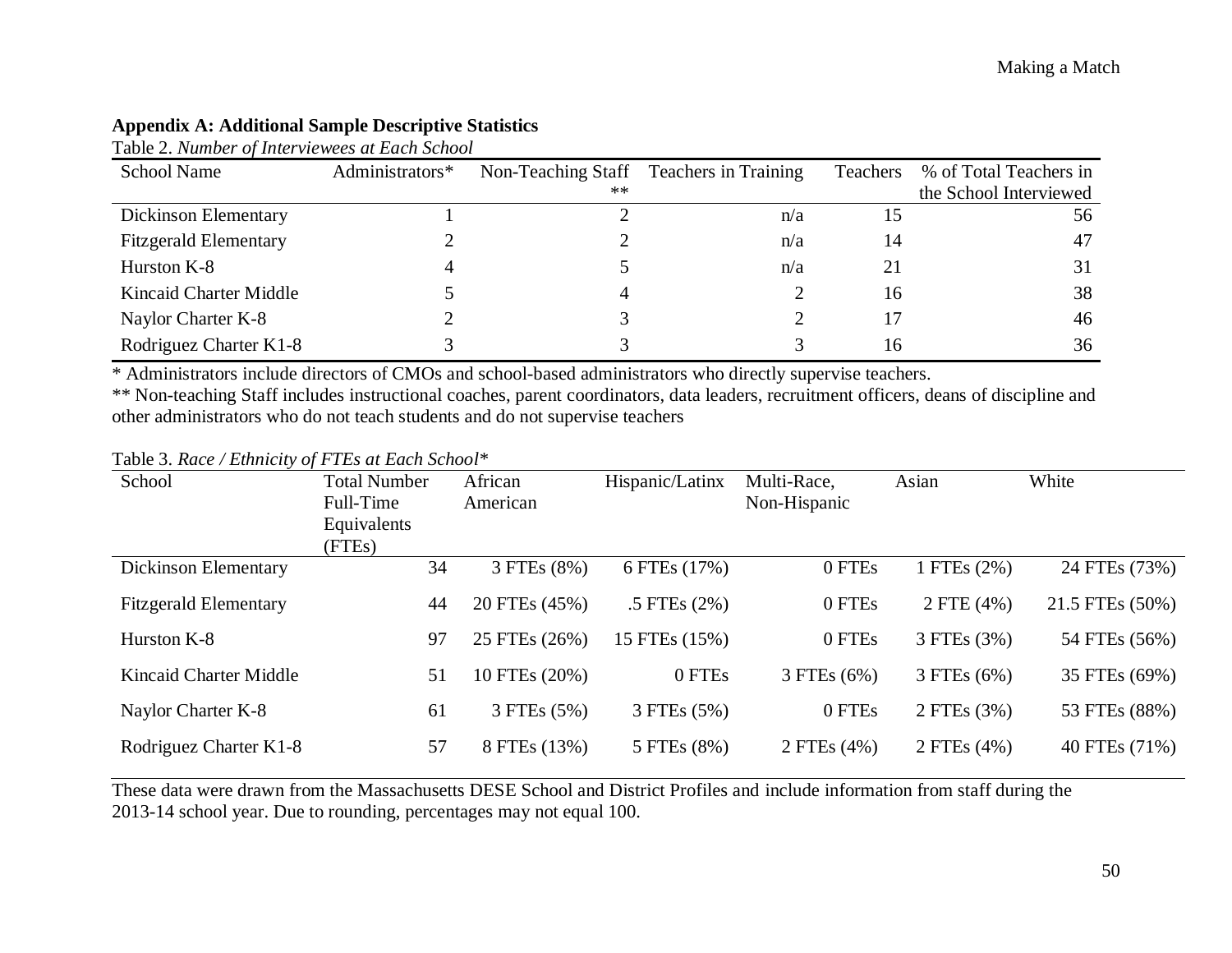#### **Appendix B: Interview Protocols Teacher Interview Protocol**

Intro: Study explanation emphasizing that we really want to learn about your experience at this school.

- 1. Background:
	- a. How did you come to be in your current position at this school?
	- b. Starting with college, can you tell us what you've done?
		- i. Probe for: training and employment
- 2. Current Teaching Assignment:
	- a. What do you teach here?
	- b. How did you wind up in this position?

#### 3. Overall view of school**:**

- a. If another teacher would ask you, "What's it like to teach at  $\qquad$ ?" How might you respond?
- b. What are the advantages and disadvantages of being a teacher here?
- 4. Hiring**:**
	- a. How were you hired at this school? Step-by-step.
	- b. Do teachers play a role in hiring other teachers? If so, how?
	- c. Has the hiring process changed at this school? If so, how and why?
- 5. Induction:
	- a. Did you have some kind of induction as a new teacher at this school? What worked and what didn't?
	- b. How are new teachers inducted now? How have things changed since you got here?

#### 6. Support**:**

- a. What kinds of supports are available here for teachers to improve their instruction?
- b. What works well for you? What doesn't? (Probe: PD, Coaching, Collaboration, Evaluation)
- 7. Evaluation**:** 
	- a. How is your teaching evaluated? Describe the process.
	- b. Was it helpful? How?

#### 8. Administration**:**

- a. Who do you go to for support? For what?
- 9. Social & Psychological Supports:
	- a. What sorts of social and psychological supports does your school offer for students?
	- b. What support do you get for interacting with parents and families?
- 10. Career goals:
	- a. How long do you expect to stay at this school? In what roles?
		- i. If yes: What keeps you at this school?
		- ii. If no: Why do you think you might leave?
- 11. Union**:**
	- a. What role does the union or the contract play in this school?
- 12. More**:** Do you have any additional comments?